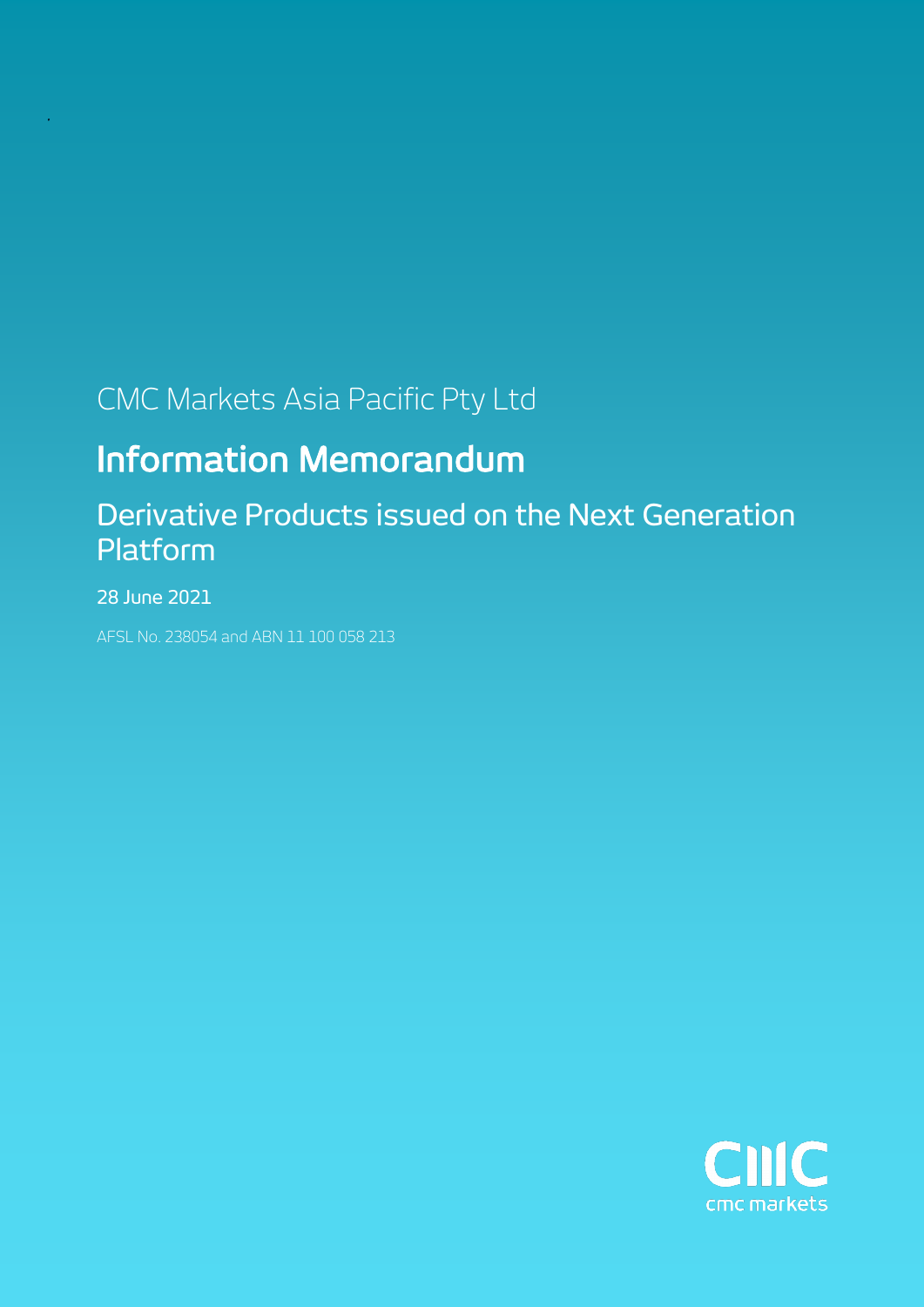# Table of contents

| 1                 | <b>Important information</b>                                | 3                |
|-------------------|-------------------------------------------------------------|------------------|
| 2                 | Key features and benefits when trading CMC Markets Products | $\boldsymbol{4}$ |
| 3                 | <b>Order Execution Policy</b>                               | 10               |
| 4                 | Fees and costs when trading in CMC Markets Products         | 15               |
| 5                 | <b>Your Margin obligations</b>                              | 17               |
| 6                 | <b>Adjustment Events</b>                                    | 20               |
| 7                 | <b>Account administration</b>                               | 21               |
| 8                 | <b>Client money</b>                                         | 24               |
| 9                 | <b>Significant risks of trading CMC Markets Products</b>    | 26               |
| 10                | <b>CMC Markets rights</b>                                   | 29               |
| 11                | <b>Dispute resolution</b>                                   | 34               |
| $12 \overline{ }$ | <b>Taxation considerations</b>                              | 34               |
| 13                | <b>Other considerations</b>                                 | 35               |
| 14                | <b>Sales Trader Service Specific Terms</b>                  | 40               |
| 15                | <b>Glossary</b>                                             | 43               |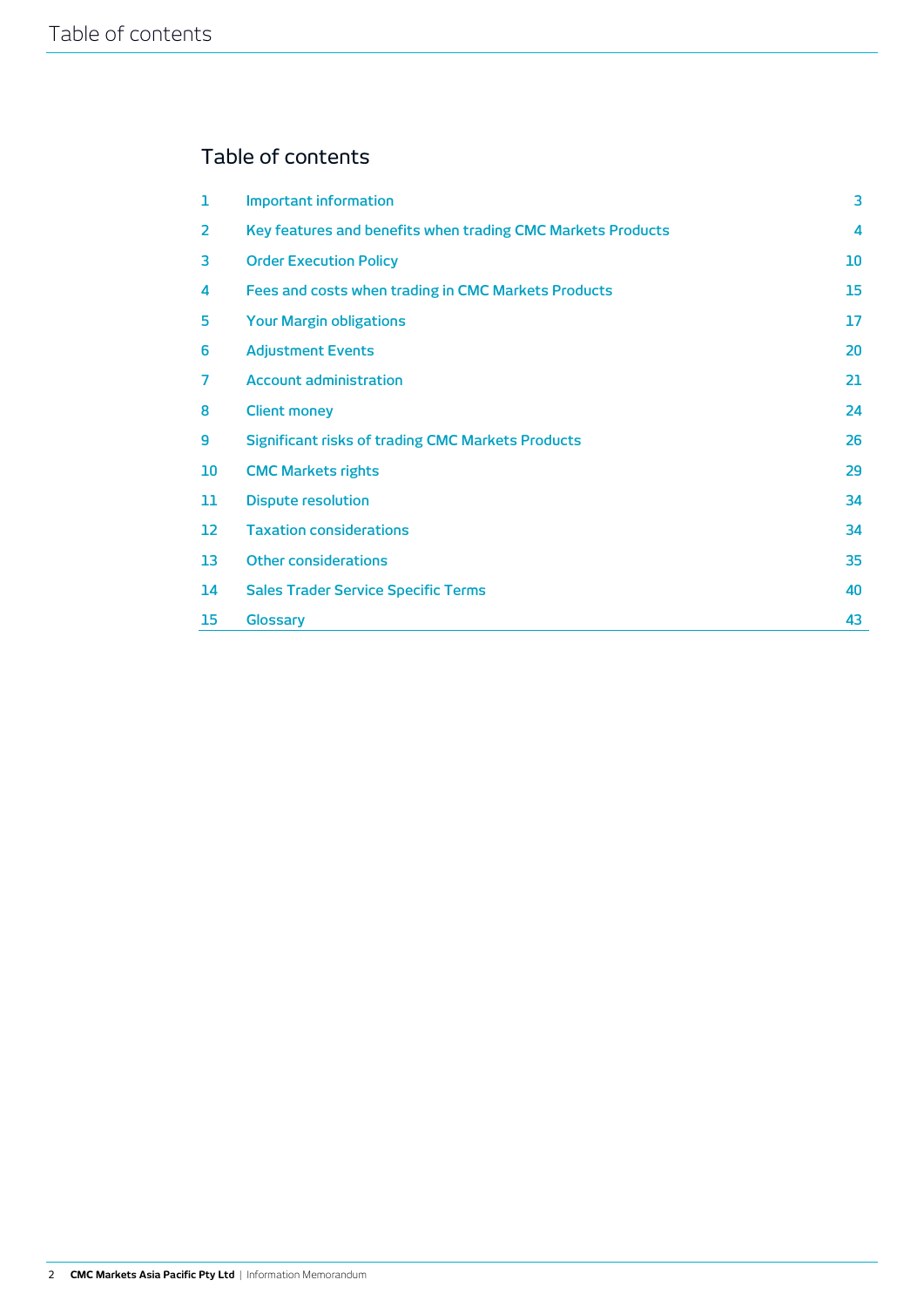# **1 Important information**

# **1.1 About this Information Memorandum**

This Information Memorandum is issued by CMC Markets Asia Pacific Pty Ltd (referred to in this Information Memorandum as "CMC Markets", "we", "us" or "our") in connection with derivative products we issue which are traded through the CMC Markets Next Generation Platform ("Products"). This Information Memorandum sets out the terms which apply to you when trading Products on an Account as a CMC Pro Client. You should note that this Information Memorandum contains information specific to Products offered by CMC Markets that is not applicable to products traded through any other platform. This Information Memorandum forms part of the agreement under which we will provide Products and Services to you. Before deciding whether to trade with us, you should consider this Information Memorandum and whether trading CMC Markets Products is appropriate for you.

The agreement between you and us ("Agreement") consists of this Information Memorandum, the Product Library, any Confirmation and any other terms and conditions published by us from time to time on the Platform or on our Website. The Product Library contains a list of Products and key information relating to each Product such as its Attributes, its Variable Rates, Holding Rates and Prices and is accessible through the Platform.

If we have agreed to or agree to provide you with our sales trader service, any confirmation in writing we have provided or provide you, including any additional terms agreed in writing between us and you in relation to that service, will form part of the Agreement. We recommend that you consider the Agreement and in particular this Information Memorandum and obtain independent financial, taxation and other professional advice, before you apply to place any Trade or Order with us as a CMC Pro Client.

**The Products described in this Information Memorandum are speculative products, and, when leveraged they can place a significantly greater risk on your investment than non-leveraged investment strategies such as conventional share trading. You will find more about risk factors associated with trading in the Products in section 9. CMC Pro Clients are not afforded protections by the ASIC Corporations (Product Intervention Order – Contract for Difference) Instrument 2020/986, and may incur losses in addition to any fees and costs that apply. These losses may be far greater than any money you have deposited into your Account or are required to deposit to satisfy any Margin.**

This Information Memorandum is dated and is effective from the date noted on the front cover. The current Agreement (including this Information Memorandum) supersedes all previous oral or written representations, arrangements, understandings and/or agreements between you and CMC Markets which relate to the Products and Services.

The version of this Information Memorandum published on our Website at the time of entering into a Trade governs that Trade. Information within this Information Memorandum or that otherwise forms part of the Agreement is subject to change from time to time and, where it is not materially adverse to you, we may update it by posting it on our Website at cmcmarkets.com.au. See sectio[n 10.2](#page-29-0) for more information.

You consent to us communicating with you through our Platform, by e-mail, by placing such information on our Website and/or by any other method agreed in writing.

Sectio[n 15](#page-42-0) contains a Glossary in which various words and phrases used in this Information Memorandum are defined. If you do not understand a word or phrase, you should refer to the Glossary. Terms that have been included in the Glossary are capitalised in this document.

# <span id="page-2-0"></span>**1.2 How to contact CMC Markets**

**Registered office and business address**: Level 20, Tower 3, International Towers, 300 Barangaroo Avenue, Sydney NSW 2000, Australia. **Postal address**: Client Management Team, CMC Markets Asia Pacific Pty Ltd, PO Box R1879, Royal Exchange NSW 1225, Australia. **Phone:** 1300 303 888 (only in Australia) (Client Management Team and Account opening queries). **Fax**: +61 (0)2 8915 9484 **Email**: info@cmcmarkets.com.au **Website**: cmcmarkets.com.au

# **1.3 Who is the issuer of the Information Memorandum and the Products?**

CMC Markets is the issuer of this Information Memorandum, and the issuer of Products referred to in this Information Memorandum.

CMC Markets is regulated in Australia by ASIC and holds Australian Financial Services Licence No. 238054.

# **1.4 References to other parties**

No other entities or Underlying Markets have endorsed the Products we issue nor do they accept any responsibility for any statements contained within this Information Memorandum. References in this Information Memorandum or any other part of the Agreement to an Underlying Instrument Entity or to an Underlying Market are included solely for information purposes.

# **1.5 CMC Markets does not give personal advice**

We will not give you personal financial product advice. However, related entities or Introducing Advisers may give you such personal financial product advice. To find out more about the services they may be able to offer, you will need to refer to their relevant financial services guide.

Information we provide is general information only. Any information provided to you on our Website, through the Platform, by our Client Management Team, via e-mail, via live chat, via telephone, at any training events or otherwise is generic and must not be treated as advice that is suitable for you or based on a consideration of your personal financial circumstances. Such information is provided merely to assist you in exercising your own judgment when trading with us and we are not responsible for the investment decisions that you make. Accordingly, before applying to trade with us, you must consider your objectives, financial situation and needs and the significant risk of loss which accompanies the prospects of profit associated with trading in Products. We recommend that you read this Information Memorandum carefully and obtain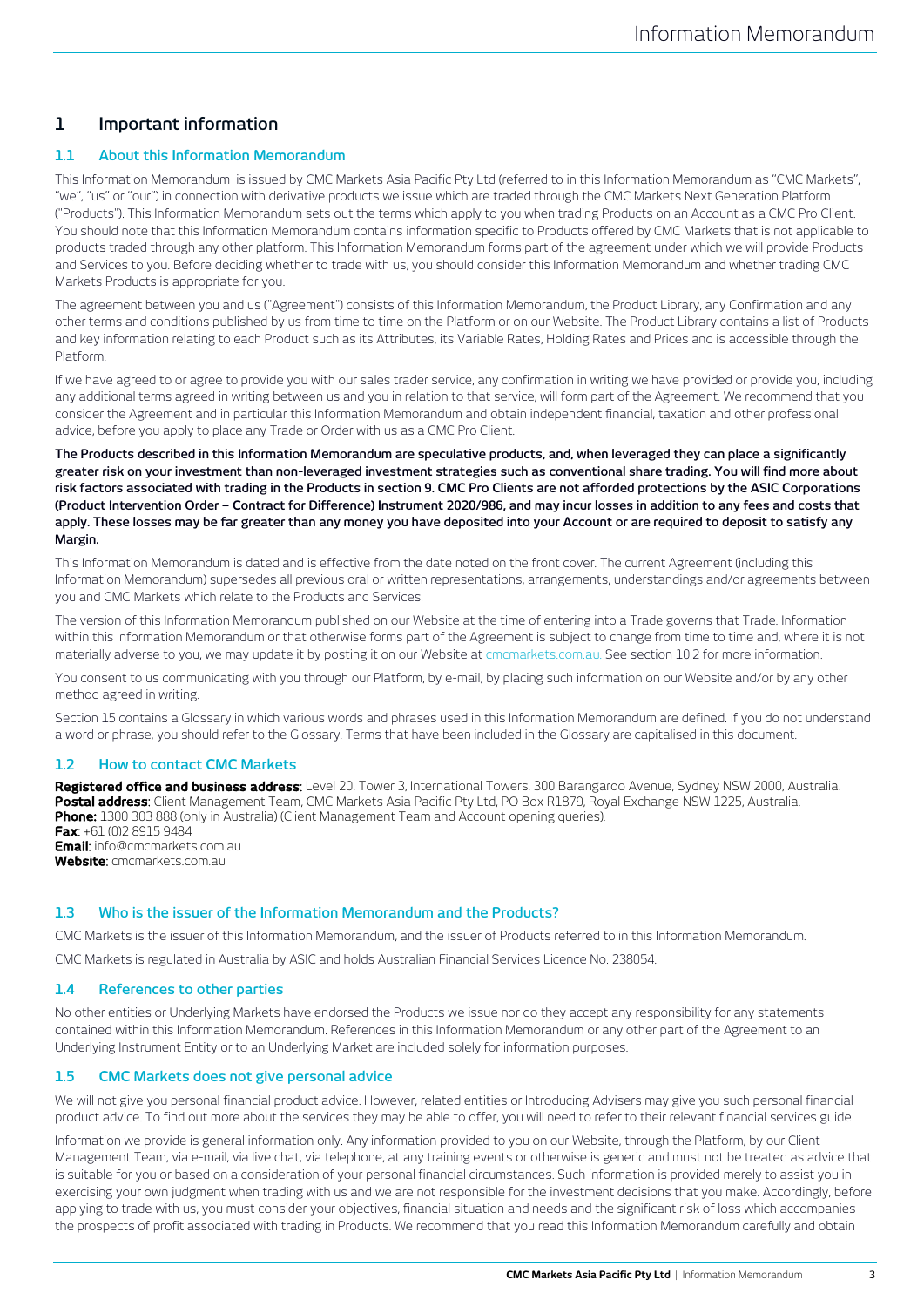independent financial, taxation and other professional advice concerning this Information Memorandum and the other parts of the Agreement before you apply to open an Account and/or place any Trade or Order with us. We cannot guarantee specific results from trading in Products.

# **2 Key features and benefits when trading CMC Markets Products**

# <span id="page-3-0"></span>**2.1 What are the Products offered under this Information Memorandum?**

The Products offered under this Information Memorandum are instruments that allow you to make a profit or loss from fluctuations in the price of an Underlying Reference Instrument. The price of a Product is based on the price of an Underlying Reference Instrument, for example, a share on an exchange. However, you do not own or acquire any rights, title or interest in that Underlying Reference Instrument or trade it on an exchange by trading a Product.

By entering into a Trade, you are either entitled to be paid an amount of money, or required to pay an amount of money, depending on movements in the price of the Product.

The amount of any profit or loss made on a Trade may be determined by:

- (a) the change in the Price of the Product from when you open the Trade until the Trade is closed;
- (b) the Units traded, or Stake (as applicable);
- (c) any adjustments made in respect of the Product, for example where a dividend is paid on an underlying share; and

(d) any Holding Costs, GSLO Premiums or Commissions relating to the CFD.

The balance of your Account will also be affected by other amounts you must pay to us in respect of your Account such as market data fees.

Your percentage return (profit or loss) on any Trade will also be affected by any applicable Margin Rate for the Trade. See sectio[n 5.1](#page-16-0) for more information.

The Products are not traded on an exchange. This means they are over-the-counter ("OTC") products, and you are trading with CMC Markets as the counterparty to all Trades you undertake. See section[s 9.4,](#page-25-0) [9.5](#page-26-0) an[d 9.11](#page-28-0) for some information on the risks associated with trading with a counterparty and trading OTC products. In addition, all Trades must be closed with us.

There are risks associated with trading in our Products. Some of these risks are set out in sectio[n 9.](#page-25-1) You should read and make sure you understand these risks before you trade.

Some of the benefits of trading in Products include:

- (e) The Platform offers you the opportunity to trade and invest in Products in global markets all from a single account;
- (f) CFDs are a leveraged investment. This means that you can take a position using a smaller amount of capital than you may need when investing in more traditional products like securities, or no capital. Please remember to understand your total exposure to market movements as leverage magnifies both profits and losses;
- (g) Products offer a simple and effective means to trade in rising markets but also to take advantage of volatile or falling markets;
- (h) CFDs allow fractional ownership letting you buy and sell CFDs by Units trading from as little as 1/1000 of a Unit.

# **2.2 Trading with CMC Markets**

It is important to note that CMC Markets acts as the counterparty for your Trades. You cannot trade with another provider to close any existing Position opened with CMC Markets.

We enter into all Trades with you as principal using Prices we provide through the Platform or through our Client Management Team. Our Prices may not be identical to prices for similar financial instruments or their underlying financial instruments quoted on an exchange or other regulated market, therefore we and/or our Associates may profit from these Trades. You agree that neither we nor our Associates are liable to account to you for such profits.

The Products and Services are primarily provided online, however if you cannot access the Platform directly, then you may be able to contact our Client Management Team by telephone to request that we access the Platform on your behalf, however please see sectio[n 9.9](#page-26-1) for more information. When trading on the Platform you are trading an OTC Product. CMC Markets will have regard to the price of the Underlying Market, however, when you trade you will be trading on the CMC Markets price and not the Underlying Market price.

CMC Markets may profit from the Spread, the application of Holding Costs and other charges on Trades. In addition, we may share the Spread, Holding Costs and other charges or benefits with our Associates or other third parties or receive remuneration from them in respect of Products. We may also share such amounts with Introducing Advisers and referrers for the introduction or referral of Clients to CMC Markets. Details of such remuneration or sharing will be disclosed according to any Applicable Laws.

# **2.3 Account opening process**

When we receive a complete Application from you, we may use your information to conduct any further enquiries about you as we in our sole discretion determine are necessary or appropriate in the circumstances (including but not limited to confirmation of your identity, sanctions screening, and obtaining references from your bank or your employer (as applicable)). You should provide us with information about any relevant factors that could affect your trading activities with us. Where our enquiries include searches with credit reference agencies, they may appear on your credit history. We may also carry out any additional checks that we in our sole discretion determine are necessary or appropriate in the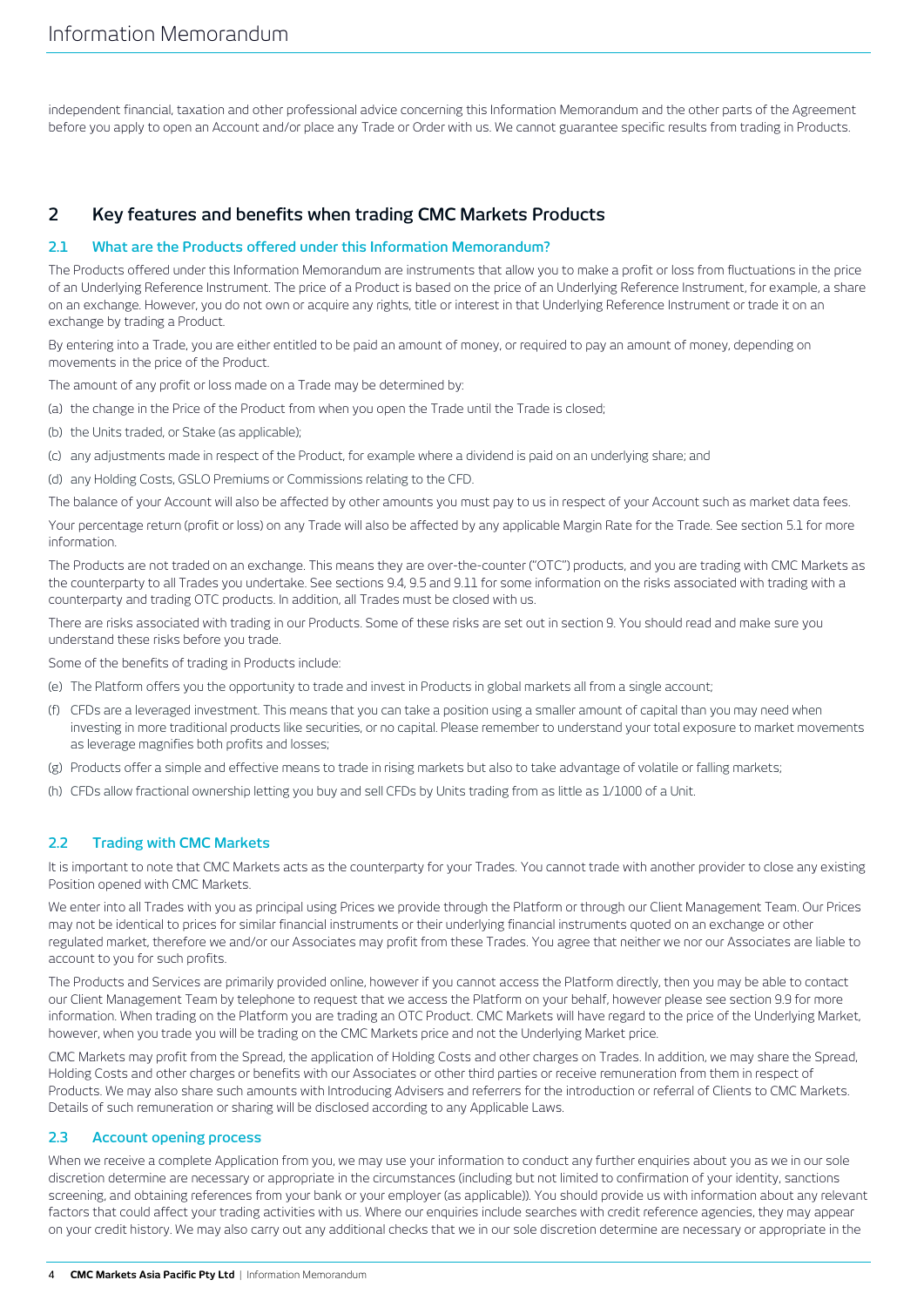circumstances to combat fraud and money laundering or if your Account becomes dormant. You will need to co-operate with us and supply any information that we request promptly. We reserve the right to periodically review any information that you have provided and to make periodic searches of, and provide information to, credit reference and/or any other agencies (as applicable) where we have a legitimate reason for doing so.

Trading in our Products may not be suitable for all investors because of the significant risks involved, see sectio[n 9.](#page-25-1)

We may rely on the information that you provide us in the Application as being correct at any time, unless you notify us otherwise in writing (see sectio[n 1.2\).](#page-2-0) In particular, you must notify us as soon as possible in writing if any of the contact details provided to us in your Application or otherwise have subsequently changed.

We may accept or reject Applications in our absolute discretion. If we accept your Application and open an Account for you, we will confirm this in writing and provide you with details on how to access your Account through the Platform.

In certain circumstances we may require additional documentation prior to opening your Account, such as the provision of a guarantee in respect of Accounts opened by non-individuals.

We offer different Account types and features. Depending on your knowledge and experience or client categorisation, including your eligibility to be categorised and remain categorised as a CMC Pro Client, some of these may not be available to you. We reserve the right to convert your Account type, including the categorisation of your Account based on your eligibility to be categorised as a CMC Pro Client and/or enable/disable (as applicable) Account features if, in our sole discretion, we determine that a different Account type/feature (as applicable) is more appropriate for you or if otherwise required by Applicable Law (see section [10.4\).](#page-31-0)

# <span id="page-4-0"></span>**2.4 Security and Account authentication**

You are responsible for setting your own password in accordance with the instructions that we provide to you (which together with your email address are known as your "Account Sign In Details") as well as keeping all information in your Account confidential. You must notify us immediately if you know or suspect that any Person has accessed or may access your Account, or any information you hold in your Account, without your permission. Unless you notify us otherwise under this sectio[n 2.4,](#page-4-0) we will treat any activity on or communication made from your Account as having been authorised by you and you may be liable for such activity up to the point of notification. We may need to change or reset your password and we will notify you if we do this.

We may need to change or reset your Account Sign In Details to protect you and us against fraud. We will notify you if we do this. You must notify us immediately if you know or suspect that any Person has obtained (or is likely to obtain) your Account Sign In Details and/or has (or is likely to have) access to your Account without our prior approval.

When you contact us by phone, you will be required to provide information to us in order for us to authenticate you.

You are responsible for making sure that you are able to access our Platform when you need to. This includes having access to a device that can connect to our Platform, maintaining the device so that it functions properly and having adequate internet connectivity.

If you cannot access our Platform directly, then you should try to contact our Client Management Team by telephone or email to request assistance. However, this is likely to be much slower than accessing our Platform directly and we cannot guarantee the availability of our Client Management Team.

If you have no Positions on your Account for a continuous period of one year we reserve the right to carry out additional checks on you before we allow you to access your Account or enter into another Trade.

# **2.5 Accessing the Platform**

We will do our best to make the Platform and our Client Management Team available when you require, but we cannot guarantee that our Platform or our Client Management Team will be available continuously. See section [9.9](#page-26-1) for more information. We will not be liable to you for any loss which arises as a result of our Platform and/or Client Management Team being unavailable.

You will be able to access information on each Product including its Attributes through the Product Library on the Platform or available on our Website.

You may only enter into or close Trades via the Platform during the Trading Hours specified in the Product Library for the relevant Product.

Some, but not all, types of orders may be submitted through the Platform outside of the Trading Hours for the relevant Product.

# <span id="page-4-1"></span>**2.6 Prices**

During the Trading Hours for any Product, the Platform will generate Prices, Settlement Prices and Countdown Opening Prices subject to sections [6.1,](#page-19-0) [9.9](#page-26-1) and [10.7.](#page-32-0) Certain factors, such as the quality of your computer or internet connection may affect the speed at which information is displayed and refreshed. Therefore we cannot guarantee that the Price, Price Depth, Settlement Price and/or Countdown Opening Price displayed on your device at any time will always be the actual and up-to-date value being generated by the Platform at that time.

In respect of Margin Trades, Prices are expressed as a Sell Price (represented by the lower figure) and a Buy Price (represented by the higher figure).

The direction of your Trade (buy or sell) determines which of the Buy Price or Sell Price your Trade will be entered into or closed at, as follows:

- (a) if you are trading in the expectation that the Price of the relevant Product will go up (known as "going long"), your Trade should be entered into at the Buy Price. Except in relation to calculating your Account Revaluation Amount, buy Trades are valued at the Sell Price and will be closed at the Sell Price; or
- (b) if you are trading in the expectation that the Price of the relevant Product will go down (known as "going short"), your Trade should be entered into at the Sell Price. Except in relation to calculating your Account Revaluation Amount, sell Trades are valued at the Buy Price and will be closed at the Buy Price.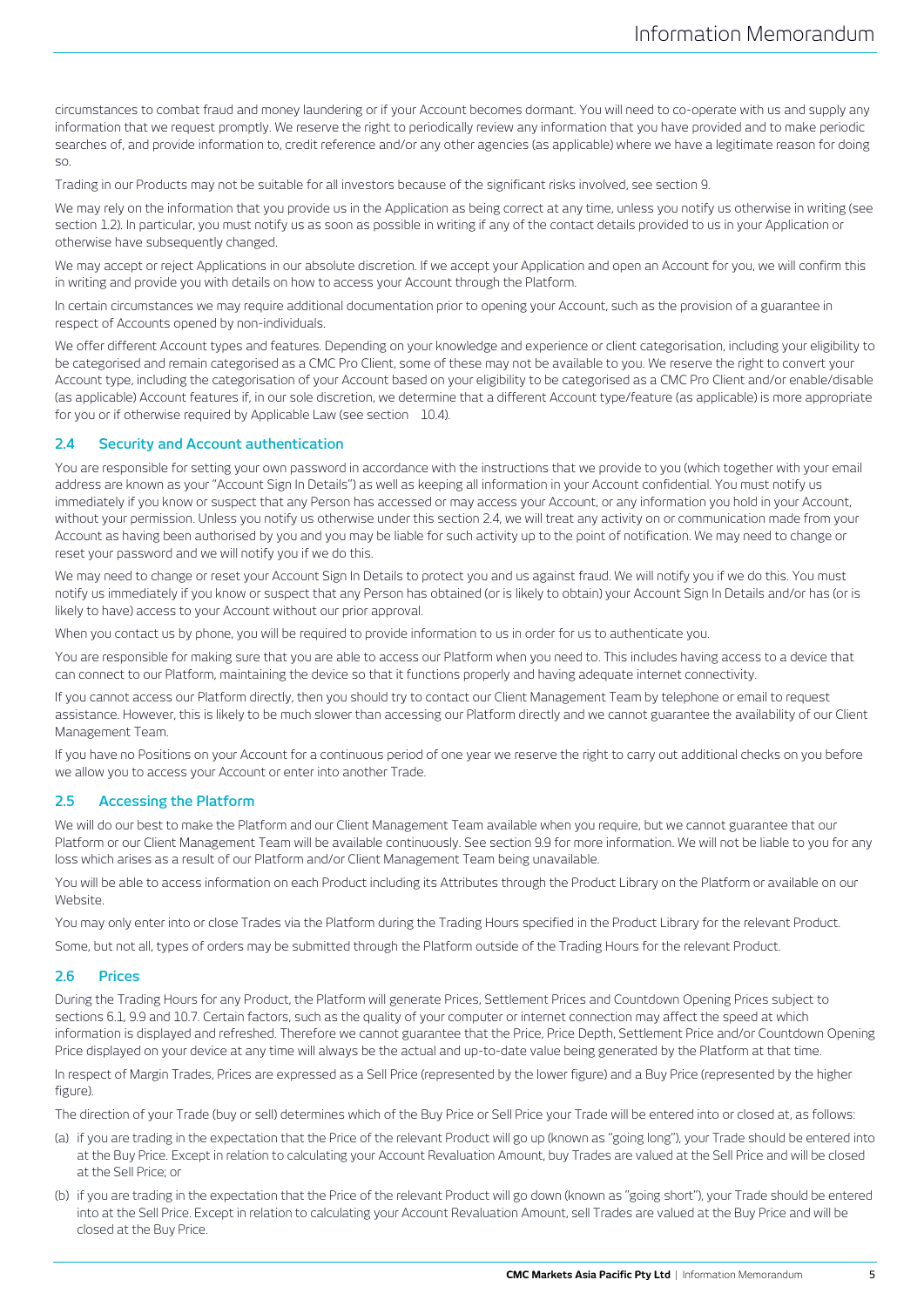The Price Depth displays multiple Buy Prices and Sell Prices for the applicable Product on a Price Ladder. The implications of Price Depth on an Order are described in more detail in section [3.2.](#page-9-0)

The Price at which a Countdown will be opened ("Countdown Opening Price") will be generated by and displayed on the Platform. All Countdowns will be settled against the Settlement Price of the relevant Product at the expiration of the relevant Countdown.

You should note that, due to a variety of factors, the Price at which your Order is executed may not be exactly the Price at which you submitted your Order. Please see sectio[n 3.2](#page-9-0) and section [9.2](#page-25-2) for more information.

If you have enabled the Boundary feature in your Account preferences on the Platform, when you place a Market Order or a Stop Entry Order, at the time of placing the Order you will be able to set a price level outside of which your Order will be cancelled should the Price vary from what you see on the screen.

# **2.7 Orders**

An Order (including a Pending Order) will only be deemed to be received by the Platform at the time at which the Platform actually receives it, which may not be immediately after you submit that Order (for example, due to poor internet connectivity) see sectio[n 9.9](#page-26-1) for more information.

Placing an Order does not guarantee that a Trade will be entered into. The Platform and/or we may reject your Order to enter into a Trade without any explanation. In contrast, the Platform will, subject to section[s 9.9,](#page-26-1) [10.7](#page-32-0) and [6.1,](#page-19-0) accept your Order to close a Trade. Each Order will need to be executed by the Platform in order for a Trade to be entered into or closed (at which time we accept your Order). The Platform will record any execution of your Orders, and you can access the relevant information on executed Orders in your Account History.

You and/or we may modify or cancel a Pending Order at any point until that Order has been executed.

If the conditions of an Order are met, but at that time your Account has insufficient Available Equity to meet the Trade Margin or Prime Margin (as applicable), the Trade will not be entered into and the Order will be cancelled.

In addition to our rights to modify, cancel and/or reject your Order(s) and/or Pending Order(s) as noted above, we may in our sole discretion, refuse to accept any instructions for any reason whatsoever including (without limitation) if we believe that such instructions breach (or complying with such instructions would result in a breach of):

(a) Applicable Law;

- (b) any of the declarations and/or assurances specified in sectio[n 13.1;](#page-34-0) and/or
- (c) any of the limitations expressed in sectio[n 13.19.](#page-38-0)

If we have agreed to provide you with the sales trader service, you will be able to place Manual Orders through our Client Management Team. Manual Orders may only be placed, modified, rolled-over or closed through our Client Management Team, and you will not be able to place, modify or take any other actions on Manual Orders through the Platform

# **2.8 Trades**

To enter into a Trade, you must place an Order on the Platform that identifies the Product and provides the information requested on our Platform in relation to that Product.

The change between the Opening Trade Price and the Level 1 Price applicable to you when you close the Trade, together with the other factors noted in sectio[n 2.1,](#page-3-0) determines the profit or loss of that Trade.

All Trades open on the same Product at the same time are aggregated and subject to netting for the purposes of calculating the size of your Position in the relevant Product. In respect of Margin Trades only, the Account Netting function sets how the Platform may combine and net your Margin Trades open at the same time in respect of the same Product. Account Netting functions as follows:

- (a) if Account Netting is enabled any Orders will, if and when executed, close out any open Margin Trades on your Account that are in the same Product but in the opposing direction. Once this process has taken place, any remaining Orders, or part of an Order in the same Product will, if and when executed, then be used to open a new Trade in the same Product; and
- (b) if Account Netting is disabled any Orders used to enter Margin Trades in the same Product will, if and when executed, open a new Margin Trade, even if there is already an open Margin Trade in the same Product in the opposing direction. If you wish to close an Open Position or Margin Trade this should be done by an Order specifically linked to that Position or Margin Trade.

Account Netting can be re-enabled at any time, provided you do not have any Margin Trades in the same Product open in opposing directions.

We may combine or consolidate multiple Trades when we take the Reserved Actions described in section [10.5.](#page-32-1)

Disabling Account Netting will affect the execution behaviour of new Buy and Sell Orders, excluding Stop Loss Orders and Take Profit Orders. For avoidance of doubt, Account Netting cannot be disabled for Trading Books. It is also not possible to change the default netting behaviour of Countdowns, see sectio[n 3.2.11](#page-12-0) for more detail.

Margin Trades on a Forward (and any Pending Orders for that Forward other than Limit Orders and Stop Entry Orders) will be subject to an Auto Roll-Over at any time during the period between the Last Roll-Over Date and the Expiry Date unless:

- (a) you or we close that Margin Trade before the Expiry Date in accordance with the Agreement;
- (b) you designate that the Margin Trade be closed and settled upon the Cash Settlement Date;
- (c) the Margin Trade was executed after the Last Roll-Over Date, in which case the Margin Trade will be closed and settled on the Cash Settlement Date (and any Pending Orders for that Forward will be cancelled on the Cash Settlement Date); or
- (d) there is no equivalent Forward based on the same underlying asset(s) but with a later Expiry Date available to trade on the Platform, which may result in the Margin Trade reaching the Expiry Date and being closed and settled on the Cash Settlement Date (and any Pending Orders for that Forward being cancelled on the Cash Settlement Date).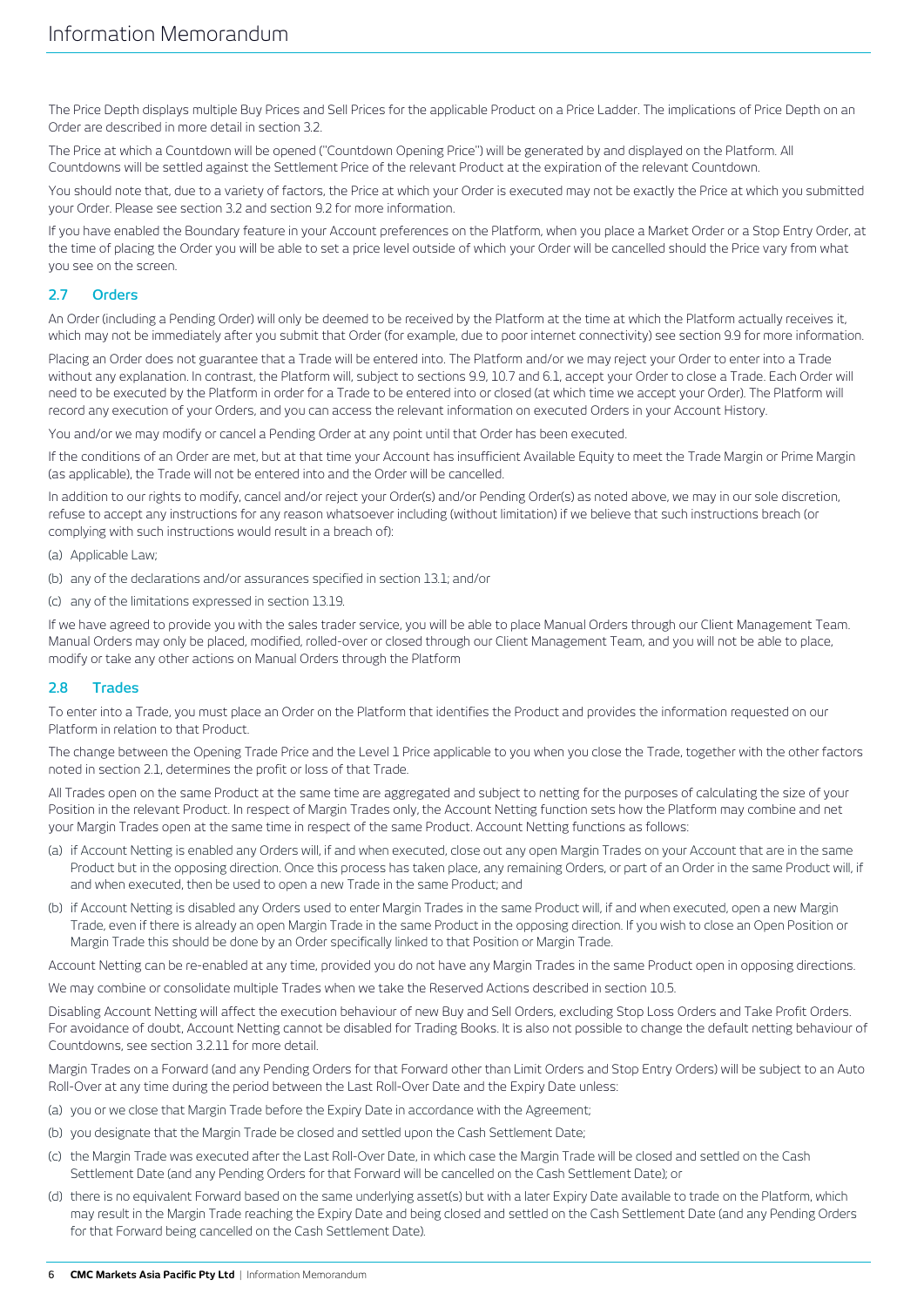You may disable the Auto Roll-Over setting for a Margin Trade on a Forward before the Last Roll-Over Date, which may result in the Margin Trade reaching the Expiry Date and the Margin Trade being closed and settled on the Cash Settlement Date (and any Pending Order for that Forward being cancelled on the Cash Settlement Date).

Any Roll-Over will be carried out in accordance with section [3.2.](#page-9-0) You will not be able to enter into any Margin Trade or increase any Position on a particular Forward following the Last Trade Opening Date.

# **2.9 Closing Trades**

You may fully or partially close a Margin Trade during Trading Hours by:

(a) using the 'close trade' function in relation to that Trade; or

(b) unless otherwise specified (for example, by you disabling Account Netting) placing a Market Order in the opposite direction for the same Product as the relevant Trade. If you have multiple Trades in the same Product, and you do not specify which Trade(s) you wish to close, these will be closed by the Platform in the order in which those Trades were entered into (i.e. on a 'first in, first out' basis).

Once a Countdown has been entered into, you cannot close it. Our Platform will close and settle all Countdowns automatically on expiration of the Countdown

The Platform will, subject to the limitations set out elsewhere in this Information Memorandum, close any Trade in accordance with any applicable Roll-Over, Stop Loss Order, Trailing Stop Loss Order, Guaranteed Stop Loss Order, Take Profit Order, Stop Entry Order or Limit Order. In addition, the Platform may close all your Positions if the Close-Out Level is triggered. See sectio[n 5.3](#page-17-0) for more information.

We reserve the right to instruct the Platform to close any Trade when we take the Reserved Actions at sectio[n 10.5\(a](#page-32-1)) or sectio[n 10.5\(h](#page-32-1)) or exercise our termination rights under sectio[n 10.2.5,](#page-30-0) in accordance with the Agreement.

# **2.10 What is Margin?**

Margin is the security we take from you in respect of Margin Trades to cover our exposure as counterparty to your CFD trading.

When you enter into a Margin Trade with CMC Markets that will either create a new Position or increase an existing Position you need to have sufficient Available Equity to satisfy the Position Margin and/or Prime Margin required for the Position. The Position Margin will be calculated using the Margin Rates for the Product (which may be broken into Tiers depending on the size of the Position). Please see sectio[n 5.1f](#page-16-0)or more information.

In respect of a Roll-Over of a Margin Trade on a Forward, it is your responsibility to ensure that your account has sufficient Cleared Funds to meet the Trade Margin and/or Prime Margin required on any relevant new Trade to be entered into as part of a Roll-Over.

You should note that Margin is not part payment for an Underlying Reference Instrument. There is no capacity for a Position to be converted into the Underlying Reference Instrument. For example, you cannot pay the difference between your Position Margin and your total exposure on a Share CFD Position and take ownership of the underlying shares.

Through the Platform, you will be able to access your Account which contains sufficient information to enable you to calculate the amount of your Total Margin.

Please see sectio[n 5](#page-16-1) for more information related to Margin.

# **2.11 Information about your trading activity**

We provide a range of information relating to your Account on and through our Platform, including the following:

(a) essential information concerning the execution of any Order in real time through the Platform; and

(b) up-to-date statements of your Positions and any money we hold in respect of your Account as required under Applicable Law,

and it is your responsibility to regularly access and review this information to ensure that it corresponds with your own records. Subject to section [2.21,](#page-8-0) the above information will be conclusive unless we notify you or you notify us in writing of any mistake, error or inaccuracy.

The Platform will update the information set out above in real time, however, from time to time this may not happen immediately, or you may not receive or be able to see this update immediately, due to Circumstances Outside Our Control (such as poor connectivity or systems errors). If, for example, you are unsure as to whether or not we have received an Order that you have attempted to place, or whether or not a particular Trade has been entered into or closed, or whether you have sufficient funds on an Account to meet any Independent Margin, Position Margin, Trade Margin, Prime Margin or Cash Requirement, or whether or not your Account Revaluation Amount is sufficiently high to avoid Account Close-Out, then you should check the Platform carefully, contact us through the live help function (where available) on the Platform or contact our Client Management Team to seek further information.

# It is your responsibility to monitor the Platform and your Account and review the Attributes of all Positions on your Account at all times.

# **2.12 Confirmations**

When you execute a Trade with us electronically, a Confirmation of the executed Trade will appear on the Platform. It is only at this point, and subject to other terms of the Agreement, that a binding contract between you and us in respect of that Trade arises. If you execute a Trade with us over the phone, the Trade will constitute a binding Trade once you have agreed to the Order being placed rather than at the time the Confirmation appears in the Platform. The Confirmation includes certain information about the Trade, including details of the Product, the Units and the Price.

We will not send you any Confirmations. Instead, we will retain in your Account any information that we are required to provide you with in relation to an Order or Trade to the extent and for the duration required by Applicable Law, and you may access this information through the Platform even if your Account has been closed or the Agreement has been terminated. After this period, we may destroy this information or retain it for such further duration as we see fit in our absolute discretion and without notice to you.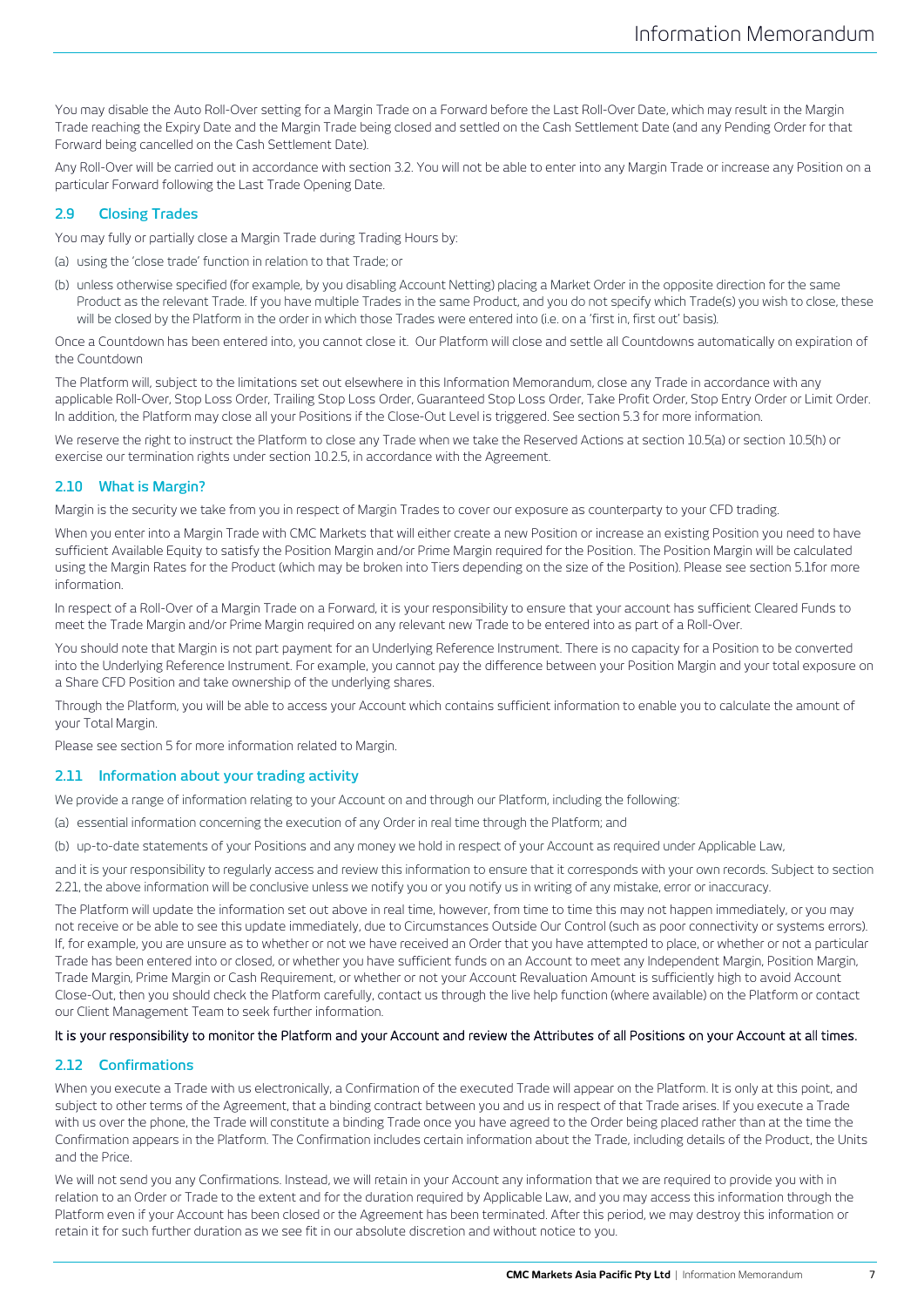Please note that Confirmations may not be generated for amendments to an existing Trade, however any amendment will show up in your Account History on the Platform.

# **2.13 Checking of Confirmations**

You should check all the contents of Confirmations provided to you on the Platform in detail and contact us as soon as possible if you disagree with the contents of a particular Confirmation.

Subject to sectio[n 2.21,](#page-8-0) Confirmations will be conclusive unless you notify us in writing to the contrary within three Business Days. The three Business Days begin from the time the Confirmation is provided on the Platform.

# <span id="page-7-3"></span>**2.14 What is your Cash?**

The Cash of an Account is calculated as follows:

# **Cash = A - B**

Where:

A = the sum of any successful payments you have made to us in respect of the Account, plus any Realised Profits, plus the Amount of any other money we have credited to the Account; and

**B** = the sum of any Realised Losses (whether due and payable to us or not), plus the Amount of any Deductions, plus the Amount of any money you have withdrawn.

Please note that your Cash does not represent the funds that are available for you to withdraw. This Amount (subject to sectio[n 7.5\)](#page-21-0) is the lesser of your Available Equity and your Cash. You must clear any negative Cash value immediately by the payment of an Amount to us that is sufficient to return the Cash value to zero or to a positive value.

# <span id="page-7-2"></span>**2.15 What is your Available Equity?**

Your Available Equity is the amount of funds you have available to enter into Trades on the Platform. Available Equity on your Account is calculated as follows:

# **Available Equity = Account Revaluation Amount – Total Margin**

You should remember that in order to create a new Position or increase an existing Position in a particular Product, the Available Equity in your Account must be sufficient to cover the Position Margin as a result of that particular Margin Trade.

# <span id="page-7-1"></span>**2.16 What is your Account Value?**

Your Account Value will be updated by the Platform in real time and is calculated as follows:

## **Account Value = Cash + Net Unrealised Profit or Loss**

# <span id="page-7-0"></span>**2.17 What is your Account Revaluation Amount?**

Your Account Revaluation Amount will be updated by the Platform in real time and is calculated as follows:

## **Account Revaluation Amount = Cash + Net Unrealised Profit or Loss (Mid-Price)**

Your Account Revaluation Amount is the figure used in determining whether your Account has breached the Close-Out Level and accordingly you must ensure that your Account Revaluation Amount is at all times above the Close-Out Level.

# **2.18 Account Close-Out**

You are required to keep sufficient funds in your Account to maintain your Account Revaluation Amount above the Close-Out Level.

The Close-Out Level will be displayed on the Platform and will either be:

(a) the greater of your Standard Close-Out Level and your Prime Close-Out Level; or

(b) an Absolute Close-Out Level.

If your Account Revaluation Amount falls below the Close-Out Warning Level for your Account the Platform will attempt to notify you of that fact. Such notification is provided as a courtesy and you must not rely on the Platform or on us to notify you of such circumstances.

If your Account Revaluation Amount falls below the Close-Out Level at any point in time, the Platform will attempt, subject to section[s 5.3.3](#page-18-0) and [5.3.4](#page-18-1) to automatically initiate Account Close-Out.

Please see sectio[n 5.3](#page-17-0) for more information.

# **2.19 Trading Book Close-Out**

You must ensure that for each Trading Book, your Trading Book Revaluation Amount is at all times above the applicable Close-Out Level for your Account displayed on our Platform. Where your Trading Book Revaluation Amount is less than the applicable Close-Out Level, our Platform may automatically initiate close-out of a Trading Book using the standard close-out method.

# <span id="page-7-4"></span>**2.20 Unrealised Profit Or Loss**

The Unrealised Profit Or Loss for any individual Margin Trade is calculated in real time as follows:

On a buy Trade, Unrealised Profit Or Loss is:

## **Units x (Level 1 Price – Opening Trade Price) x CMC Currency Conversion Rate**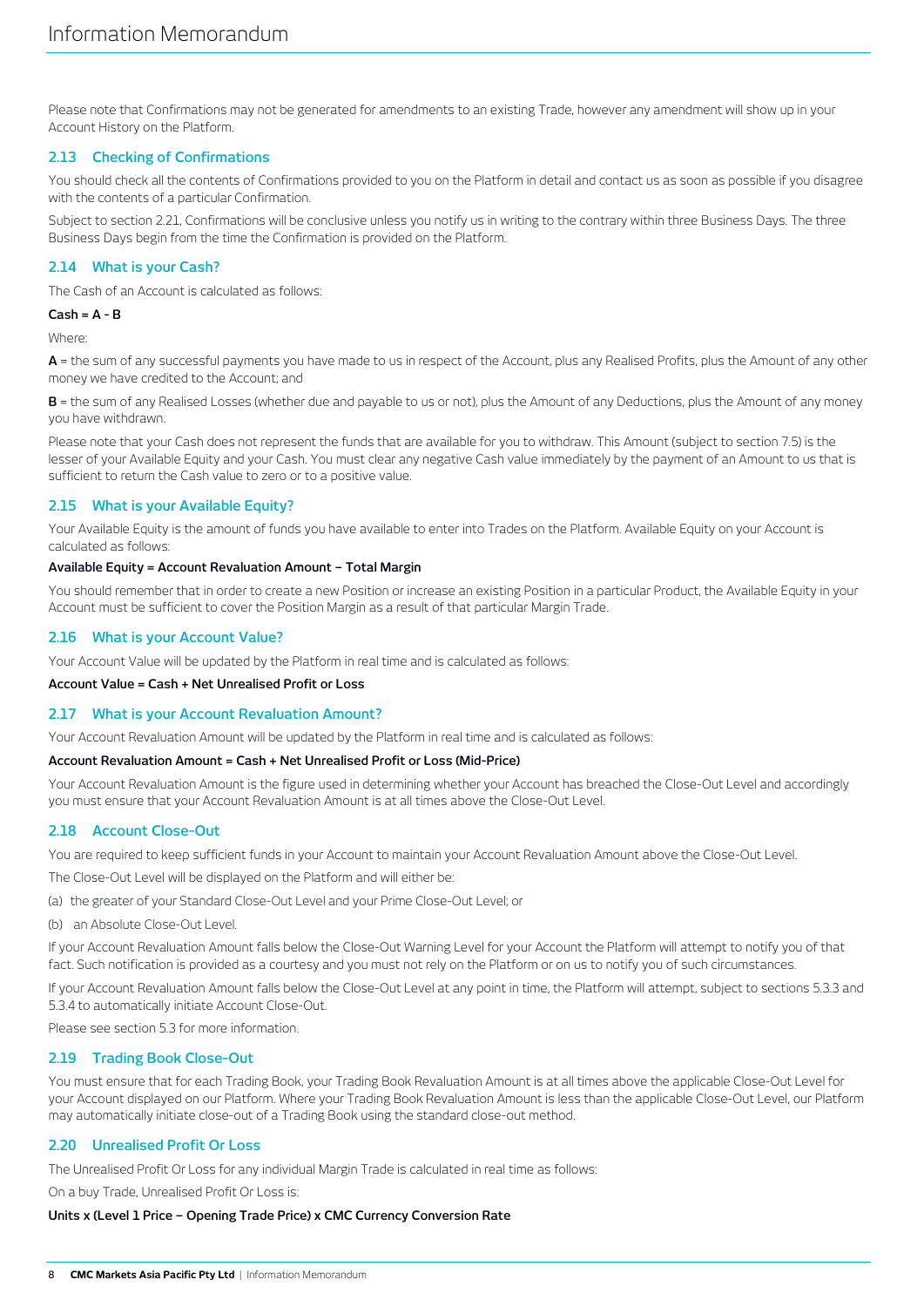On a sell Trade, Unrealised Profit Or Loss is:

#### **Units x (Opening Trade Price –Level 1 Price) x CMC Currency Conversion Rate**

When a Margin Trade is closed, any Unrealised Profit Or Loss becomes Realised Profit or Realised Loss and a corresponding change is made to your Cash.

The Unrealised Profit Or Loss displayed on the Platform at any time, may not accurately reflect the actual Unrealised Profit Or Loss (i.e. the Realised Profit or Realised Loss that would be gained or incurred if you closed one or all of your open Trades immediately) particularly where a Trade may be closed at a Price that differs from the Level 1 Price. The Unrealised Profit Or Loss displayed on the Platform will always be based on the current Level 1 Price.

In respect of any particular Forward, the Unrealised Profit or Loss will become Realised Profit or Realised Loss on the Cash Settlement Date (which will normally be within one Business Day of the Expiry Date).

Provided that your Account Revaluation Amount remains positive and above the Close-Out Level, you will not be required to make any payment to us in respect of any Trade that has been closed resulting in a Realised Loss. You cannot lose more than your Invested Capital in respect of an Account with Shield Mode enabled.

# <span id="page-8-0"></span>**2.21 Errors**

From time to time, material errors, mistakes and omissions that are or should be reasonably obvious to you in your capacity as our Client will occur in respect of Trades, your Account or the Platform (each an "**Error**"). Examples of Errors include: the Platform displaying incorrect Prices (whether caused by a third party supplier or due to a problem with our systems), an Order being handled incorrectly (including execution at an incorrect Price or contrary to Underlying Market conditions), incorrect Roll-Over behaviour on a Forward, and incorrect Deductions or credits being applied to your Account. If you or we know or suspect, or are aware of circumstances in which you or we ought reasonably to know or suspect that an Error has occurred:

- (a) as applicable, you must notify us as soon as reasonably practicable or we will notify you (which may be by displaying a message on the Platform) as soon as reasonably practicable upon discovery of the Error; and
- (b) we will then do our best to investigate whether there has, in fact, been an Error and/or what caused it, and we will notify you (which may be by displaying a message on the Platform) of the outcome of our investigation and any measures that we will take in accordance with the Agreement.

The occurrence of an Error is a Specified Event that entitles us to take a Reserved Action. See section[s 10.4a](#page-31-0)n[d 10.5](#page-32-1) for more information.

## **2.22 Risk Management**

You may set one or more Stop Loss Orders, Trailing Stop Loss Orders, Guaranteed Stop Loss Orders or Take Profit Orders for any Order in respect of a Margin Trade by:

- (a) amending the Order ticket;
- (b) if an Order has already been entered into, by applying a Stop Loss Order, Trailing Stop Loss Order, Guaranteed Stop Loss Order and/or, Take Profit Order via the Positions tab on your Account; or
- (c) if a Margin Trade has already been entered into, at any time before the Margin Trade is closed, by applying a Stop Loss Order, Trailing Stop Loss Order or Take Profit Order via the Positions tab on your Account.

See section [3.2](#page-9-0) for more information.In respect of Guaranteed Stop Loss Orders:

- (d) these may only be placed during Trading Hours;
- (e) a GSLO Premium must be paid to us in order to place any Guaranteed Stop Loss Order (including by modifying another type of Pending Order). A GSLO Premium Refund may be given if the Guaranteed Stop Loss Order is subsequently cancelled, removed, corrected or closed before it has been executed. A GSLO Premium is not required in order to modify an existing Guaranteed Stop Loss Order; and
- (f) if you wish to place, modify or cancel a Guaranteed Stop Loss Order (including by modifying another type of Pending Order), you must ensure that the Available Equity in your Account is sufficient to cover any increase in Position Margin and/or Prime Margin required as a result.

If you close a Margin Trade, any attached Stop Loss Order, Trailing Stop Loss Order, Guaranteed Stop Loss Order and/or Take Profit Order will automatically be closed.

Pending Orders, including Stop Loss Orders and Trailing Stop Loss Orders but excluding Guaranteed Stop Loss Orders, are subject to market conditions (i.e. slippage) and are therefore not guaranteed to be executed at their Target Price.

Our Platform may aggregate: (i) any Stop Loss Order, Trailing Stop Loss Order or Stop Entry Orders to sell the same Product; or (ii) any Stop Loss Order, Trailing Stop Loss Order or Stop Entry Orders to buy the same Product; which are triggered by the same Price and which are due to be executed by our Platform at the same time in accordance with the Order Execution Policy Summary set out in sectio[n 3.1](#page-9-1)

You can use a Boundary where you need to ensure that the Buy Price or Sell Price at which a Market Order or Stop Entry Order is executed is not worse than the Target Price you specified when setting the Boundary.

If Trading Books have been made available to you on the Platform, please note that some risk management options and Orders may not be available for Trading Books.

#### <span id="page-8-1"></span>**2.23 Shield Mode**

If you have no open Margin Trades, we may offer to enable Shield Mode on your Account. Shield Mode may not be available to all our Clients. Shield Mode will: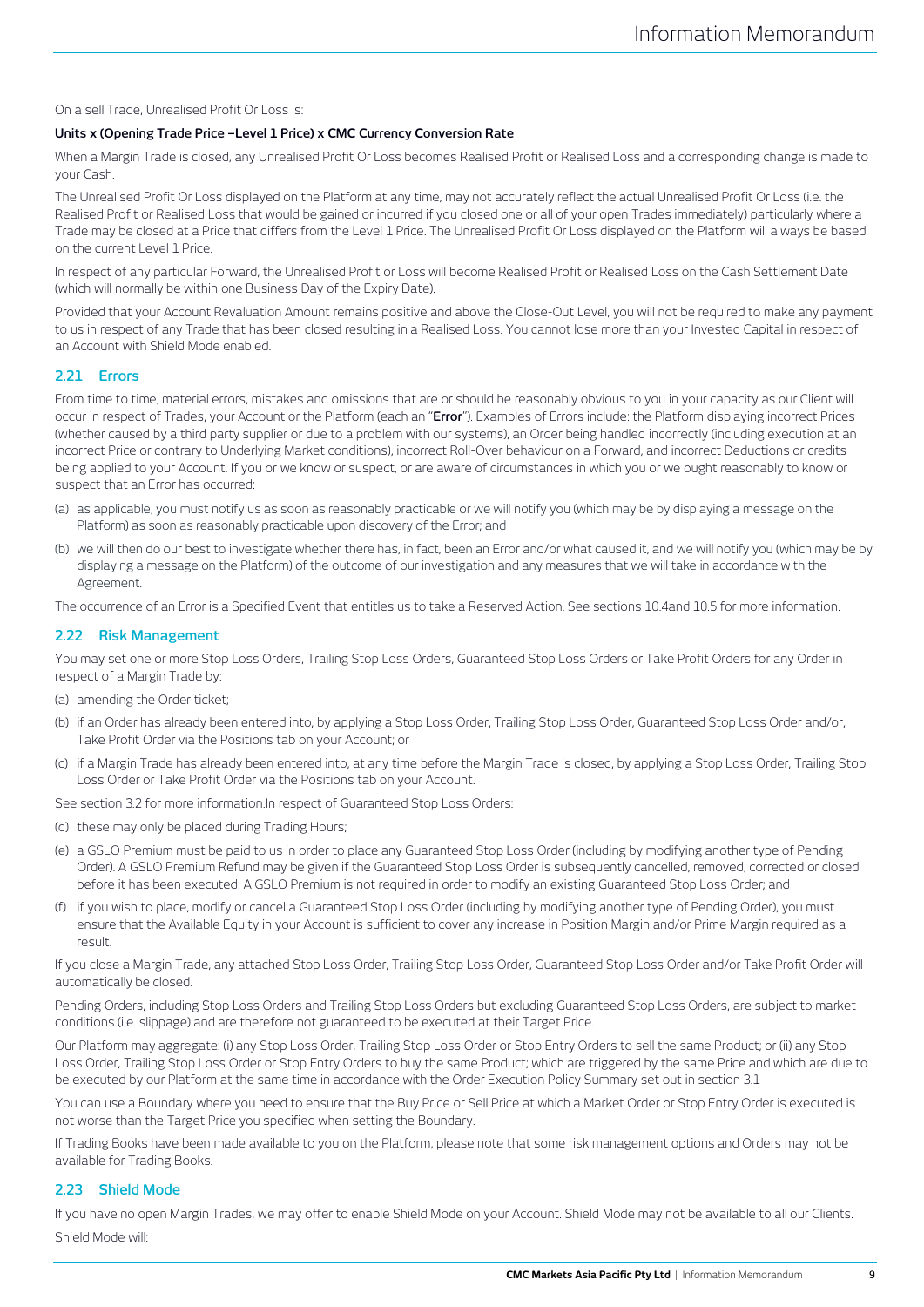- (a) ensure that you will not lose more than the Amount you have deposited with us. If Shield Mode is enabled and at any time you have a negative Cash value on your Account, we will waive our right to claim the deficit and will return the Account balance to zero (0), subject always to our right of Set-Off under section [7.8](#page-23-0) Shield Mode does not affect your obligation to ensure your Account Revaluation Amount is at all times above the applicable Close-Out Level(s) displayed on our Platform and we retain the right to close any open Margin Trades if you fail to maintain sufficient funds on your Account to keep your Account Revaluation Amount above the applicable Close-Out Level(s); and
- (b) affect the execution of all Orders for Margin Trades, prohibiting you from either:
	- i. opening any Margin Trade not fully covered by a Guaranteed Stop Loss Order; or
	- ii. modifying and/or cancelling the Guaranteed Stop Loss Orders on your Margin Trades.

Enabling Shield Mode will not affect your ability to enter into Countdowns.

You can disable Shield Mode at any time by calling our Client Management Team.

# **2.24 Order Execution**

Our Order Execution Policy governs how we execute Trades. Please see section [3](#page-9-2) for more information.

# **2.25 Examples**

Our Website contains numerous examples showing how to trade our Products and how you could make a profit or loss by entering into Trades, including a[t http://www.cmcmarkets.com.au/en/cfd-trading/what-are-cfds/cfd-trading-examples.](http://www.cmcmarkets.com.au/en/cfd-trading/what-are-cfds/cfd-trading-examples) The examples are for illustrative purposes only.

# <span id="page-9-2"></span>**3 Order Execution Policy**

In this section we summarise the process by which the Platform and/or our Client Management Team will execute your Orders. When you trade, or instruct us to trade on your behalf through the Platform you consent to your Orders being executed in the manner described below.

# <span id="page-9-1"></span>**3.1 Key points**

You must contact our Client Management Team to enter into or close a Trade in relation to a Manual Product or which requires a Manual Order. Our Client Management Team can also place Orders on your behalf through the Platform on Products which are not Manual Products and/or which do not require a Manual Order.

Your Orders are executed exclusively via a bilateral Trade with us through the Platform, and not through a trade on any exchange, multilateral trading system or other external execution venue.

When you place an Order to enter into or close a Trade, you are giving the Platform an instruction to place an Order on your Account on the basis of the Prices generated electronically by the Platform. When you place an Order through our Client Management Team to enter into or close a Trade in relation to a Manual Product or which otherwise requires a Manual Order, a member of our Client Management Team will provide the relevant Price and other related terms for that Order which you will be free to accept or reject

The Prices of the Products are generated electronically by the Platform. This means that the Prices at which you open and close Trades may be different to any current exchange or market price, or another financial provider's price, for the relevant Underlying Reference Instrument or index and are exclusive to the Platform. You should not expect our Prices to exactly match prices you may see elsewhere.

The Platform displays multiple Buy Prices and Sell Prices, via the Price Depth and Price Ladder, for different sized Orders.

# <span id="page-9-0"></span>**3.2 How the Platform handles the different types of Orders**

This section outlines the basis upon which the Platform will execute different types of Orders, subject to the factors outlined elsewhere in this Information Memorandum.

# 3.2.1 Market Order

A Market Order is an instruction to buy or sell a Trade at the first available Buy Price or Sell Price. Market Orders can be used to open or close a Trade.

During the Trading Hours for a Product, a Market Order to **sell** will be executed at the **first available Sell Price** (for the relevant size of the Order) and a Market Order to **buy** will be executed at the **first available Buy Price** (for the relevant size of the Order) as soon as possible after the Order is accepted. The Sell Price or Buy Price at which any Market Order will be executed will always reflect its size and the corresponding Price on the Price Ladder at the time of execution.

The Price at which the Order will be executed **may be less favourable** to you than the Price you see on the Platform when you place the Order (for instance, due to market movements between the time you submit your Order and the time the Platform executes your Order).

The Platform will automatically cancel (and not execute) a Market Order if the first available Sell Price or Buy Price (as relevant and taking into account the size of the Order) is outside of any Boundary (if applicable) that you have set.

# 3.2.2 Trading Book Pending Order

Our Platform will hold any Orders made in a Trading Book in markets outside of Trading Hours until the market is within its Trading Hours. Our Platform will execute a Market Order to sell at the first available Sell Price and a Market Order to buy at the first available Buy Price, and will do so as soon as possible after the Order is accepted, and the Platform is available at the time the Trading Book Pending Order is made. The Sell Price or Buy Price will always reflect the size of the Market Order and the corresponding Price on the Price Ladder at the time of execution.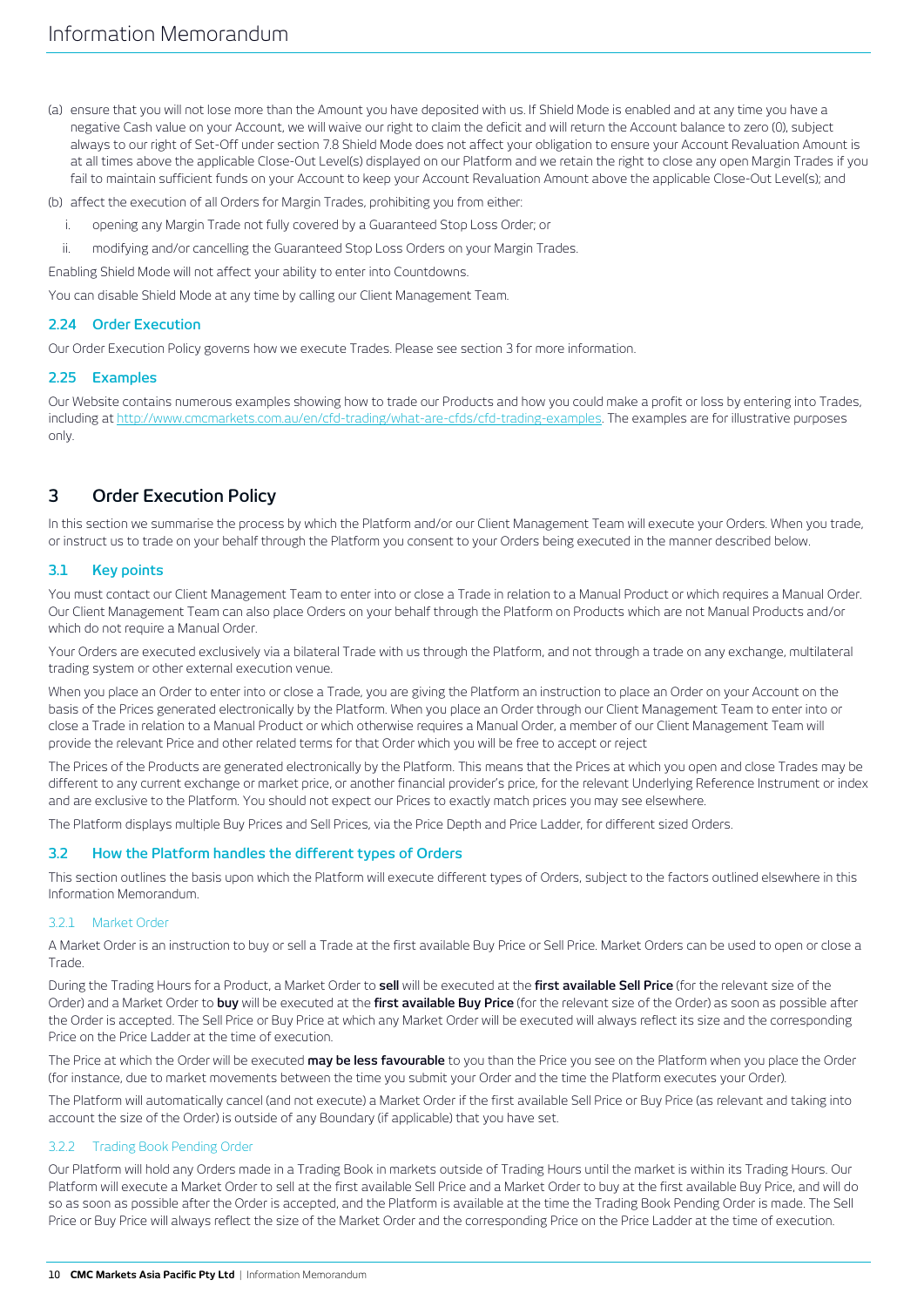# <span id="page-10-0"></span>3.2.3 Roll-Over

Roll-Over is the process of closing a Trade on a particular Forward and entering into an equivalent Trade on a Forward with the same Underlying Reference Instrument but with the next available Expiry Date.

An Auto Roll-Over on a **sell** Trade on any particular Forward will be carried out by the Platform automatically executing a Market Order to buy the number of Units for that Trade at the **Level 1 Buy Price** (regardless of the size of the Order) and this Order will be executed (if possible) after the Last Roll-Over Date but on or before the Expiry Date. The Platform will then immediately execute a Market Order to sell the same number of Units on a Forward based on the same Underlying Reference Instrument(s) but with the next available Expiry Date, at the **Level 1 Mid-Price.**

An Auto Roll-Over on a **buy** Trade on any particular Forward will be executed on the same basis, save that the Platform will automatically execute a Market Order to sell the number of Units for that Trade at the **Level 1 Sell Price** and the corresponding Market Order will be to buy the same number of Units on a Forward at the **Level 1 Mid-Price**.

A Manual Roll-Over on a **sell** Trade on any particular Forward will be carried out on your instructions by the Platform executing a Market Order to buy the number of Units for that Trade at the **Level 1 Buy Price** (regardless of the size of the Order), as soon as possible after the Manual Roll-Over is accepted by the Platform (provided that this is before the Last Roll-Over Date). The Platform will then immediately execute a Market Order to sell the same number of Units on a Forward based on the same Underlying Reference Instrument(s) but with the next available Expiry Date, at the **Level 1 Mid-Price**.

A Manual Roll-Over on a **buy** Trade on any particular Forward will be executed on the same basis, save that the Platform will execute a Market Order to sell the number of Units for that Trade at the **Level 1 Sell Price** and the corresponding Market Order will be to buy the same number of Units on a Forward at the **Level 1 Mid-Price**.

Any Pending Orders on a Forward on which a Trade is being closed as part of a Roll-Over will automatically be cancelled by the Platform, and an equivalent Pending Order with an equivalent Target Price will be placed automatically by the Platform on any Forward (based on the same Underlying Reference Instrument(s) but with the next available Expiry Date) on which a new Trade is being entered into as part of the Roll-Over.

A Roll-Over on any Trade on any particular Forward will not be carried out by the Platform if a Forward based on the same Underlying Reference Instrument(s) but with a later Expiry Date is not available to be traded on the Platform at the time the Roll-Over would otherwise have been carried out. In such circumstances, where the Trade reaches the Expiry Date, the Trade will be closed and settled on the Cash Settlement Date, and any Pending Order on the relevant Forward will be cancelled automatically by the Platform on the Cash Settlement Date.

Forwards are not available for Trading Books.

#### <span id="page-10-1"></span>3.2.4 Limit Order

A Limit Order is an instruction to buy or sell a Product at a Target Price that is more favourable than the Level 1 Price.

A Limit Order to **buy** at a Target Price will be executed at the Target Price or lower when the Buy Price is **equal to or lower** than the Target Price. A Limit Order to **sell** at a Target Price will be executed at the Target Price or higher when the Sell Price is **equal to or higher** than the Target Price.

Limit Orders are not available for Trading Books.

## 3.2.5 Stop Entry Order

A Stop Entry Order is an instruction to buy or sell a Product at a Target Price that is less favourable than the Level 1 Price.

# Standard Triggers

Unless you elect otherwise:

- a Stop Entry Order to **buy** at a Target Price will be executed when the **Level 1 Buy Price** is **equal to or higher** than the Target Price. However, the Stop Entry Order will be executed at the first available Buy Price on the Price Ladder corresponding to the size of your Order at the time the Platform executes the Order; and
- a Stop Entry Order to **sell** at a Target Price will be executed when the **Level 1 Sell Price** is **equal to or lower** than the Target Price. However, the Stop Entry Order will be executed at the first available Sell Price on the Price Ladder corresponding to the size of your Order at the time the Platform executes the Order.

Stop Entry Orders are not guaranteed and may be subject to gapping.

## Alternate triggers

Alternatively, you can elect to use the Level 1 Mid-Price as the trigger for your Stop Entry Order.

In these circumstances, the procedure is the same as under the standard triggers detailed above, save that references to the Level 1 Price should be replaced by the Level 1 Mid-Price.

Alternatively, you can elect to use the opposite Level 1 Price as the trigger for your Stop Entry Order:

In these circumstances, the procedure is the same as under the standard triggers detailed above, save that the reference price for a Stop Entry Order to buy is the Level 1 Sell Price and the reference price for a Stop Entry Order to sell is the Level 1 Buy Price.

In each case, whether you use a standard trigger or one of the alternative triggers:

- the Platform will automatically cancel (and not execute) a Stop Entry Order if the first available Sell Price or Buy Price (as applicable) that corresponds to the size of your Order at the time the Platform would otherwise execute the Order, is outside of any Boundary (if applicable) that you have set.
- the Price at which the Order will be executed may be less favourable to you than the Target Price.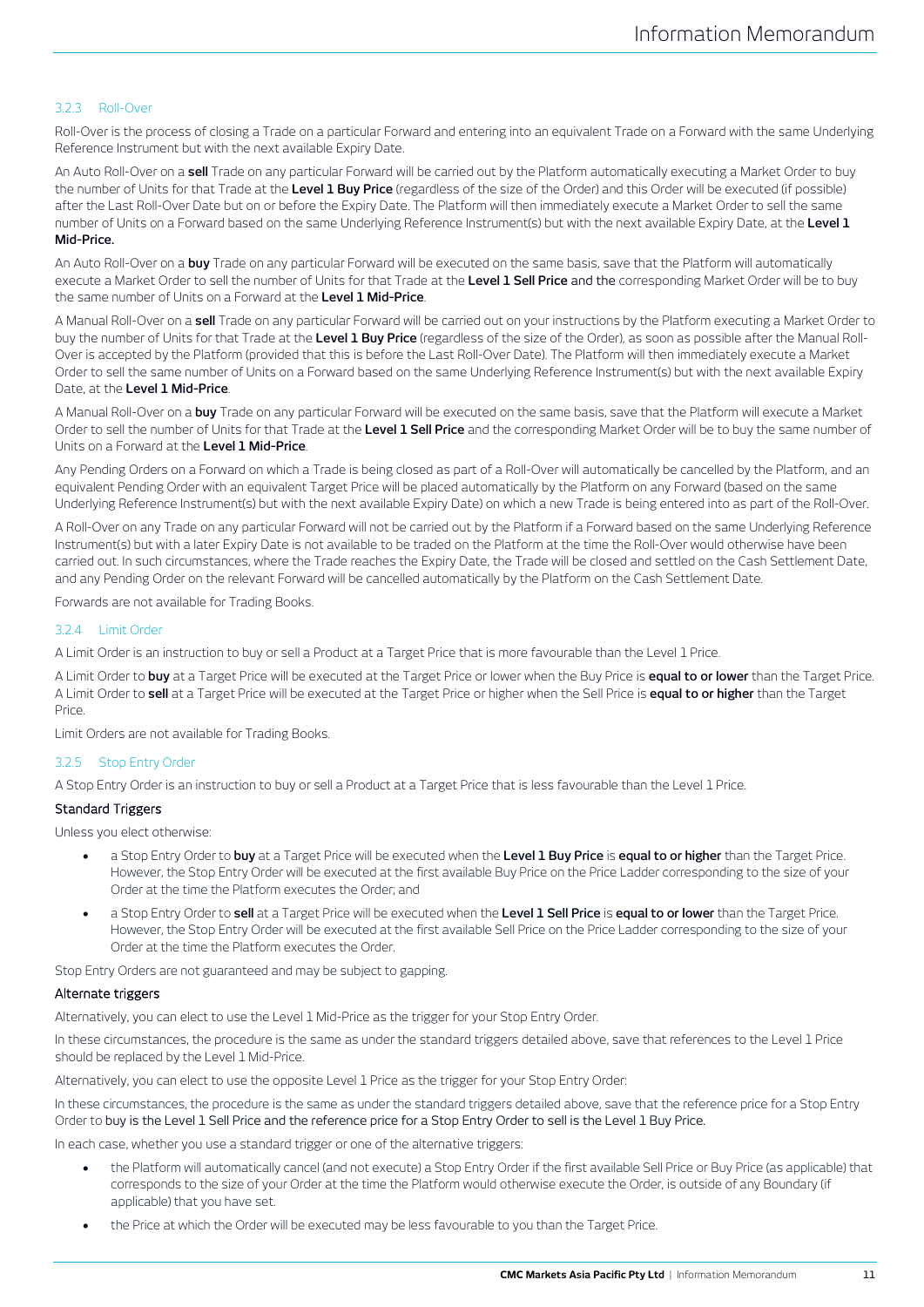A **Limit Order** or **Stop Entry Order** will remain available for execution until the date you have selected the Order to be valid to, or you or we cancel it. Please see sectio[n 10](#page-28-1) for further information on why we may cancel your Order.

The Price at which the Order will be executed may be less favourable to you than the Target Price.

# <span id="page-11-1"></span>3.2.6 Stop Loss Order

An instruction to buy or sell a Product at a Target Price. Stop Loss Orders are linked to a Trade and can only be used to close a Trade, not open a new one.

# Standard Triggers

Unless you elect otherwise:

- a Stop Loss Order to **buy** at a Target Price will be executed when the **Level 1 Buy Price is equal to or higher** than the Target Price. However, the Stop Loss Order will be executed at the first available Buy Price on the Price Ladder corresponding to the size of your Order at the time the Platform executes the Stop Loss Order; and
- a Stop Loss Order to **sell** at a Target Price will be executed when the **Level 1 Sell Price is equal to or lower** than the Target Price. However, the Stop Loss Order will be executed at the first available Sell Price on the Price Ladder corresponding to the size of your Order at the time the Platform executes the Stop Loss Order.

Stop Loss Orders are not guaranteed and may be subject to gapping.

# Alternate triggers

Alternatively, you can elect to use the Level 1 Mid-Price as the trigger for your Stop Loss Order.

In these circumstances, the procedure is the same as under the standard triggers detailed above, save that references to the Level 1 Price should be replaced by the Level 1 Mid-Price.

Alternatively, you can elect to use the opposite Level 1 Price as the trigger for your Stop Loss Order.

In these circumstances, the procedure is the same as under the standard triggers detailed above, save that the reference price for a Stop Loss Order to buy is the Level 1 Sell Price, and the reference price for a Stop Loss Order to sell is the Level 1 Buy Price.

In each case, whether you use a standard trigger or one of the alternative triggers the Price at which the Order will be executed may be less favourable to you than the Target Price.

Stop Loss Orders are not available for Trading Books.

# <span id="page-11-2"></span>3.2.7 Trailing Stop Loss Order

A Trailing Stop Loss Order is an instruction to buy or sell a Product at a Target Price. The Target Price is automatically adjusted by the Platform to trail the Level 1 Price in the direction of your Trade at a distance you set. Trailing Stop Loss Orders are linked to a Trade and can only be used to close an existing Trade, not open a new one.

# Standard Triggers

Unless you elect otherwise:

- a Trailing Stop Loss Order to **buy** at a Target Price will be executed when the **Level 1 Buy Price is equal to or higher** than the Target Price. However, the Trailing Stop Loss Order will be executed at the first available Buy Price on the Price Ladder corresponding to the size of your Order at the time the Platform executes the Trailing Stop Loss Order; and
- a Trailing Stop Loss Order to **sell** at a Target Price will be executed when the **Level 1 Sell Price is equal to or lower** than the Target Price. However, the Trailing Stop Loss Order will be executed at the first available Sell Price on the Price Ladder corresponding to the size of your Order at the time the Platform executes the Trailing Stop Loss Order.

Trailing Stop Loss Orders are not guaranteed and may be subject to gapping.

## Alternate triggers

Alternatively, you can elect to use the Level 1 Mid-Price as the trigger for your Trailing Stop Loss Order.

In these circumstances, the procedure is the same as under the standard triggers detailed above, save that references to the Level 1 Price should be replaced by the Level 1 Mid-Price.

Alternatively, you can elect to use the opposite Level 1 Price as the trigger for your Trailing Stop Loss Order.

In these circumstances, the procedure is the same as under the standard triggers detailed above, save that the reference price for a Trailing Stop Loss Order to buy is the Level 1 Sell Price, and the reference price for a Trailing Stop Loss Order to sell is the Level 1 Buy Price.

In each case, whether you use a standard trigger or one of the alternative triggers:

- the Prices at which the Order will be executed may be less favourable to you than the Target Price.
- the Target Price of a Trailing Stop Loss Order is adjusted in the direction of your Trade by the Platform and is calculated from the most favourable Price in respect of that Trade since that Order was last modified plus/minus (as relevant) the Stop Distance, as you set.

Trailing Stop Loss Orders are not available for Trading Books.

## <span id="page-11-0"></span>3.2.8 Guaranteed Stop Loss Order

A Guaranteed Stop Loss Order will only be executed at the Target Price but will have different Margin requirements (Prime Margin) and will incur a GSLO Premium.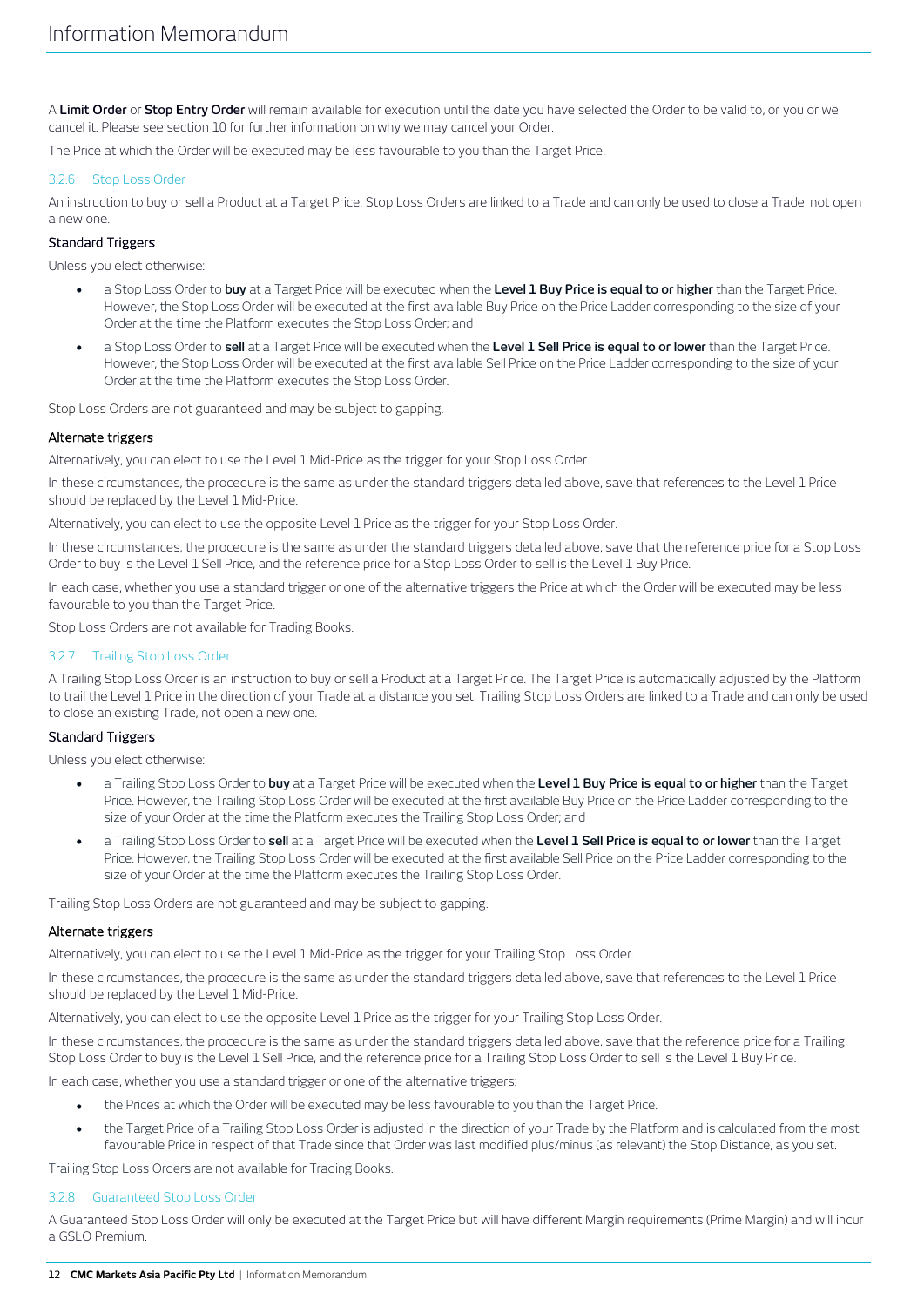A Guaranteed Stop Loss Order to buy at a Target Price will be executed when the **Level 1 Buy Price is equal to or higher** than the Target Price and will be executed at the Target Price.

A Guaranteed Stop Loss Order to sell at a Target Price will be executed when the **Level 1 Sell Price is equal to or lower** than the Target Price and will be executed at the Target Price.

In each case:

- the Guaranteed Stop Loss Order will only ever be executed at the Target Price.
- the Target Price for any Guaranteed Stop Loss Order must meet the GSLO Minimum Distance at the time the Guaranteed Stop Loss Order is placed (including by modifying another type of Pending Order), unless it is a Pending Order on a Forward and the Trade is being placed automatically by our Platform as part of a Roll-Over (in which case sectio[n 3.2.3](#page-10-0) will apply.

Guaranteed Stop Loss Orders are not available for Trading Books.

## <span id="page-12-1"></span>3.2.9 Take Profit Order

A Take Profit Order is an instruction to buy or sell a Product at a Target Price. A Take Profit Order is linked to a Trade and can only be used to close a Trade, not open a new one.

A Take Profit Order to **buy** at a Target Price will be executed at the Target Price or lower, when the **Buy Price is equal to or lower** than the Target Price.

A Take Profit Order to **sell** at a Target Price will be executed at the Target Price or higher, when the **Sell Price is equal to or higher** than the Target Price.

Take Profit Orders are not available for Trading Books.

#### 3.2.10 Aggregation of Orders

The Platform may aggregate: (i) any Stop Loss Order, Trailing Stop Loss Order or Stop Entry Order to sell the same Product; or (ii) any Stop Loss Order, Trailing Stop Loss Order or Stop Entry Order to buy the same Product; which are triggered by the same Price and which are due to be executed by the Platform at the same time, in which case each relevant Stop Loss Order, Trailing Stop Loss Order or Stop Entry Order will be executed at the first available Buy Price or Sell Price (as applicable) on the Price Ladder corresponding to the size of the aggregated Stop Loss Order, Trailing Stop Loss Order or Stop Entry Order.

#### <span id="page-12-0"></span>3.2.11 Countdowns

Countdowns are a type of Product where your profit or loss is a fixed amount dependent on whether the Price of an Underlying Reference Instrument goes up or down over a specified timeframe. Countdowns are offered in respect of a range of Underlying Reference Instruments as set out on the Platform.

A Countdown allows you to speculate on whether the Settlement Price of a Product will have moved up or down at the end of a specified timeframe. The only criteria for determining whether you win, lose or draw a Countdown is whether, corresponding with or against your prediction, the Settlement Price of a Product at the point of time of expiry of the Countdown is above, below or equal to the relevant Countdown Opening Price.

## **Entering in a Countdown**

When you enter into a Countdown you must decide on the amount that you wish to be subject to the Countdown, referred to as the Stake. The Stake will be deducted from the Cash in your Account at the point the Countdown is opened.

If your Countdown prediction is incorrect you will lose your Stake. If your Countdown prediction is correct, your Stake will be returned to your Account, along with the Countdown Profit which is calculated by multiplying your Stake by the Win Percentage, which is the percentage as specified in the Product Library for the relevant Product.

If your Countdown prediction is neither correct nor incorrect (i.e. the Settlement Price is equal to the Countdown Opening Price when the Countdown expires), a portion of your Stake equal to the Stake multiplied by the Draw Percentage specified in the Product Library for that Product will be returned to your Account.

You will be able to see which Products you can place Countdowns on and access relevant information on each of these Products, including the relevant Attributes (such as the Win Percentage, Draw Percentage, minimum and maximum Stakes (if applicable), and the possible Countdown timeframes), through the Product Library. All Countdowns will be denominated in the Account Currency.

If the conditions of an Order to enter into a Countdown are met, but at that time your Available Cash is lower than the Stake, the Countdown will not be entered into.

When a Countdown is opened, the Stake immediately becomes payable and a corresponding change will be made to the Cash in the relevant Account. If the Countdown is subsequently cancelled or becomes void the Stake will be returned to the Cash in your Account.

All Countdowns open on the same Product at the same time on an Account are aggregated and subject to netting for the purposes of calculating the size of your Position in the relevant Product. Orders used to enter Countdowns in the same Product will, if and when executed, open a new Countdown, even if there is already an open Countdown in the same Product in the opposing direction.

Once a Countdown has been entered into, you cannot close it. All Countdowns will be closed and settled by our Platform automatically on expiration of the Countdown.

For the avoidance of doubt, the Countdown Opening Price and Settlement Price are relevant only for determining whether you have won or lost a Countdown and not for determining the amount of your profit or loss

## **Profit or Loss**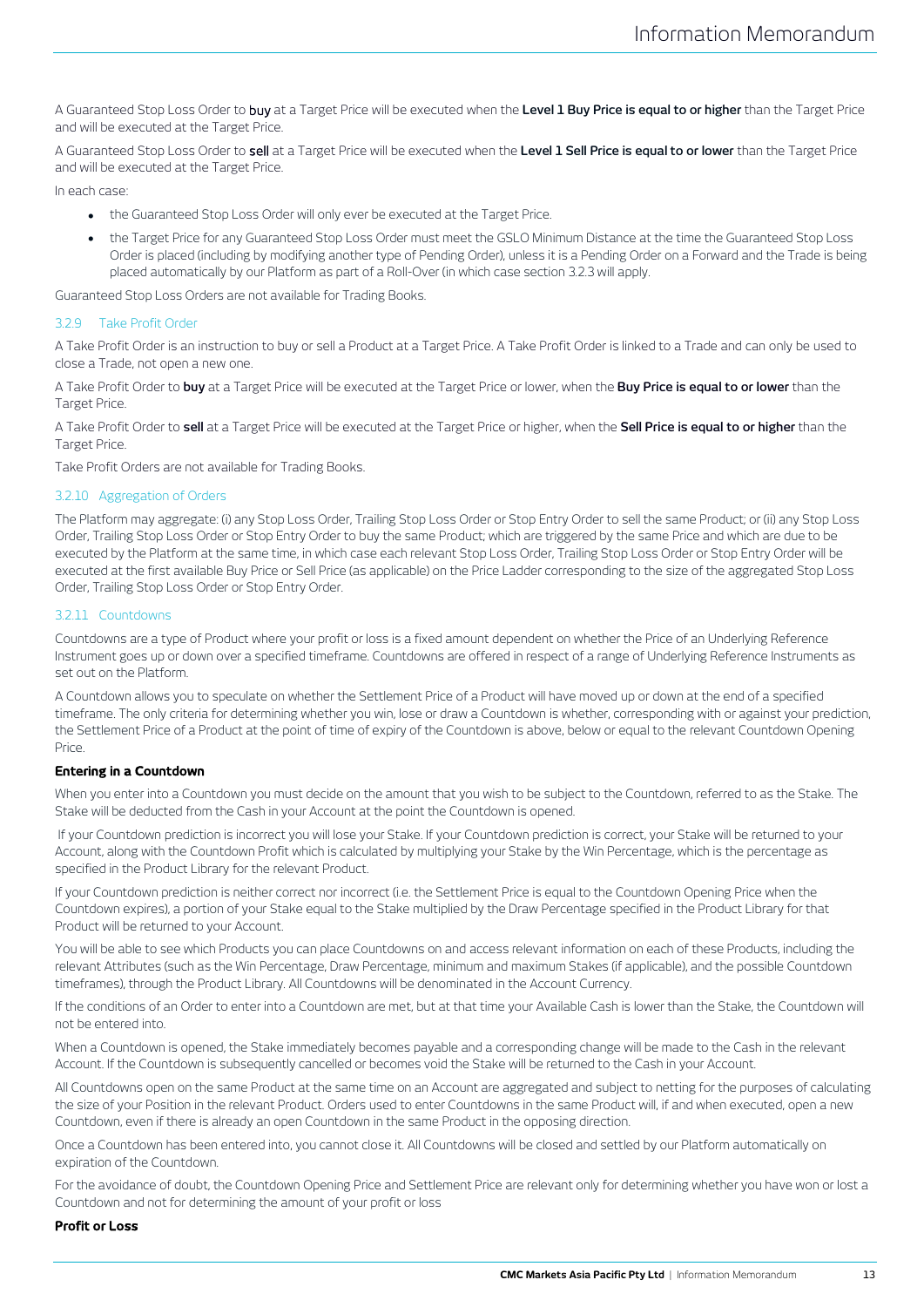Your potential loss for any individual Countdown is limited to the size of the Stake.

The potential profit for any individual Countdown will be specified in the Product Library and will be unchanged over the life of the Countdown. It is denominated in the Account Currency and is calculated as follows:

## **Countdown Profit = Stake x Win Percentage**

The Payout displayed on our Platform will reflect the increase in your Cash that would be gained on a winning Countdown (i.e. if you. Countdown prediction is correct) and is calculated as follows:

#### **Payout = Stake + Countdown Profit**

When a winning Countdown is settled, any Payout will immediately become due to you and a corresponding change will be made to the Cash in your Account.

If a Countdown is neither winning nor losing, but expires at the Price at which it was opened, the Draw Percentage will immediately become due to you and a corresponding change will be made to the Cash in your Account.

## **Loss Limits**

The loss limit feature on the Platform allows you to set a maximum loss that you can incur on your Account over a specified time period in respect of Countdowns.

You can set multiple loss limits for the following intervals: 24 hours, 7 days and 1 month. Once set, the Platform will attempt to prevent you from placing a Countdown Order where the maximum potential loss that could be realised from entering into the Countdown breaches a loss limit that you have set. When determining whether a loss limit could be breached winnings are netted against losses. You can access the loss limit feature through your account settings.

#### **Pricing Errors**

From time to time an event may occur (including due to Circumstances Outside Our Control) in relation to the underlying asset(s) of a Product which prevents our Platform from determining a Price for a Countdown (a "Pricing Error").

If we become aware of such Pricing Error during the life of the Countdown, that Countdown will be declared void and the Stake will be returned to the Cash in your Account.

If we become aware of such Pricing Error at or after the expiration of a Countdown, we will look at the age of the last tradable Price and either:

- (a) cancel the Countdown and return the Stake to the Cash in the relevant Account if the last tradable Price is older than half (50%) of the timeframe of the relevant Countdown; or
- (b) if there is no tradable Price within the last 15 seconds of the Countdown or within a period of less than three quarters (75%) of the timeframe of the relevant Countdown, settle the Countdown at such Price as we determine to be fair and reasonable, based on the last tradable Price available immediately prior to the Pricing Error.

## **Account Close-Out**

Countdowns will not be closed during Account Close-Out.

More information on the different types of Orders can be found on our Website.

## **3.3 Prices generated by the Platform**

The Prices of the Products are generated electronically by the Platform. Whilst these Prices will take into account market data from various sources, you should note that they are not taken directly from any one source, and therefore may not match prices that you see elsewhere (including prices quoted on stock exchanges).

The Prices you see through your device when you place an Order may not be identical to the Price at which the Trade is executed. We attempt to generate Prices on a continuous basis and to have the currently applicable Prices be seen on the Platform as quickly as possible. However, technical conditions (e.g., the transfer rate of data networks or the quality of your internet connection, as well as rapid market fluctuations) may lead to a change in the applicable Price between the time you place an Order and the time we receive the Order or the Platform executes the Order. Such changes to the applicable Price are due to fluctuations in the financial markets. If such changes occur, the Order is generally executed at the Price applicable when the Order is executed by the Platform. Such movements in the Prices may either be to your disadvantage or have a favourable impact.

In addition, there may be times when circumstances may prevent the Platform from generating Prices or affect the Prices being generated or affect the ability to quote Prices. Please refer to section[s 9.9](#page-26-1) an[d 10.7](#page-32-0) for more information.

You can use a Boundary where you need to ensure that the Buy Price or Sell Price at which a Market Order or Stop Entry Order is executed is not worse than the Target Price you specified when setting the Boundary. Alternatively, you may place a Limit Order.

# **3.4 CMC Currency Conversion Rates generated by the Platform**

When you enter into Trades or place Orders with us, all calculations will be undertaken in the currency in which the relevant Product is denominated, the Product Currency, before being converted into your Account Currency at the CMC Currency Conversion Rate and applied to your Account.

As with Prices, the CMC Currency Conversion Rate for any particular currency pair is generated electronically by the Platform. Whilst these rates will take into account market data from various sources, you should note that they are not taken directly from any source, and therefore may not match currency conversion rates that you see elsewhere.

Where relevant, we will provide you with the CMC Currency Conversion Rate used to convert amounts in a Product Currency into your Account Currency.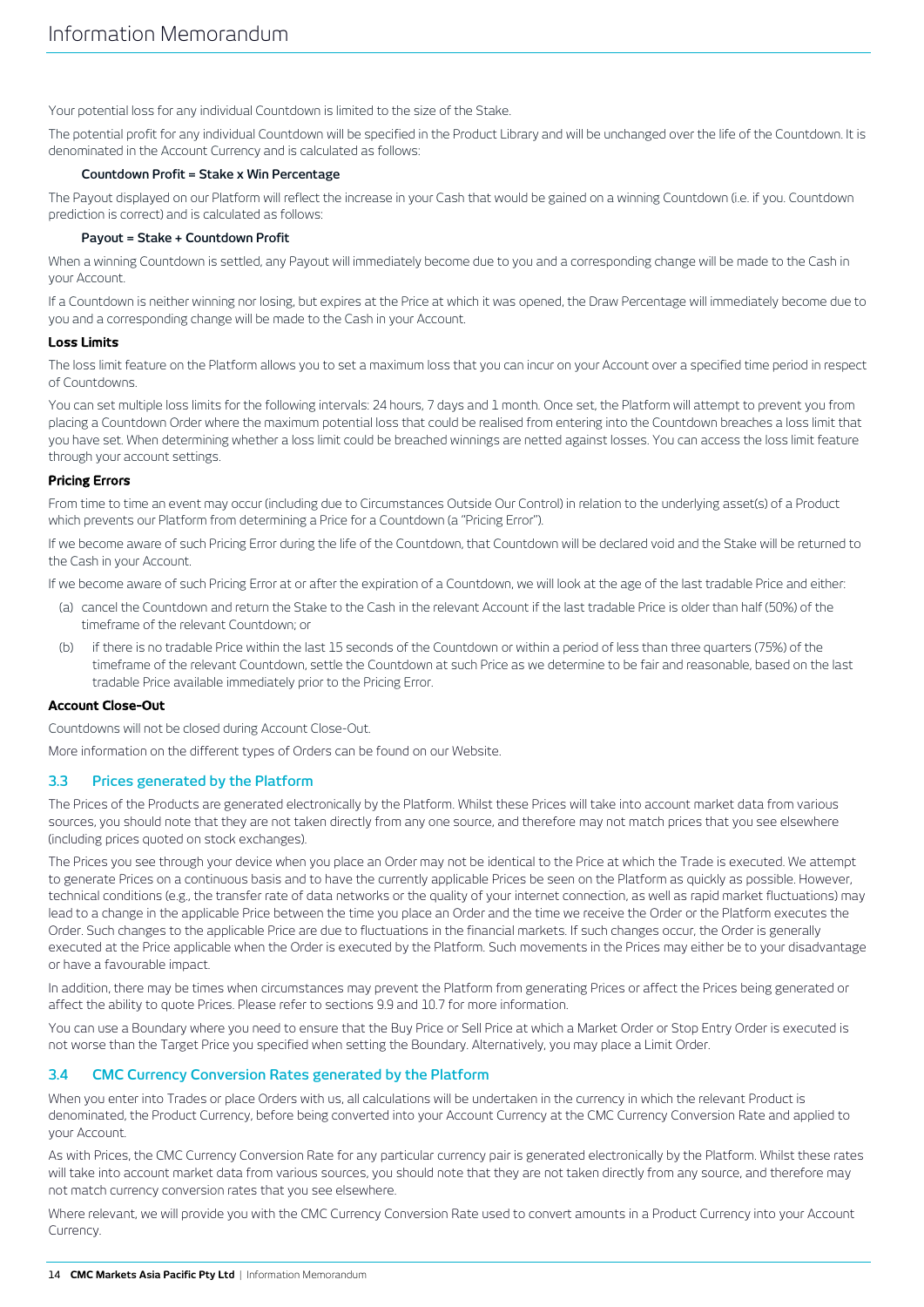# **3.5 Product Limit, Position Limits and Order Cluster Limits**

Orders (including Pending Orders) and Trades in respect of any Product may be subject to Position Limits and/or Order Cluster Limits. Guaranteed Stop Loss Orders are also subject to GSLO Cluster Limits and GSLO Limits. We set these limits in our sole discretion. We are entitled to vary the Position Limits, Order Cluster Limits, GSLO Cluster Limits and/or GSLO Limits at any time in accordance with the Agreement and it is your responsibility to ensure that you know what the current limits are before placing or modifying any Order or entering into any Trade.

Where the acceptance of a Pending Order or modification of an existing Pending Order would result in a breach of an Order Cluster Limit, GSLO Cluster Limits and/or GSLO Limits, the relevant Order or modification will be rejected by the Platform.

In addition, your Account may be subject to a Product Limit restricting the number of Positions and/or Pending Orders that could result in opening a new Position on your Account at any time. We set this limit in our sole discretion. We are entitled to vary the Product Limit at any time in accordance with section [10.2.3.](#page-29-1) and it is your responsibility to ensure that you know what the current Product Limit is before entering any new Position or placing a new Pending Order.

If, at the time an Order (including any Pending Order) would otherwise be executed, the execution of that Order would result in a breach of the Product Limit, the Order will be automatically cancelled and will not be executed. It will be shown as a rejected Order on your Account.

# **3.6 Size, Speed and likelihood of execution**

Generally, the Platform will execute Orders on a 'first come, first served' basis and, apart from limited exceptions, will only execute Orders during Trading Hours.

The Platform will accept or reject Orders or the modification of Pending Orders in accordance with their respective Attributes and our Information Memorandum, including consideration of whether any applicable Product Limit, Position Limits, Order Cluster Limits, GSLO Limits and/or GSLO Order Cluster Limits would be breached and/or your Account Revaluation Amount would be insufficient to cover your Total Margin, where your Account Revaluation Amount is below the applicable Close-Out Level. Once Guaranteed Stop Loss Orders are available, the platform will also reject an Order where you have insufficient Cash to pay any applicable Commission or GSLO Premium.

If the Platform has accepted an Order, there may still be circumstances which prevent or otherwise affect the execution of an Order, for instance, where doing so would breach a Position Limit and/or an Order Cluster Limit, where market restrictions apply, where you have or would have an insufficient Account Revaluation Amount to cover your Total Margin (if applicable) or where your Account Revaluation Amount is below the applicable Close-Out Level or any circumstance under sectio[n 9.9](#page-26-1) an[d 10.7](#page-32-0) as well as sectio[n 6.1.](#page-19-0)

The Platform, via the Price Depth, automatically takes into account the size of your Order at the point of execution.

# **3.7 Factors not taken into account when executing Orders**

Except as described above, the Platform does not differentiate between the different types of Orders. Any Commission or Holding Costs that are incurred, will not be taken into account when the Platform executes an Order.

# **3.8 How your Trades are closed without instructions from you**

There are some circumstances where your Trades will be closed without instructions from you. This includes, but is not limited to, circumstances where you have failed to ensure that your Account Revaluation Amount exceeds the Close-Out Level, where you fail to reduce any Position to below the applicable Position Limit within the relevant time limit we have specified, where the close-out of a Trading Book takes place, and where we exercise our rights to close your Trades and/or Positions when you have breached the Agreement. Please refer to section[s 5.3](#page-17-0) and [10.5](#page-32-1) for more information.

Unless you or we close it beforehand (whether through a Roll-Over or otherwise), any Trade on a Forward will be closed and settled by the Platform automatically on the Cash Settlement Date (and any Pending Order on the relevant Forward will also be cancelled on the Cash Settlement Date).

Where all or a portion of your Margin Trades are to be closed without instructions from you, the Platform will use a Market Order and will normally treat such Orders in the same way as it treats Market Orders you place. We reserve the right to aggregate any Trades in the same Product being closed at or around the same time, and to execute the relevant Market Orders to close those Trades at the corresponding Price on the Price Ladder for an Order of the size of the aggregated Trades. Where we have notified you that you may instruct our Platform to conduct an Alternative Account Close-Out in relation to your Account(s) and you have elected to do so, we will close any Margin Trades and/or Positions in accordance with the Account Close-Out preferences you have on the Platform.

In relation to the close-out of a Trading Book, only the standard close-out method is available.

# **3.9 Instructions**

If you provide us with a specific and complete instruction on how to execute your Order, complying with that instruction may prevent us from taking the steps that we set out in our Order Execution Policy to obtain the best possible result for the execution of your Order. In those circumstances, our execution in accordance with your specific and complete instruction will be deemed best execution.

Since there is no external market for Products, your Orders can only be executed on the Platform. Any instruction to execute your Order on a different execution venue will lead to rejection of your Order.

# **4 Fees and costs when trading in CMC Markets Products**

This section is about the different fees and costs that may be applicable when trading Products. These can include costs incurred at the time of trading and other costs in respect of each Trade that remains open at the end of each Calendar Day. You need to take into account all of these fees and costs, which can impact the cost of doing business with us.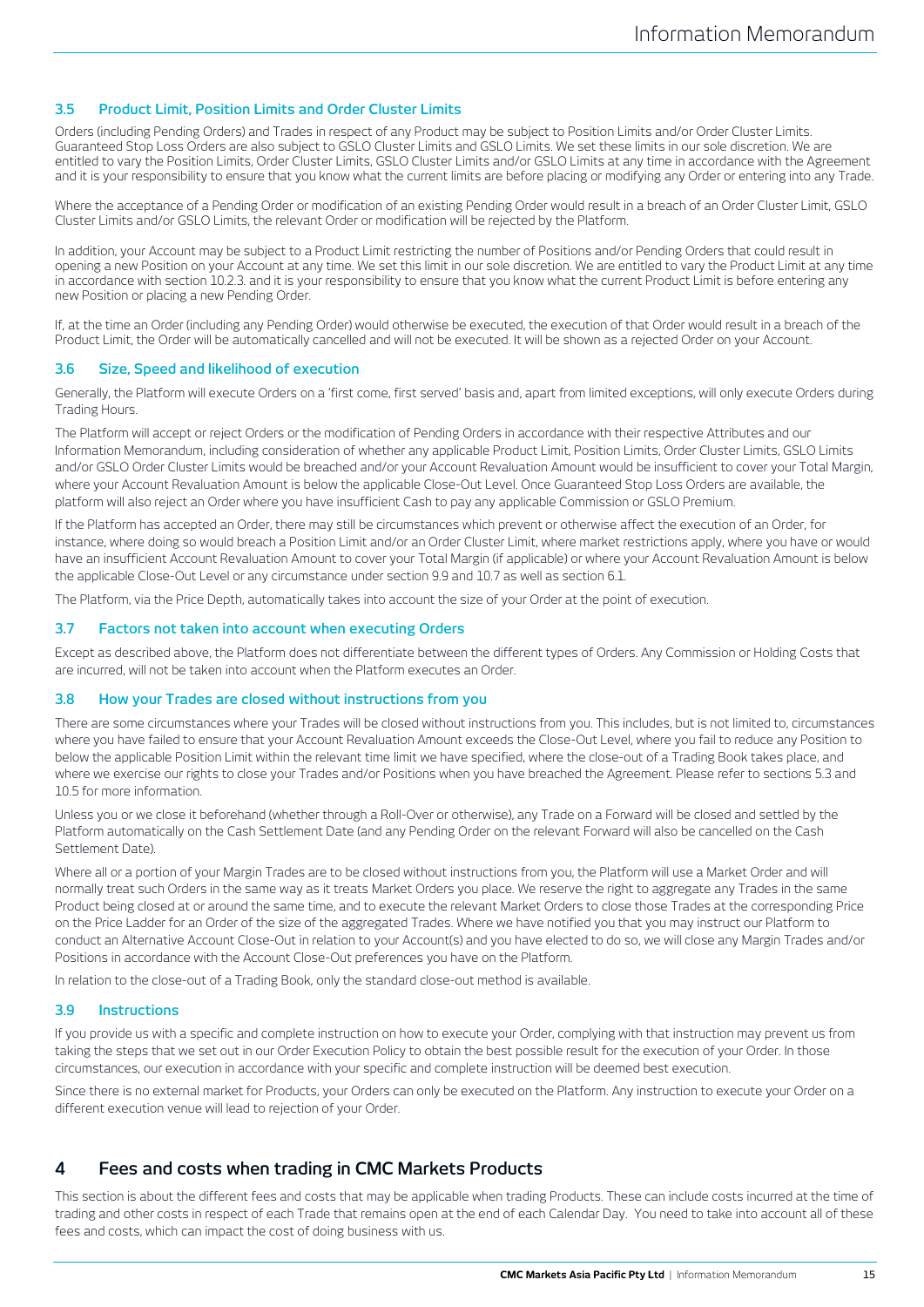You must pay each fee and cost applicable to your Account and any Trade and/or Position at the time, in the amounts and in the manner specified in the Agreement.

The following is a summary of the fees and costs that may be payable when trading in Products. A further explanation of each fee and cost type can be found below:

- [4.1](#page-15-0) Spread Costs;
- [4.2](#page-15-1) Commissions and GSLO Premiums;
- [4.3](#page-15-2) Holding Costs;
- [4.4](#page-16-2) Market data fees; and
- [4.5](#page-16-3) Administration charges.

We may vary the fees and costs outlined in this Information Memorandum and the Product Library from time to time by posting a notice and updated Information Memorandum on CMC Markets' Website or on the Platform and/or by updating the Product Library.

# <span id="page-15-0"></span>**4.1 Spread Costs**

When trading in certain Products with CMC Markets you will notice that the Product that you request a Price in has a lower price and a higher price at which you can place your Order. These two Prices are termed the Sell Price (represented by the lower figure) and the Buy Price (represented by the higher figure).

As CMC Markets is a market maker, these Prices represent where CMC Markets will buy Products at (Sell Price) and sell Products at (Buy Price) and these Prices may not be the same as prices quoted in the relevant Underlying Market.

At any time, the Sell Price represents the current Price to sell Products, and the Buy Price represents the current Price to buy Products at that time in a Trade with CMC Markets. When your Order is executed at one of these Prices, in order for you to break even or realise a profit or loss, the Price you exit your Trade at needs to be at least equal to the original Sell Price or Buy Price that you entered in at; if you trade at the Buy Price, the Price you exit your Trade at needs to reach the Sell Price and vice versa. This can be seen as a cost of trading and should be factored into your trading decisions.

# <span id="page-15-1"></span>**4.2 Commissions and GSLO Premiums**

You will be charged Commission each time you enter into a Trade in certain Products. You will be charged the greater of: a minimum Commission or a Commission based on the size of the Trade. Details of any applicable Commission for a Product are set out in the Product Library.

You will be charged a GSLO Premium each time you place a Guaranteed Stop Loss Order (including by modifying another type of Pending Order) in respect of a Product. Details of GSLO Premium rates are specified in the Product Library.

If applicable, the Commission for a Trade will be debited from your Account at the time the Order is executed. GSLO Premiums are due and payable and will be debited from your Account immediately upon placing a Guaranteed Stop Loss Order (including by modifying another type of Pending Order). Commissions and GSLO Premiums are charged in the relevant Product Currency before being converted into your Account Currency at the CMC Currency Conversion Rate and applied to your Account. It is your responsibility to ensure you have sufficient Cash in your Account to pay any Commission and/or GSLO Premium in full. Failure to ensure that you have sufficient Cash in your Account to pay any Commissions and/or GSLO Premium will be a Specified Event and may result in Account Close-Out in accordance with sectio[n 5.3.](#page-17-0)

Any changes to Commission and GSLO Premiums will be automatically imposed by the Platform. You will have the choice as to whether or not you place an Order based on the Commission and/or GSLO Premium applicable to your Order at that time.

# <span id="page-15-2"></span>**4.3 Holding Costs**

For certain Products, in respect of each Margin Trade that remains open at the end of each Calendar Day (i.e. 5pm New York time, with the local time equivalent varying depending on daylight savings), a Holding Cost will be calculated and applied, with the exception for Products that relate to shares listed on the New Zealand Exchange, where the Holding Cost will be calculated based on Positions held at 9am (NZST) and applied to your Account at the end of each Calendar Day. This cost applies regardless of whether you are long or short on a Trade. Whether or not a Holding Cost applies in respect of a particular Product will be stated in the Product Library. Holding Costs can be positive or negative.

The Platform will calculate the Holding Cost as follows:

## **On a buy Trade**

| Holding $Cost =$ | (Units x Level 1 Mid Price x Holding Rate Buy)<br>365 | x CMC Currency Conversion Rate |
|------------------|-------------------------------------------------------|--------------------------------|
| On a sell Trade  |                                                       |                                |
| Holding $Cost =$ | (Units x -1 x Level 1 Mid Price x Holding Rate Sell)  | x CMC Currency Conversion Rate |

Any Holding Cost will be applied to your Account at the Holding Time for the relevant Product, details of which are displayed in the Product Library. Where an Underlying Market will be closed on any Calendar Day, such that you would be unable to close a Trade, we may charge you the Holding Cost for that Calendar Day in advance. You must have sufficient Cash in your Account at the relevant Holding Time to meet any Holding Cost.

If the Cash in your Account is above the Offset Threshold, we may, in our sole discretion, apply an Offset to reduce the amount of any Holding Cost(s) due from you. Details of any applicable Offset Threshold will be shown on the Platform. Further information about Holding Costs,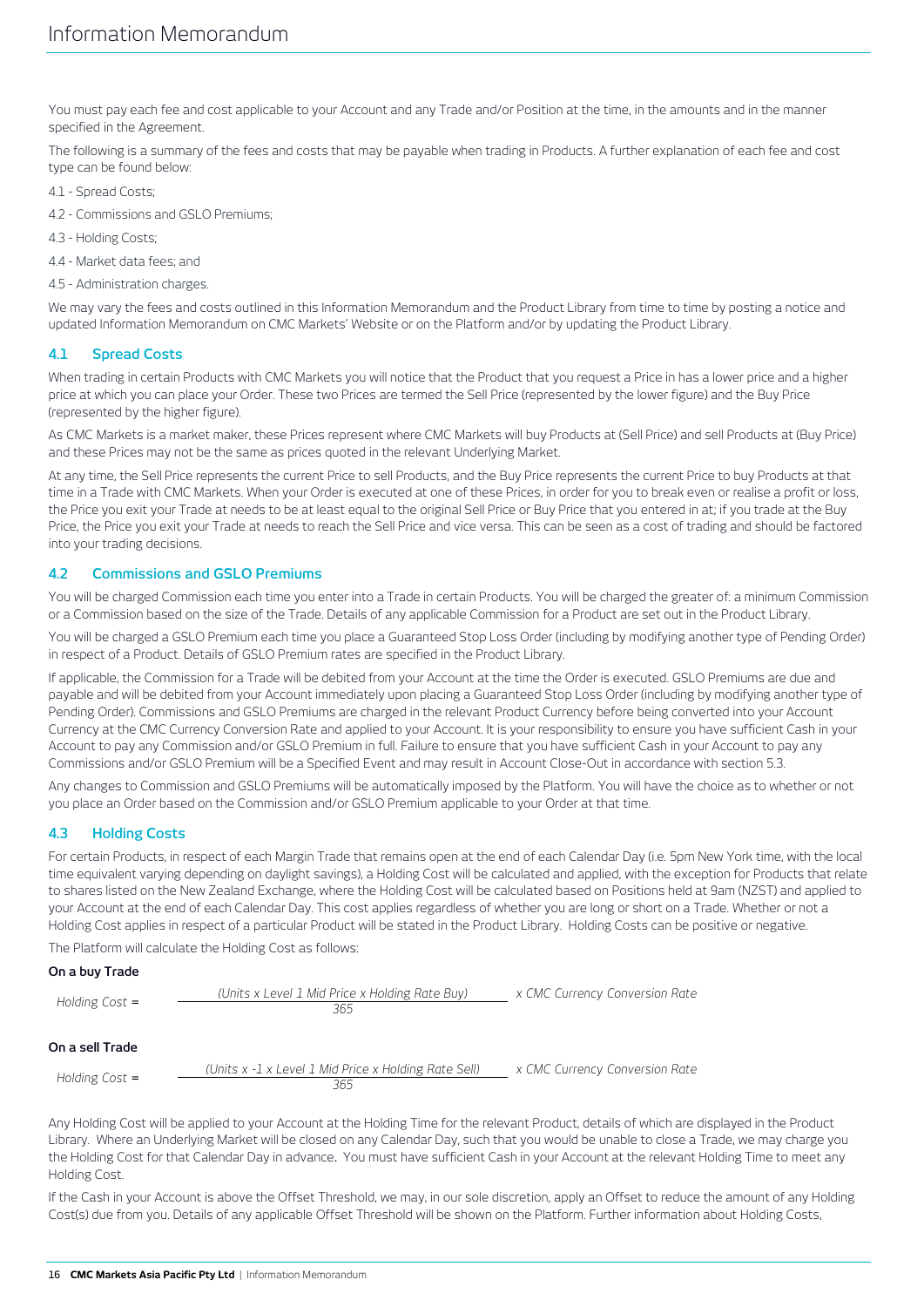including illustrative examples are available on our Website a[t https://www.cmcmarkets.com/en-au/learn-cfd-trading/holding-costs-explained](https://www.cmcmarkets.com/en-au/learn-cfd-trading/holding-costs-explained) and on the Platform.

# <span id="page-16-2"></span>**4.4 Market data fees**

If you activate certain Products on the Platform, you may be required to pay a market data fee. The market data fee covers fees we must pay to its price vendors for use of market data in deriving our pricing for certain Products.

Please note that you may pay different market data fees depending on whether you are classified as a Private Investor or a Non-Private Investor. Please contact the Client Management Team to discuss your options if you do not believe that you have been classified correctly.

Details about applicable market data fees can be found on the Platform.

## <span id="page-16-3"></span>**4.5 Administration charges**

The administration charges relevant to each CMC Markets' Product traded on a Platform are set out under the support tab within the Platform.

# <span id="page-16-1"></span>**5 Your Margin obligations**

# <span id="page-16-0"></span>**5.1 Margin**

## <span id="page-16-4"></span>5.1.1 Position Margin

If you wish to place an Order to enter a Margin Trade, the increase or decrease in your Position Margin resulting from that Order is described as your Trade Margin.

Your Position Margin will be calculated using the Level 1 Mid-Price shown on the Platform and the Margin Rate(s) shown in the Product Library. Position Margin is not required in respect of the portion of any Margin Trade or Position covered by a Guaranteed Stop Loss Order, for which Prime Margin is required instead.

For certain Products, different Margin Rates may apply depending on the size of your Position or the Tier(s) any portion of your Position falls within.

The portion of your Position not covered by a Guaranteed Stop Loss Order that falls within each Tier is subject to the Margin Rate applicable for that Tier.

The Position Margin required at any given time is calculated as follows:

#### **Position Margin = Aggregate Tier Margin x Level 1 Mid-Price x CMC Currency Conversion Rate**

Where the Aggregate Tier Margin =

Units in Tier 1 x Tier 1 Margin Rate + Units in Tier 2 x Tier 2 Margin Rate + Units in Tier 3 x Tier 3 Margin Rate + Units in Tier 4 x Tier 4 Margin Rate + Units in Tier 5 x Tier 5 Margin Rate

where any Units that are covered by a Guaranteed Stop Loss Order are excluded from the calculation.

#### **Example**

| Company ABC (AUD) Margin Rates |                                                      |             |  |  |
|--------------------------------|------------------------------------------------------|-------------|--|--|
| <b>Tier</b>                    | Position (Units) excluding Units<br>covered by GSLOs | Margin Rate |  |  |
| ı                              | $1 - 1,000$                                          | 10%         |  |  |
| $\mathcal{P}$                  | 1,001-3,000                                          | 15%         |  |  |
| 3                              | 3,001-5,000                                          | 20%         |  |  |
| 4                              | 5,001-10,000                                         | 30%         |  |  |
| 5                              | Above 10,000                                         | 50%         |  |  |

Using the Margin Rates shown in this example, a Position of 6,500 Units in Company ABC (AUD), where the Level 1 Mid-Price is \$2.75 per Unit and the Account Currency is Australian dollars, would require a Position Margin of \$3,437.50. This is calculated as follows:

| Tien | Portion of Position in each Tier<br>in Units (Tier Size) excluding<br>Units covered by GSLOs | <b>Margin Rate</b><br>$(\%)$ | Units x Margin Rate for each<br>Tierz | <b>Position Margin</b>       |
|------|----------------------------------------------------------------------------------------------|------------------------------|---------------------------------------|------------------------------|
|      | 1.000                                                                                        | 10%                          | $1.000 \times 10\% = 100$             | 1,250 x \$2.75 (Level 1 Mid- |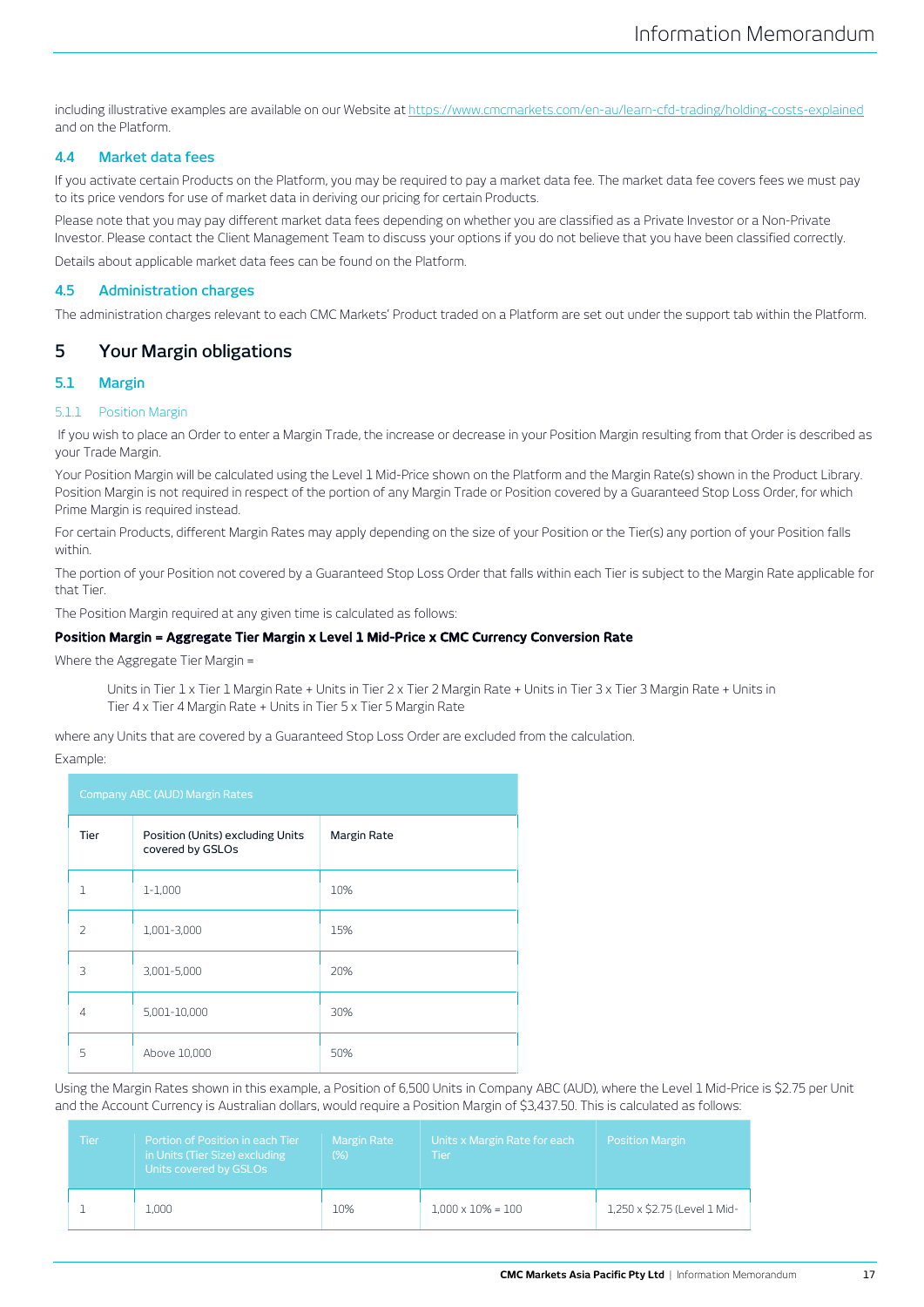| $\mathcal{L}$ | 2,000       | 15% | $2,000 \times 15\% = 300$ | Price) x 1 (CMC Currency<br>Conversion Rate) = |
|---------------|-------------|-----|---------------------------|------------------------------------------------|
| 3             | 2,000       | 20% | $2,000 \times 20\% = 400$ | \$3,437.50                                     |
| 4             | 1,500       | 30% | $1,500 \times 30\% = 450$ |                                                |
| 5             | U           | 50% | $\circ$                   |                                                |
| Total         | 6,500 units |     | Total = $1,250$           |                                                |

Your Total Position Margin will be the sum of the Position Margin at any given time.

The Position Margin Rate at any given time is calculated as follows:

Position Margin Rate = Position Margin Rate =

sum of Units in Position x Level 1 Mid-Price x CMC Currency Conversion Rate

If you wish to place an Order to enter into a Margin Trade that will either create a new Position or increase an existing Position in a particular Product, the Available Equity in your Account must be sufficient to cover the Position Margin required as a result of that particular Trade, where:

## **Available Equity = Account Revaluation Amount – Total Margin**

and

#### **Account Revaluation Amount = Cash + Net Unrealised Profit or Loss (Mid-Price)**

We may also require you to have an additional Amount deposited in your Account to secure your future obligations to us, referred to as Independent Margin.

## <span id="page-17-4"></span>5.1.2 Prime Margin

In respect of any whole or portion of a Margin Trade covered by a Guaranteed Stop Loss Order ("GSLO Trade"), the Prime Margin required is calculated in real time as follows:

On a buy Margin Trade:

#### **Prime Margin =** *Units in the Guaranteed Stop Loss Order x (Level 1 Mid-Price – Target Price) x CMC Currency Conversion Rate*

On a sell Margin Trade:

#### **Prime Margin =** *Units in the Guaranteed Stop Loss Order x (Target Price – Level 1 Mid-Price) x CMC Currency Conversion Rate*

For example, if a Guaranteed Stop Loss Order had been entered into on a buy Margin Trade to sell 1,000 Units in Company ABC (AUD) with a Target Price of \$2.000 where the Level 1 Mid-Price is \$2.750 per Unit and the Account Currency is Australian dollars, the Prime Margin required would be \$750 (1000 Units x (2.75 – 2.00) x 1).

Your Total Prime Margin is the sum of the Prime Margin required for all GSLO Trades at any given time. Your Total Prime Margin will be displayed on the Platform and updated in real time.

#### <span id="page-17-1"></span>5.1.3 Independent Margin

We may also:

<span id="page-17-2"></span>(a) require you to have an additional Amount deposited in an Account to secure your future obligations to us; or

<span id="page-17-3"></span>(b) reduce the Amount you are required to hold in an Account by an absolute Amount;

the relevant Amount in both cases being referred to as Independent Margin (which will be a positive figure in respect of Amounts under section [5.1.3](#page-17-1)[\(a\)](#page-17-2) and a negative figure in respect of Amounts under sectio[n 5.1.3](#page-17-1)[\(b\)\).](#page-17-3)

## **5.2 Total Margin**

Your Total Margin is the sum of your Total Position Margin, your Total Prime Margin and your Independent Margin at any given time. Your Total Margin does not represent your entire potential liability to us, and any Trade may result in a loss that exceeds the relevant Margin provided to us for your Positions, particularly if we have permitted a negative Independent Margin on your Account.

# <span id="page-17-0"></span>**5.3 Account Close-Out**

Please note that this section should be read in conjunction with section [14.10.](#page-41-0)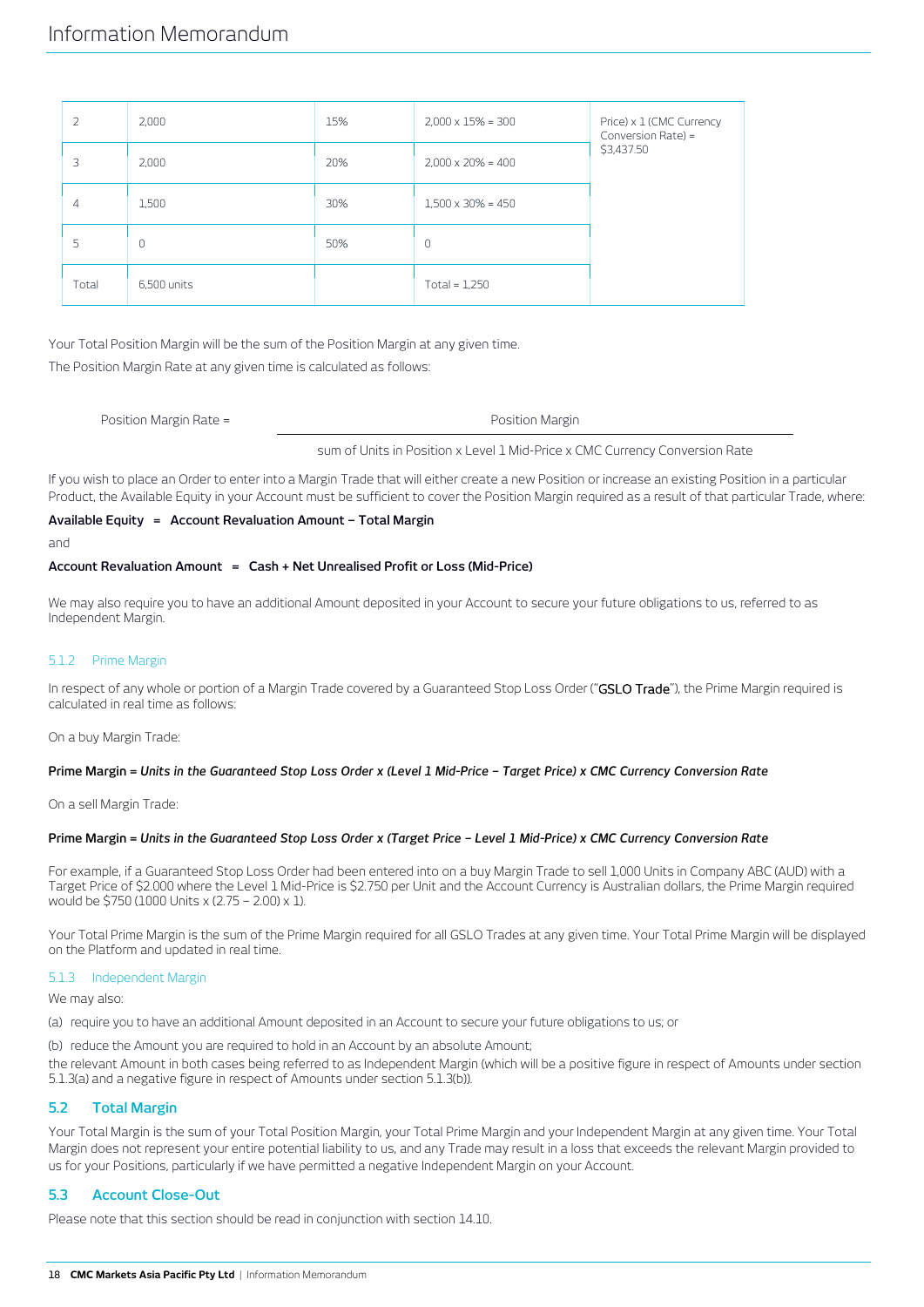## <span id="page-18-2"></span>5.3.1 Close-Out Level

You are required to keep sufficient funds in your Account to maintain your Account Revaluation Amount above the Close-Out Level. Your Account Revaluation Amount is calculated as follows:

## **Account Revaluation Amount = Cash + Net Unrealised Profit or Loss (Mid-Price)**

Your Account Revaluation Amount will be displayed on the Platform and updated in real time.

When calculating your Close-Out Level the Platform will reference either an absolute amount (an "Absolute Close-Out Level"), or percentages of your Total Margin and your Prime Margin Requirement.

# **Total Margin = Total Position Margin + Total Prime Margin + Independent Margin**

#### **Prime Margin Requirement = Total Prime Margin + Independent Margin**

Based on these amounts, you will be subject to one or more Close-Out Levels:

#### **Standard Close-Out Level = Total Margin x Close-Out Percentage Level**

## **Prime Close-Out Level = Prime Margin Requirement x Prime Close-Out Percentage Level**

Note that your Prime Margin Requirement, and accordingly your Prime Close-Out Level, will only be relevant if you have open Trades that require Prime Margin.

Subject to the processes described in this sectio[n 5.3,](#page-17-0) during any Account Close-Out the Platform will attempt to close Standard Trades before closing GSLO Trades.

## 5.3.2 Close-Out Triggering

You must ensure that your Account Revaluation Amount is at all times above your Close-Out Level, which will be displayed on the Platform.

For the purposes of triggering Account Close-Out, your Close-Out Level will be either:

#### (a) the greater of your Standard Close-Out Level and your Prime Close-Out Level; or

#### (b) an Absolute Close-Out Level.

If your Account Revaluation Amount for an Account falls to an Amount at or below the Close-Out Level at any point in time, the Platform will automatically initiate Account Close-Out.

Account Close-Out will either be performed as Full Account Close-Out or (subject to the Account Close-Out preferences that you specify on the Platform) as Alternative Account Close-Out. Where you breach an Absolute Close-Out Level, Account Close-Out will be performed as Full Account Close-Out.

## <span id="page-18-0"></span>5.3.3 Account Close-Out

You must ensure that for each Account, your Account Revaluation Amount is at all times above the applicable Close-Out Level for your Account displayed on the Platform. Where your Account Revaluation Amount is less than the applicable Close-Out Level, the Platform may automatically initiate Account Close-Out in accordance with your Account settings. Further details on the applicable Close-Out Level for your Account and the methods of Account Close-Out can be found on the Platform. Account Close-Out does not and is not intended to limit your entire liability to us in respect of your Trades. You can lose more than your investment and you may be required to make further payments, unless Shield Mode has been enabled on your Account, where you cannot lose more than your Invested Capital.

Manual Products that require a Manual Order to close may not be included in the automatic Account Close-Out process and accordingly the Full Account Close-Out and Alternative Account Close-Out processes. A member of the Client Management Team will take the necessary action to close out Trades in a Manual Product at their discretion and in accordance with any relevant instructions provided by you where commercially reasonable in the circumstances.

Where you have open Margin Trades relating to Manual Products or Manual Orders, if the Platform has carried out an Account Close-Out and your Account Revaluation Amount is still at or below the Close-Out Level, the Client Management Team will (as it sees fit in its sole discretion) manually close all or a portion of the Margin Trades relating to Manual Products or Manual Orders within the applicable Trading Hours and where trading is not otherwise suspended; and

Where we have agreed to provide you with the sales trader service, if our Client Management Team has previously agreed with you that it may suspend or override any Account Close-Out initiated by the Platform and your Account Revaluation Amount falls to an Amount at or below the Close-Out Level, our Client Management Team may (as it see fit in its sole discretion) during Australian office hours try to contact you to request payment into the Account. If the Client Management Team is unable to contact you and/or you are unable to fund your Account within a reasonable time, the Client Management Team may manually close all or a portion of the Margin Trades in respect of any Product (including those relating to Manual Products or Manual Orders) within the applicable Trading Hours and where trading is not otherwise suspended.

## <span id="page-18-1"></span>5.3.4 Close-Out –Countdowns

For the avoidance of doubt, any open Countdowns will not be closed during Account Close-Out.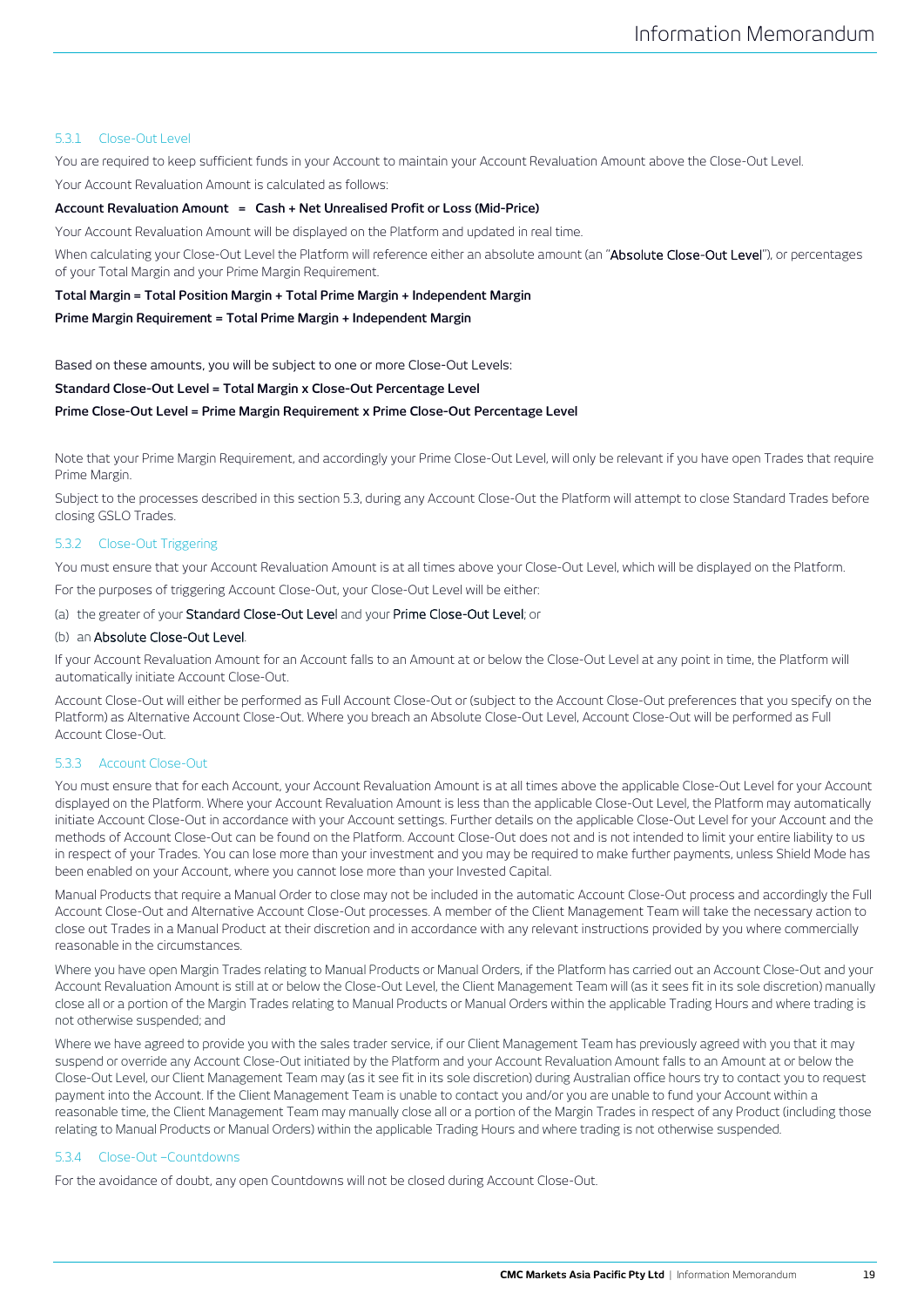# **5.4 Margin Examples**

Examples of how Margin is calculated are displayed below and on our Website including at [http://www.cmcmarkets.com.au/en/cfd-trading/cfd](http://www.cmcmarkets.com.au/en/cfd-trading/cfd-trading-costs/margin)[trading-costs/margin.](http://www.cmcmarkets.com.au/en/cfd-trading/cfd-trading-costs/margin)

| Example   |                         |              |                       |                       |                                              |                                          |                     |
|-----------|-------------------------|--------------|-----------------------|-----------------------|----------------------------------------------|------------------------------------------|---------------------|
| CFD type  | Product                 | <b>Units</b> | Level 1 Mid-<br>Price | Tier 1 Margin<br>Rate | <b>CMC</b><br>Currency<br>Conversion<br>Rate | Calculation                              | <b>Trade Margin</b> |
| Shares    | <b>BHP</b>              | 250          | 45.50                 | 5%                    | 1                                            | 250 x 45.50 x 5% x 1                     | AUD 568.75          |
| Index     | Australia 200           | 10           | 4745.4                | 0.2%                  | $\mathbf{1}$                                 | $10 \times 4745.4 \times 0.2\% \times 1$ | AUD 94.91           |
| Commodity | Crude Oil<br>West Texas | 500          | 99.721                | 0.75%                 | 0.9372                                       | 500 x 99.721x 0.75% x<br>0.9372          | AUD 350.47          |
| Currency  | GBP/USD                 | 100,000      | 1.64025               | 0.2%                  | 1.54525                                      | 100,000 x 1.64025 x 0.2%<br>x 1.54525    | AUD 506.92          |
| Treasury  | Euro Bund               | 1,000        | 135.50                | 0.25%                 | 1.33575                                      | 1000 x 135.50 x 0.25% x<br>1.33575       | AUD 452.49          |

# <span id="page-19-1"></span>**6 Adjustment Events**

This section deals with other factors you should consider when trading Products.

# <span id="page-19-0"></span>**6.1 Corporate Actions and Adjustments**

A Corporate Action or Adjustment Event may from time to time occur in relation to an Underlying Reference Instrument. Where such a Corporate Action or Adjustment Event occurs, we will determine whether it has or will have a material effect either on the market value of the Underlying Reference Instrument or on the value of the Trade or Position. If a Corporate Action or Adjustment Event occurs, we will take appropriate action to:

- (a) replicate the effect on your Order(s) or Margin Trade(s) or Position(s) that the Corporate Action or Adjustment Event will have on the Underlying Reference Instrument;
- (b) reflect any action taken by counterparties to trades in respect of such Underlying Reference Instrument that we have entered into in order to hedge or offset our exposure to you; and/or
- (c) preserve the economic equivalent of the rights and obligations of you and us under the relevant Margin Trade or Position immediately prior to the Corporate Action or Adjustment Event.

Subject to this sectio[n 6.1,](#page-19-0) following a Corporate Action or Adjustment Event, the types of action that we may in our sole discretion take include (but shall not be limited to) the following:

- (d) suspend or close any Margin Trade where the Underlying Reference Instrument has been affected;
- (e) cancel or suspend any Order (including Pending Orders) where the Underlying Reference Instrument has been affected;
- (f) require additional Position Margin, Independent Margin, Prime Margin and/or you to pay for any foreseeable costs incurred by CMC Markets (or any of our Associates) in relation to the Order (including Pending Orders) or Margin Trade where the Underlying Reference Instrument has been affected;
- (g) change the Level 1 Price of an Order (including a Pending Order) or Margin Trade where the Underlying Reference Instrument has been affected;
- (h) make appropriate calculations, adjustments, Deductions or credits from or to your Account(s);
- (i) withdraw the Product, where the Underlying Reference Instrument has been affected, from our Platform; and/or
- (j) make appropriate adjustments to the Target Price of any Guaranteed Stop Loss Order and/or require additional Prime Margin where the underlying asset(s) of the relevant Product has been affected,

and we will give you notice on our Platform of any applicable action that we decide to make as soon as reasonably practicable, which for the avoidance of doubt may be after the relevant Corporate Action or Adjustment Event or after the relevant action which we may take in our discretion under this sectio[n6.1.](#page-19-0)

If we determine that any calculations, adjustments, credits or debits under this sectio[n 6.1c](#page-19-0)annot be made in a commercially reasonable manner or at all, we may suspend or close the affected Positions, cancel or suspend any Order or require additional Position Margin or Independent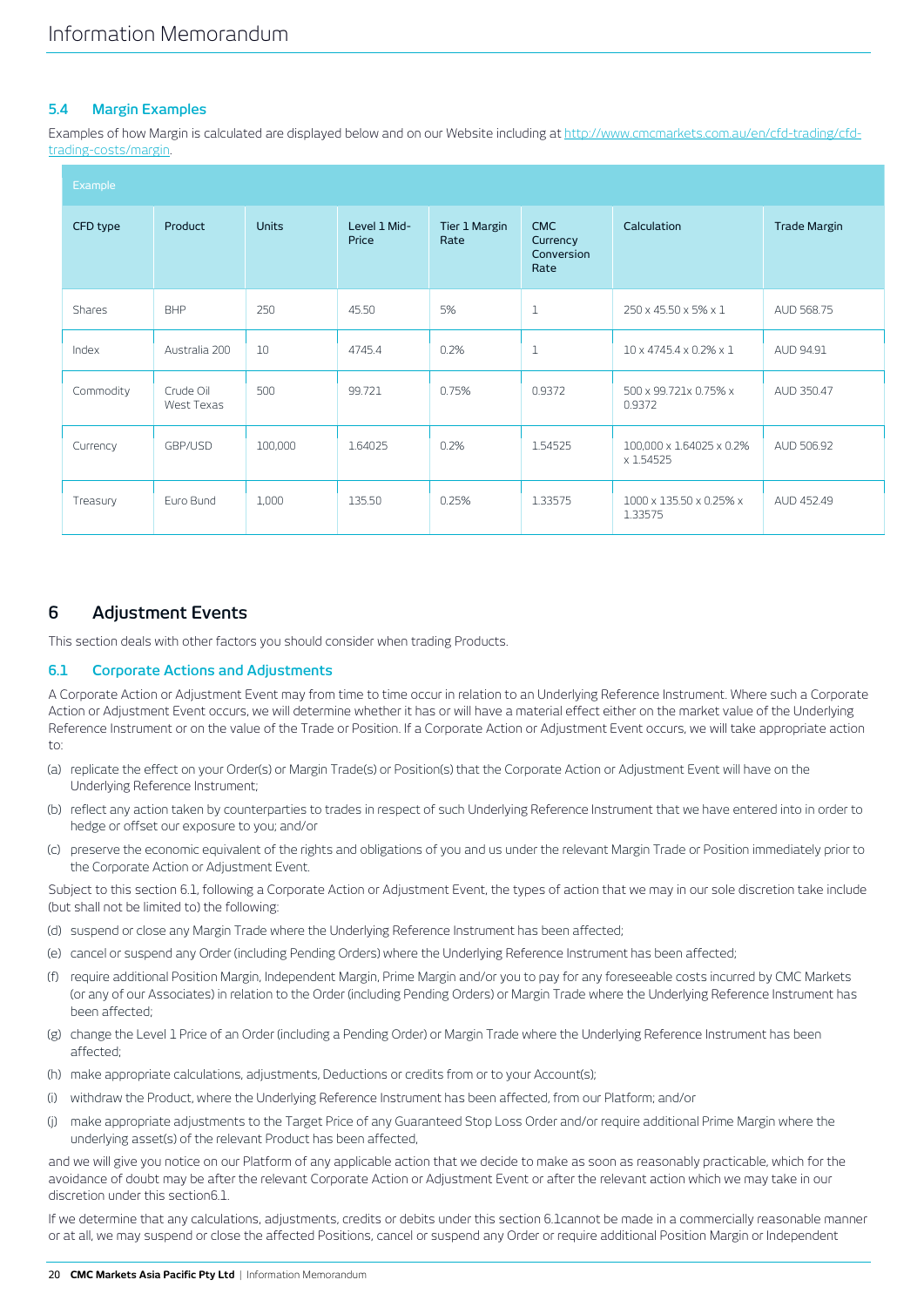Margin. A Corporate Action or Adjustment Event may constitute a Specified Event. CMC Markets also reserves the right to request any reasonably foreseeable associated costs that may be incurred by CMC Markets in connection with any suspension of a Product or its Underlying Reference Instrument.

With regards to Share CFDs, to qualify for a Corporate Action or Adjustment Event you must hold the Product at the close of that Product's Trading Hours on the day immediately preceding the ex-date, that is the date on which a dividend is declared or distributed. With Index CFDs, you must hold the Product at the end of the Calendar Day immediately preceding the ex-date of the relevant constituent of the Index.

Whilst a Corporate Action or Adjustment Event is processed, the Platform will not generate Prices or accept Orders for the relevant Product. Where possible we will process Corporate Actions and Adjustment Events outside the relevant Trading Hours.

We are under no obligation to adjust the terms of any Trade in connection with a Corporate Action. You should remain aware of Corporate Actions that have occurred and that may impact your Positions. Please note that we are under no obligation to monitor Corporate Actions or bring them to your attention.

# <span id="page-20-0"></span>**6.2 Insolvency**

If any issuer whose shares form the basis of a Product becomes insolvent, is otherwise dissolved or is subject to any event which has an analogous effect, we reserve the right to close any Position on that Product within one month of such insolvency, dissolution or event and you agree that we may do so. If you have a Position on any such Product, we shall provide you with notice in writing of that insolvency or dissolution.

The Price at which Positions shall be closed under this sectio[n 6.2](#page-20-0) is in general zero. However, the Position will be closed at a higher Price if the underlying shares can still be sold on a liquid market at such higher Price. We will notify you in writing of the date and Price that your Position shall be closed.

We reserve the right to request additional Position Margin, Independent Margin and/or any reasonably foreseeable associated costs we incur in connection with any suspension of a Product or its relevant Underlying Reference Instrument(s).

# **6.3 Voting rights**

You are not entitled to voting rights or other rights held by the registered holders of Underlying Reference Instruments in respect of any Trade.

# **6.4 Trading halts and suspensions**

You will not be able to enter into any new Trades where there is a trading halt in the Underlying Reference Instrument or trading in respect of the Underlying Reference Instrument has otherwise been suspended in the Underlying Market. Where trading in a product has been halted or suspended we may exercise certain discretions, see sectio[n 10](#page-28-1) for more information.

Subject to our rights under Sectio[n 10,](#page-28-1) if a Product or its Underlying Reference Instrument is suspended for any reason, the Price of all Margin Trades connected with that Product will generally be zero. We reserve the right to request additional Position Margin, Independent Margin and/or any reasonably foreseeable associated costs we (or any of our Associates) incur in connection with any suspension of a Product or its relevant Underlying Reference Instrument.

# **7 Account administration**

# **7.1 Operating your Account through the Platform**

You, an Authorised Person or your Introducing Adviser may use the Platform to monitor Trades at any point in real time, as well as view all Trades, Orders and Account History, including details of any Commission charged.

You must keep all security information relating to your Account confidential. You are responsible for all Orders and instructions and for the accuracy of all information sent electronically using any Account Sign In Details that have been linked to your Account (for example, by an Authorised Person). If you suspect or are aware your Account Sign In Details are no longer confidential, you must notify our Client Management Team as soon as possible (see contact details in sectio[n 1.2\)](#page-2-0).

# <span id="page-20-1"></span>**7.2 Authorised Persons**

If you are a body corporate, unincorporated association, trust or partnership, a client of an Introducing Adviser or an individual who wants to appoint an attorney, you must notify us in writing of any person who is authorised to act on your behalf (an "Authorised Person") in relation to this Agreement and your Account. You and/or the Authorised Person will be required to complete such further documentation as we may reasonably require (including the Authorised Person completing an Application) and we may require evidence that the Authorised Person has authority and is appropriate to act on your behalf.

We may revoke or refuse to accept the appointment of an Authorised Person if we know or reasonably suspect that such appointment would result in a breach of the Agreement and/or Applicable Law. You must immediately notify us in writing of any changes to the appointment and/or authority of any Authorised Person.

We are entitled to act upon the oral, electronic or written instructions of any Authorised Person or any person who reasonably appears or purports to be an Authorised Person, notwithstanding that the person is not, in fact, so authorised. In particular, we are entitled to act upon any instructions or Orders transmitted using your Account Sign In Details unless you have notified us in accordance with sectio[n 2.4](#page-4-0) that you know or suspect that an unauthorised person has or may have access to your Account.

Any action in relation to the Agreement taken by an Authorised Person you have appointed in accordance with this Information Memorandum or any person who reasonably appears or purports to be an Authorised Person will be deemed to be your action.

We will be deemed to have provided you with any information provided by us to an Authorised Person you have appointed in accordance with this Information Memorandum or any person who reasonably appears or purports to be an Authorised Person.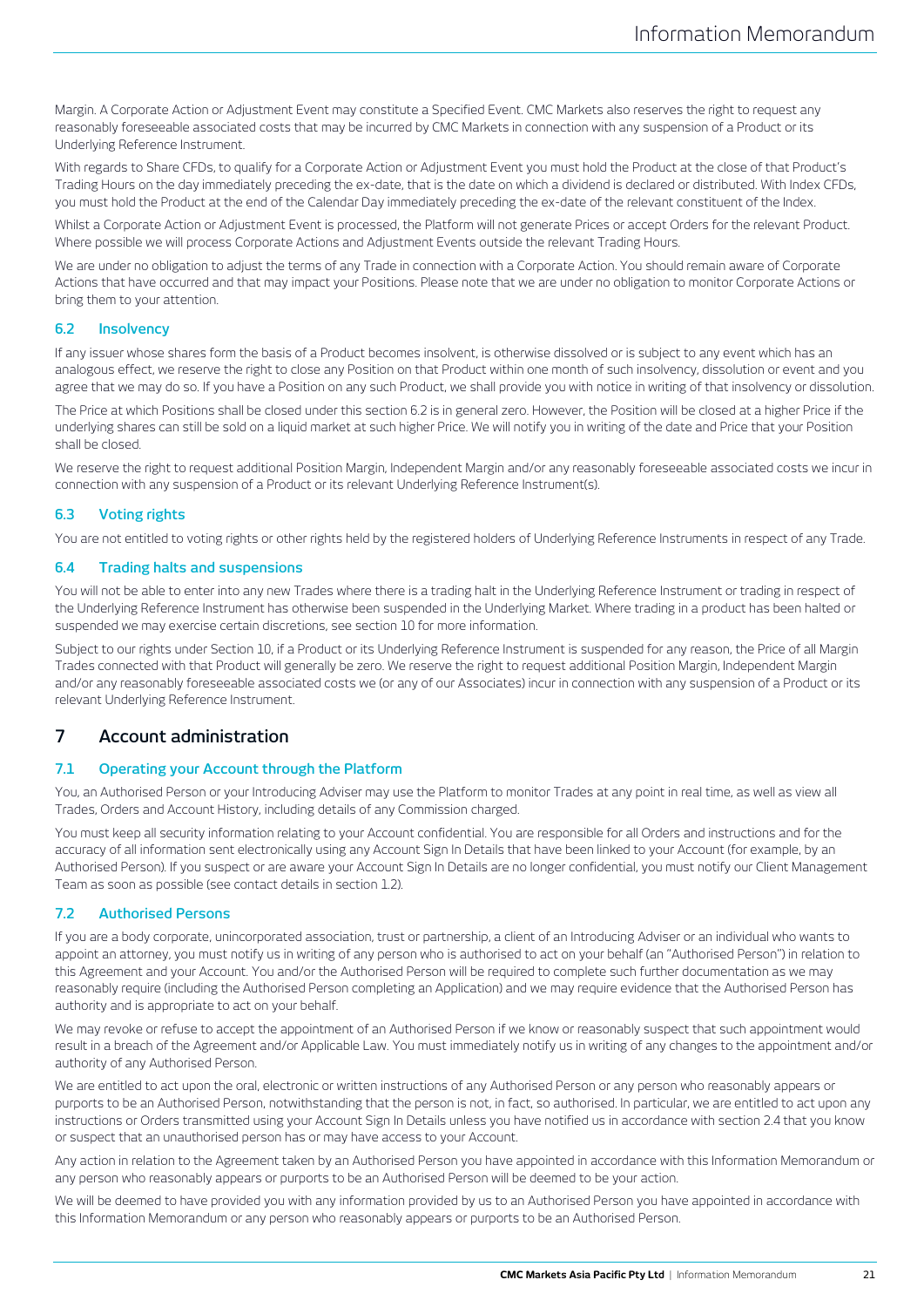Notwithstanding our right set out above to rely and act on any communications and/or instructions from an Authorised Person you have appointed in accordance with this Information Memorandum, we will not be under any duty to open or close any Trade or accept any Order or other communication or instructions from such Authorised Person if we reasonably believe that the Authorised Person may be acting in excess of their authority. Nothing in this section will be construed as placing us under a duty to enquire about the authority of any Authorised Person who reasonably appears or purports to represent you.

Where you have appointed an Introducing Adviser, discretionary investment manager or a similar Person as an Authorised Person to act on your behalf and that Person also acts on behalf of other clients of CMC Markets then the Authorised Person may decide to place a single, aggregated order with us in respect of a Product and allocate the order amongst you and their other clients. In such circumstances, the portion of the order allocated to you will represent your Order, which will have been executed at the corresponding Price on the Price Ladder for the size of the aggregated order. The Authorised Person may decide to place such orders for various reasons, for example, to ensure timely execution which may be to your benefit. We are not responsible for the aggregation and allocation of such orders, which shall be the sole responsibility of the Authorised Person, but you should note that such aggregation and allocation may operate to your disadvantage. If the Authorised Person aggregates such orders, the Price you obtain may be inferior to the Price you could have obtained had you placed a separate Order yourself at that time.

# **7.3 Joint Accounts.**

If you open a Joint Account:

- (a) references to you, our Client, your and yourself are references to any one or all Persons in whose name the Joint Account is held;
- (b) we may act upon instructions received from any one Person who is, or reasonably appears or purports to be, named on that Joint Account;
- (c) we may disclose information (including, for the avoidance of doubt, personal information) provided by one Joint Account Holder to one or all of the other Persons in whose name the Joint Account is held;
- (d) we may give any notice or communication to any one or all Persons in whose names that Joint Account is held and any notice or communication, made to any one Person, shall be deemed as having been made to all Joint Account Holders;
- (e) each Joint Account Holder shall be jointly and severally liable for any financial obligations (including losses, fees or charges) arising on their Joint Account. This means that any monies owed to us in relation to the Agreement shall be payable in full by one or any of the other Persons in whose names that Joint Account is held;
- (f) the death of any Joint Account Holder will be a Specified Event and the Joint Account will be closed and the balance paid equally to the survivor(s) and the relevant Joint Account Holder's estate; and
- (g) our rights under the Agreement, including but not limited to our rights to take a Reserved Action shall apply in respect of all Joint Account Holders and the occurrence of a Specified Event in respect of one Joint Account Holder will allow us to exercise any rights we may have under the Agreement.

After a Joint Account has been opened, you may not add or remove Persons named on that Joint Account. If you wish to change the Joint Account Holders you must close the Joint Account and open a new one.

# **7.4 CMC Currency Conversion**

All Deductions and credits applied to your Account or Trading Book will be in your Account Currency, regardless of the Product Currency. Where the Product Currency is different to your Account Currency, all calculations of Deductions and credits will be undertaken in the Product Currency and converted into your Account Currency at the CMC Currency Conversion Rate and then applied to your Account. This does not mean that you can ignore the potential impact of currency exchange rates when you enter into a Trade that is denominated in a currency other than your Account Currency – you should factor this into your trading decisions.

The Platform will retain information about the CMC Currency Conversion Rate used for any conversion that results in a change to your Cash or Total Margin.

If you transfer funds to your Account from a Trading Book which is in a different currency to your Account Currency, those funds will be transferred to your Account using an exchange rate that is displayed on the Platform.

# <span id="page-21-0"></span>**7.5 Payments and Withdrawals**

You are responsible for ensuring that your Account is adequately funded at all times and for making payments to us that are required, from time to time, under the Agreement or Applicable Law, including any payments required:

- (a) to keep the Account Revaluation Amount above all applicable Close-Out Level(s);
- (b) to clear any negative Account Revaluation Amount or Account Value;
- (c) clear any negative Cash value on your Account (unless Shield Mode has been enabled);
- (d) to satisfy any debts owing to us, including in respect of Commission, GSLO Premiums and Holding Costs; or
- (e) in respect of Margin.

The accepted payment methods and the respective costs involved, instructions on how to make and correctly designate payments, and the timings for receipt of payments are available on the Platform or from our Client Management Team upon request. We may reject any payment that is not made in accordance with these procedures and Applicable Law.

Payments will be accepted from you only if they are to an Account held individually or jointly in your name, and the payment has originated from you and, in the case of bank transfers, where we have verified that bank account (as necessary). If there is any inconsistency between your name (as you have supplied to us) and the name on the source account from which the payment originates, or if you do not correctly provide any other necessary details, the payment may be rejected and returned to the source account or there may be a delay in crediting the payment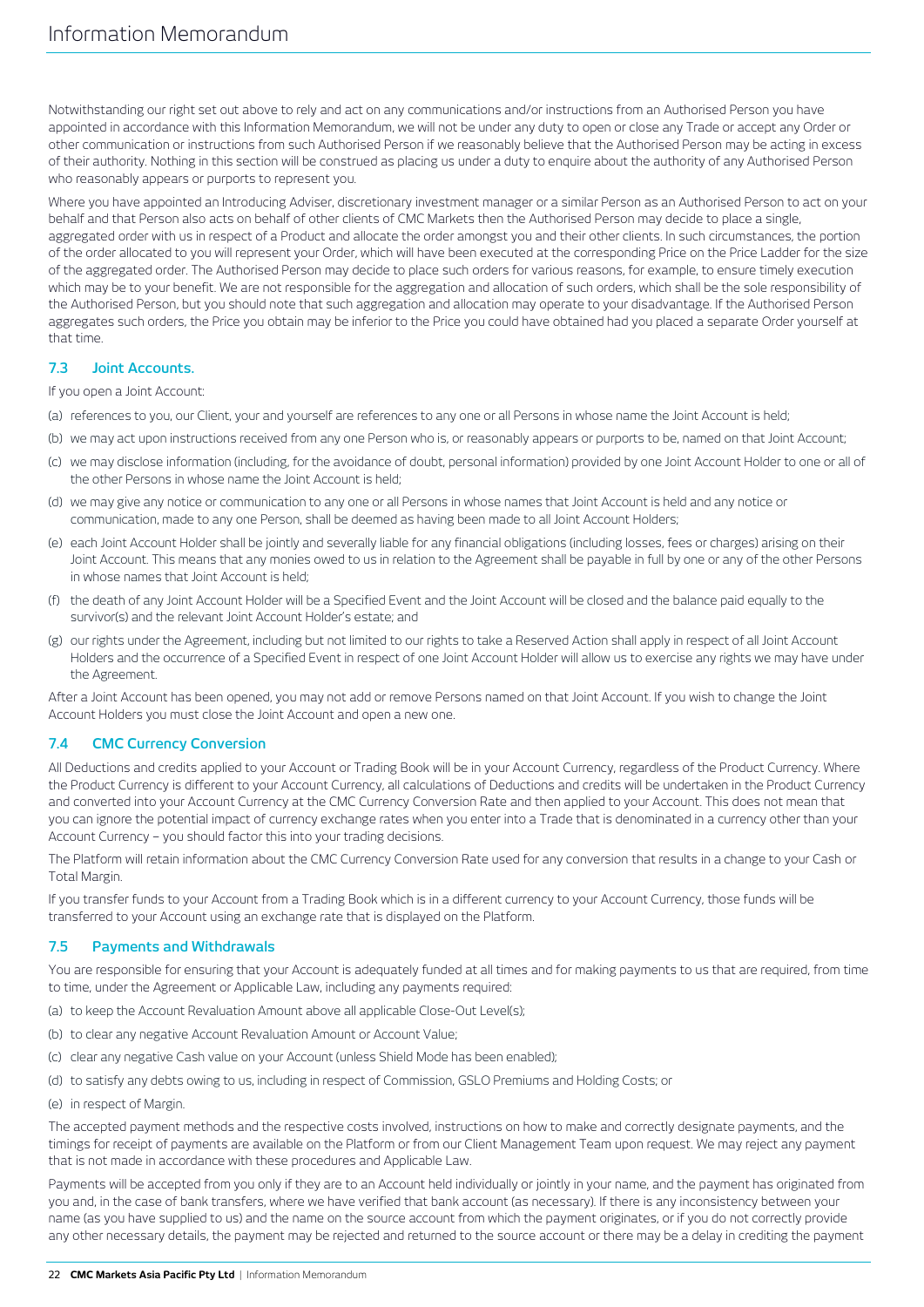to your Account. In certain circumstances we may accept payments on your behalf by an Introducing Adviser provided that the Introducing Adviser is an Authorised Person you have appointed, we have an agreement in place with the Introducing Adviser and we have verified the account the payment is made from (where applicable) and undertaken any other checks that we in our sole discretion determine are necessary or appropriate.

We will use reasonable endeavours to ensure that your successful payments are credited to your Account after we have received the money as Cleared Funds. However, we cannot guarantee the time it will take to credit such funds to your Account. The reasons for this can include the time it takes for our systems to process the payment, Circumstances Outside Our Control, if you have not correctly designated the payment, or if manual processing of the payment is necessary.

Payments you make will not be counted as Cleared Funds in your Account, and can therefore not be used to meet Position Margin, until they have been credited to your Account by CMC Markets. Depending on the reference you include with the payment and the payment method used, transfers can take several days to be counted as Cleared Funds.

Details on how to make withdrawals, the relevant timings for withdrawals to take effect and our 'return to source' policy are available from our Client Management Team upon request.

Unless we agree otherwise or to comply with Applicable Law, we will only accept a request for a withdrawal of money from your Account that you give directly or an Authorised Person you have appointed gives in accordance with sectio[n 7.2](#page-20-1) (other than a Person acting pursuant to a limited power of attorney) and we will not accept any request for a withdrawal given by any other Person. In addition, we will only process withdrawals where the destination for the money being withdrawn is the same as the origin of your payment(s), unless (and subject to our approval) you have notified us in writing that your payment details have changed.

Under certain circumstances there may be a delay in processing your payment or a withdrawal, including where such delay is due to the time it takes for our systems to process the payment or withdrawal, to Circumstances Outside Our Control or to an issue in relation to your payment or withdrawal that we may be attempting to resolve to comply with Applicable Law.

We may in our sole and reasonable discretion refuse or delay giving effect to your request for a withdrawal of money (in whole or in part) from an Account if we reasonably consider that:

- (f) on any particular day, you have already made five requests to withdraw money from that Account;
- (g) the money is required to cover any Holding Costs, Commissions, GSLO Premiums, Realised Losses, Margin or Net Unrealised Loss in respect of your Positions, or to ensure that your Account Revaluation Amount is equal to or greater than your Total Margin on your Account, or to ensure that your Account Revaluation Amount is above the Close-Out Level applicable to an Account;
- (h) the money may be required to meet a payment obligation that is due or reasonably likely to fall due within the next five (5) Business Days;
- (i) we need the money to make a Deduction (under sectio[n 7.7\)](#page-23-1) or exercise our right of Set-Off (under sectio[n 7.8\)](#page-23-0) in accordance with the Agreement or Applicable Law (including for tax purposes);
- (j) we are required to do so under Applicable Law or we reasonably suspect that there has been a breach of Applicable Law;
- (k) there is an unresolved dispute or a potential dispute between us and you in connection with the Agreement, including where you have breached the Agreement or we reasonably suspect that you have breached the Agreement, and we will (except in some cases where (f) above applies) notify you as soon as reasonably practicable if we decide to take such action;
- (l) we know or reasonably suspect that the instruction has been provided by an Authorised Person acting pursuant to a limited power of attorney or a limited appointment of agent; or
- (m) the funds will be required to remain in the Account to cover any realised or unrealised losses on any Trading Book,

and we will (except in some cases where (h) above applies) notify you as soon as reasonably practicable if we decide to refuse or delay giving effect to your request for a withdrawal and such action shall be a Specified Event.

Please note that the Cash value shown on the Platform does not represent the amount of funds that are available for withdrawal. As noted in (f) above, we may withhold funds where you have Net Unrealised Losses in your Account.

If, following termination of this Agreement, or if your Account has a negative Cash value following Account Close-Out (or a Trading Book has a negative Cash value following close-out of that Trading Book), that negative Cash value represents a debt owed to us which is due and payable immediately.

If we have agreed to provide you with the sales trader service, any negative balance should be cleared promptly regardless of whether the balance is within the relevant Close-Out Level.

If there has been no activity on your Account for an extended period of time, we may impose dormant Account fees as set out in clause [4.5](#page-16-3) and make a Deduction from your Account in accordance with section [7.7.](#page-23-1) If there has been no activity on your Account in the previous six (6) years we will make reasonable attempts to contact you regarding any client money held in your Account. If we are unable to contact you, you agree that we may cease to treat such money as client money and release it from our client money bank account and pay it to charity in accordance with Applicable Law. If you later make a valid claim to us we may pay you any amount we owe you if it is above \$25.

# **7.6 Account Currency**

The Account Currency or Trading Book Currency will be as you select from the available options specified by CMC Markets at the time you opened the Account, or a Trading Book. Any payment obligations in relation to your Account or Trading Book must be settled in that Account Currency or Trading Book Currency. See sectio[n 9.3](#page-25-3) for more information.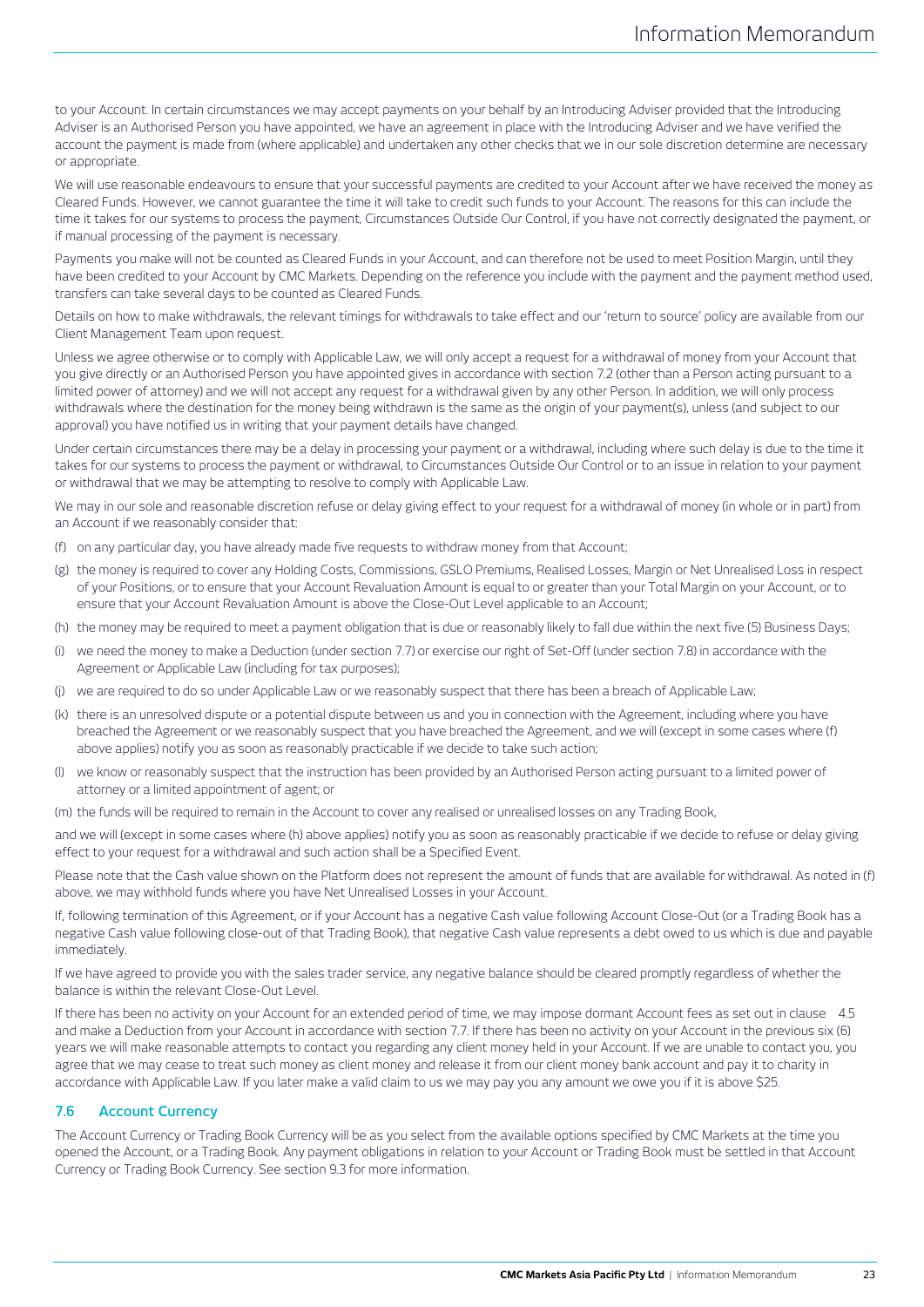# <span id="page-23-1"></span>**7.7 Our right to deduct money from your Account**

We may deduct any money due to us under the Agreement, or required to be deducted by Applicable Law (including for tax purposes), from any money held by us in respect of your Account (this is our right to make a "Deduction").

# <span id="page-23-0"></span>**7.8 Our right of Set-Off in relation to your Accounts**

In addition to any other right(s) we have to refuse or delay your request for a withdrawal from your Account or make a Deduction, we may, at any time at our discretion and without notice to you, apply any positive Cash balance on your Account or Trading Book with us (or any of our Associates), or on any money due to you from us against any money due to us (or any of our Associates) under any account or Trading Book with us (or our Associates) from you (this is our right of "Set-Off"). We may apply the CMC Currency Conversion Rate to convert the relevant Cash balances and any money due to you or us into the same currency. If we exercise our right of Set-Off, we will give you notice of the Amount of any debt that remains unsatisfied and you must immediately pay such debt to us.

# **7.9 Netting of payment obligations between us and you**

If at any time:

- (a) you owe us and we owe you the same amount of money in the same currency, then both your and our obligation will each be automatically satisfied and thus discharged; or
- (b) you owe us and we owe you a different amount of money in the same currency, then whichever of you or us that owes more may pay the excess to the other party and both your and our obligations will be satisfied and discharged.

# **7.10 Taxes**

If we are required to pay any withholding tax or other levies on your behalf, we reserve the right to deduct such amounts from your Account or otherwise require you to pay or reimburse us for such payments.

We are entitled to deduct or withhold, in our sole discretion, any tax required by Applicable Law from any payment or credit made to your Account.

Your tax treatment in relation to Trades may differ according to your personal circumstances and the tax legislation in your jurisdiction (which may change). You may also be liable for other taxes and charges that are not imposed or which we withhold, including bank fees for transfers of money or assets, and fees to internet service providers. You are solely responsible for the timely payment of such taxes and charges. You should seek independent advice if you are in any doubt as to what further taxes and charges may apply to you as a result of your trading activities. See sectio[n 12](#page-33-0) for more information.

# **7.11 Commission and other charges.**

We may impose and/or vary additional fees, commissions (including but not limited to our Commission), costs or charges from time to time in respect of Pending Orders, Trades, Positions or your Account where we have a valid reason for doing so. Except in relation to changes to Commissions, we will give you notice in writing at least ten (10) Calendar Days before we implement any change and, if you are not happy with the change, you will be free to close your Account and/or terminate the Agreement in accordance with this Information Memorandum before the change takes effect.

Notwithstanding the preceding paragraph, any changes to Commission will be automatically imposed by the Platform in accordance with sectio[n 10.2.](#page-29-0) You will have the choice as to whether or not you place an Order based on the Commission applicable to your Order at that time.

Where we have notified you in accordance with this Information Memorandum of a change to our Commission, then Amounts calculated in accordance with the applicable Commission will be due and payable to us immediately upon execution of an Order and will be deducted from the Cash in your Account. It is your responsibility to ensure that you have sufficient Cash in your Account to pay any Commission due in full, and failure to do so will be a Specified Event (see sectio[n 10.4\)](#page-31-0) and may result in Account Close-Out.

# **7.12 How do you close an Account?**

You can close your Account by contacting our Client Management Team. Please se[e 10.2.6](#page-30-1) for more information about how your Account can be closed.

# **8 Client money**

# <span id="page-23-2"></span>**8.1 Introduction to client money**

The Corporations Act imposes restrictions on CMC Markets' use of client money in a client money account, which relates to a derivative or a dealing in a derivative, which involves financial services being provided to a retail client and a Sophisticated Investor.

For all Wholesale Investors and Sophisticated Investors, we will treat any money we receive from you as derivative retail client money (as defined under the Australian Client Money Rules), and will deposit and hold any money we receive from you on trust in a segregated trust account established, maintained and operated in accordance with the Australian Client Money Rules. We may hold your money in one or more trust accounts with other client money. We will not be liable for the solvency or any act or omission of any bank holding the trust accounts.

**All client money from a CMC Pro Client held by CMC Markets is fully segregated. This means that all client money, including any Margin, is held on trust in the segregated trust account. We do not use client money for the purpose of meeting obligations we incur when Hedging with other counterparties. We fund any obligations we incur in connection with such transactions from our operating cash account. In addition, we do not use client money to meet the trading obligations of other Clients.**

We may invest any of the money held in trust as permitted by the Australian Client Money Rules, and you irrevocably and unconditionally authorise us to undertake any such investment.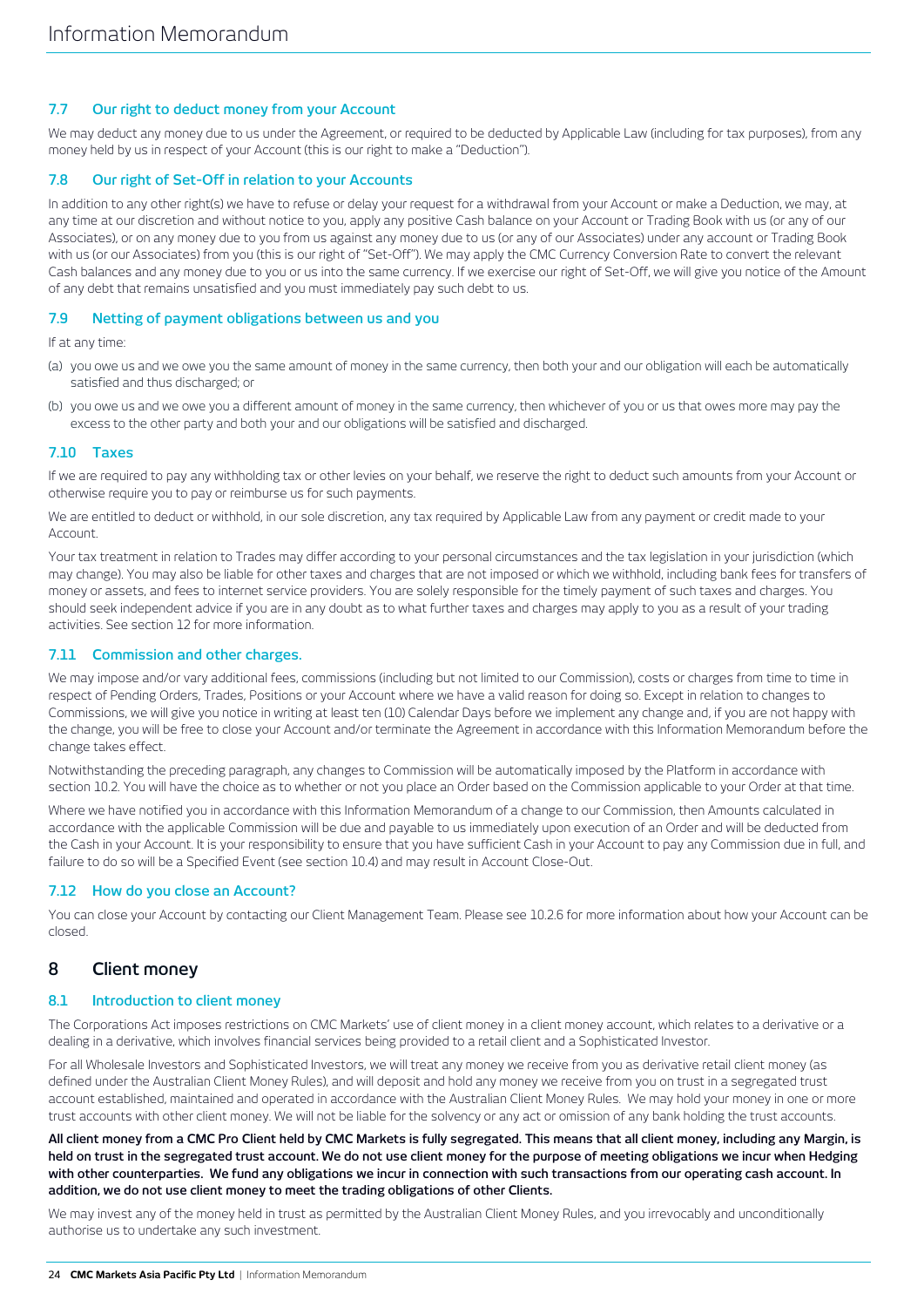Unless otherwise agreed in writing:

- (a) we will be solely entitled to any interest or earnings derived from client money being deposited in a segregated trust account or which we have invested in accordance with the Australian Client Money Rules with such interest and earnings being payable from the segregated trust account as and when we determine;
- (b) upon realisation of an investment of client money, we must either invest the initial capital invested in another investment permitted by the Australian Client Money Rules or deposit it into a segregated trust account operated in accordance with the Australian Client Money Rules;
- (c) in the event that the amount received upon realisation of an investment of the client money is less than the initial capital invested, we will pay an amount equal to the difference into a segregated trust account for the benefit of the Client, except where any such difference is the result of amounts paid out of the investment to us in accordance with the terms of this Information Memorandum;
- (d) we will not charge a fee for investing client money in accordance with the Australian Client Money Rules; and
- (e) you authorise us to withdraw, deduct or apply any interest or earnings derived from your money held in any segregated trust account or which we have invested. This includes:
	- (i) making payment for, or in connection with the adjusting or settling of dealings in Products;
	- (ii) the payment of Holding Costs, interest or other amounts due to CMC Markets, its Associates or other Persons connected with CMC Markets from the relevant segregated trust account or investment account, as the case requires and as CMC Markets determines; or
	- (iii) to pay, withdraw, deduct or apply any amounts from client money held in any segregated trust account or which we have invested as permitted by the Australian Client Money Rules.

#### <span id="page-24-1"></span>**8.2 Protections afforded by the Australian Client Money Rules**

**In accordance with the Australian Client Money Rules, any money we receive on your behalf in relation to dealings in Products must be paid into a segregated trust account on the day we receive it, or the next Business Day. As soon as that money is deposited into that account, it is protected in the event, for example, that CMC Markets became insolvent, merged with another licensee or ceased to carry on some or all of the activities authorised by the licence.**

Money withdrawn or deducted from the segregated trust account in accordance with sectio[n 8.1](#page-23-2) is not protected. **In addition, until your realised and unrealised profits are moved into the segregated trust account (which occurs on a daily basis), they are not protected in the same way.**

As we are the product issuer, you are exposed to the financial and business risks, including credit risk associated with trading with us. If we were to become insolvent, we may be unable to meet some of our obligations to you. Refer to Sectio[n 9.4](#page-25-0) for more information.

In the event that the above occurred, money would be dealt with as follows:

- (a) money in the segregated trust accounts is held on trust for the Persons entitled to it, and is payable in the order set out in paragraph (c) below;
- (b) if money in the segregated trust accounts is invested, the investment is likewise held in trust for each Person entitled to money in the account; and

(c) money in the segregated trust accounts would be paid in the following order:

- (i) money that has been paid into the accounts in error;
- (ii) payment to each Person who is entitled to be paid money from the accounts;
- (iii) if there is not enough money in the accounts to be paid according to the above paragraphs, the money in the accounts must be paid in proportion to the amount of each Person's entitlement; and
- (iv) if there is money remaining in the trust accounts after payments made according to the above paragraphs, the remaining money is payable to us.

#### **8.3 Separate Accounts**

Except as otherwise noted at sectio[n 13.4](#page-35-0) and sectio[n 7.8](#page-23-0) where you have opened more than one Account with us we will treat such Accounts as entirely separate. Any credit, including money deposited as Margin, on one Account will not, except where we exercise our rights under the Agreement, discharge any of your liabilities in respect of another Account.

#### <span id="page-24-0"></span>**8.4 Introduced Business**

This section [8.4a](#page-24-0)pplies if you have been introduced to us by an Introducing Adviser and have agreed with that Introducing Adviser for the payment of fees, commission and/or other remuneration ("IB Fees") in respect of such introduction and related services provided by that Introducing Adviser to be paid via the Platform. We will notify you in advance of the effective date of this section [8.4a](#page-24-0)nd this section [8.4w](#page-24-0)ill apply from the date specified in that notification.

By entering into the Agreement with us, you authorise and direct us to deduct any IB Fees you are required to pay to the Introducing Adviser from any money we hold in respect of your Account and pay this to the Introducing Adviser on your behalf. We will notify you in advance of the basis of calculating deductions.

Any deductions will be made inclusive of all taxes, duties or levies, however designated, including but not limited to value added taxes (or similar).

It is your responsibility to ensure that there are sufficient funds in your Account to pay any IB Fees due to the Introducing Adviser in full.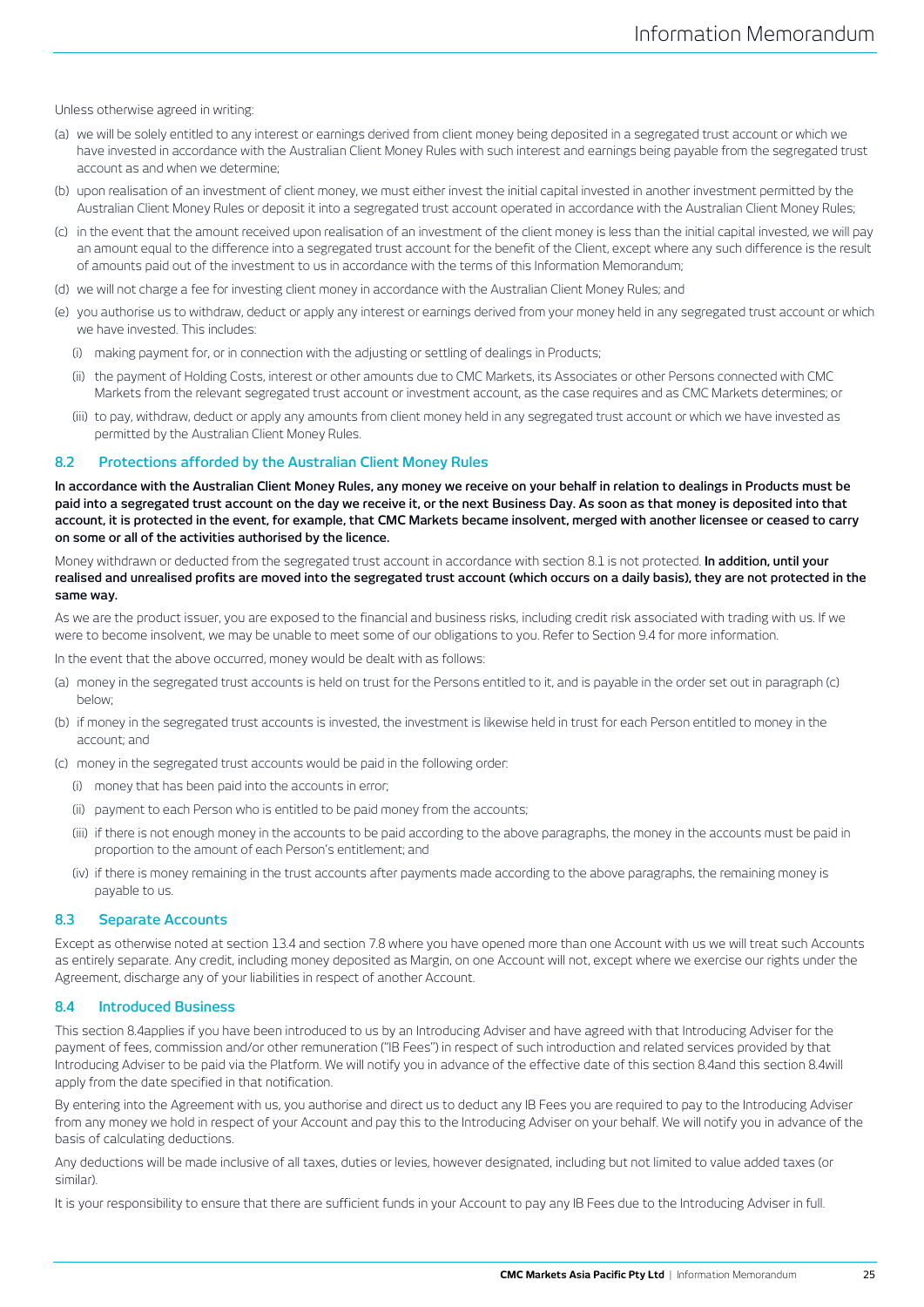We reserve the right, at any time and without notice to you, to cease to facilitate the payment of, or make deductions in respect of, the IB Fees. Where we cease to facilitate or make deductions in respect of the IB Fees in accordance with this section [8.4,](#page-24-0) any outstanding IB Fees payable must be agreed and settled directly between you and the Introducing Adviser.

You may withdraw or seek to amend the authorisation given to us under this sectio[n 8.4](#page-24-0) for us to facilitate or make deductions in respect of IB Fees on your behalf, by giving us at least one (1) Business Day's notice in writing.

# <span id="page-25-1"></span>**9 Significant risks of trading CMC Markets Products**

This section is about the major risks that can apply to trading Products. You should spend time reading and understanding this section and then working out how this applies to your personal circumstances, including your trading strategy. Please also see the additional risks set out in sectio[n 14.11,](#page-41-1) which will apply to the sales trader service offered through this Information Memorandum.

**CMC Markets Products are speculative products that can be highly leveraged and may carry significantly greater risk than non-leveraged investments such as ordinary share trading. As a CMC Pro Client, you are not afforded protections by the ASIC Corporations (Product Intervention Order – Contract for Difference) Instrument 2020/986. You should carefully read this section and then consider whether trading in Products is right for you given your personal circumstances (financial, taxation and otherwise) before you begin trading with us.**

# <span id="page-25-4"></span>**9.1 Trading may be affected by certain market factors**

The Prices of Products are derived from the prices in the Underlying Markets, which can be highly volatile. The Prices of Products and the Underlying Reference Instruments may fluctuate rapidly and over wide ranges and may reflect unforeseeable events or changes in conditions, none of which you can control. The Prices of Products may be influenced by, among other things, changing supply and demand relationships, governmental, agricultural, commercial and trade programs and policies, national and international political and economic events, interest rate fluctuations, changes in currency valuations, suspensions in trading in the Underlying Market and the prevailing psychological characteristics of the relevant marketplace.

The ability of the Platform to generate Prices and execute Orders is also dependent on the availability of prices and liquidity in the exchanges, markets and other venues from which we gather data. In addition, because we maintain our own financial stability by Hedging with other counterparties, we may be unable to execute your Orders where we cannot enter into a corresponding trade to hedge our own risk (for example, due to the activities of an issuer of shares to which your Trades relate, which can sometimes restrict the market liquidity in those shares). Therefore, market circumstances may impact on your ability to place an Order or close a Trade with us. In contrast, if we enter into a corresponding trade, to Hedge our risk, this may have an influence on the Underlying Market conditions and consequently also on the Prices we quote on the Platform and your Account.

Finally, if trading in the Underlying Market is affected by Circumstances Outside Our Control, we may take certain action. Please see section [10](#page-28-1) for further information.

# <span id="page-25-2"></span>**9.2 Gapping**

Financial markets may fluctuate rapidly and Prices of our Products are no exception. Any movements in our Prices will have a direct effect on your Account. Sometimes markets move so quickly that Gapping occurs.

Gapping occurs where there is a sudden shift in price from one level to another. This can be caused, for example, by unexpected economic events or market announcements, particularly where these occur outside Trading Hours. There may not always be an opportunity for you to place an Order between the two Price levels, or for the Platform to execute a Pending Order at a Price between those two levels. All markets have limited Trading Hours which can impose a significant risk to your ability to place Orders and close Trades.

If Gapping occurs in the Underlying Market, it may also occur in the Price of the relevant Product and may mean you are unable to close out your Trade or open a new Trade at the Price at which you have placed your Order or may have liked to place your Order. In addition, there is no predetermined amount by which the adjusted Price of a Product can vary. Please se[e 3.2](#page-9-0) for more information.

In addition, where you have a Stop Loss Order or Trailing Stop Loss Order, these may not be executed at the Target Price you have selected and as a result your Realised Loss could exceed the loss you anticipated when these Orders were placed.

# <span id="page-25-3"></span>**9.3 Account Currency**

Your Account is maintained in your Account Currency.

If you are trading in a Product that is denominated in a currency different to your Account Currency, any Margin, Holding Costs, Deductions, credits, Adjustments, Realised Profits, Realised Losses and Unrealised Profits or Losses will be converted to your Account Currency at the CMC Currency Conversion Rate at the relevant time (and in respect of Unrealised Profits or Losses, in real time). Depending on the CMC Currency Conversion Rates (which may be different to those available elsewhere) and currency fluctuations, this may have an impact on your Account Value or Trading Book Revaluation Amount on an ongoing basis (and therefore on whether or not your Trades might be automatically closed), and on any eventual profits that you make or losses that you incur.

# <span id="page-25-0"></span>**9.4 Warning about counterparty risk**

As CMC Markets is the Product issuer, you are exposed to the financial and business risks, including the credit risk associated with trading with CMC Markets. If CMC Markets becomes insolvent, CMC Markets may be unable to meet its obligations to you.

**CMC Markets has risk management and compliance systems in place to manage its risks including but not limited to financial, operational and credit risks. Funds are held with reputable financial institutions. CMC Markets has policies around monitoring Client Positions and Close-Out Levels. The CMC Markets Group monitors market risk on a daily basis against set limits.**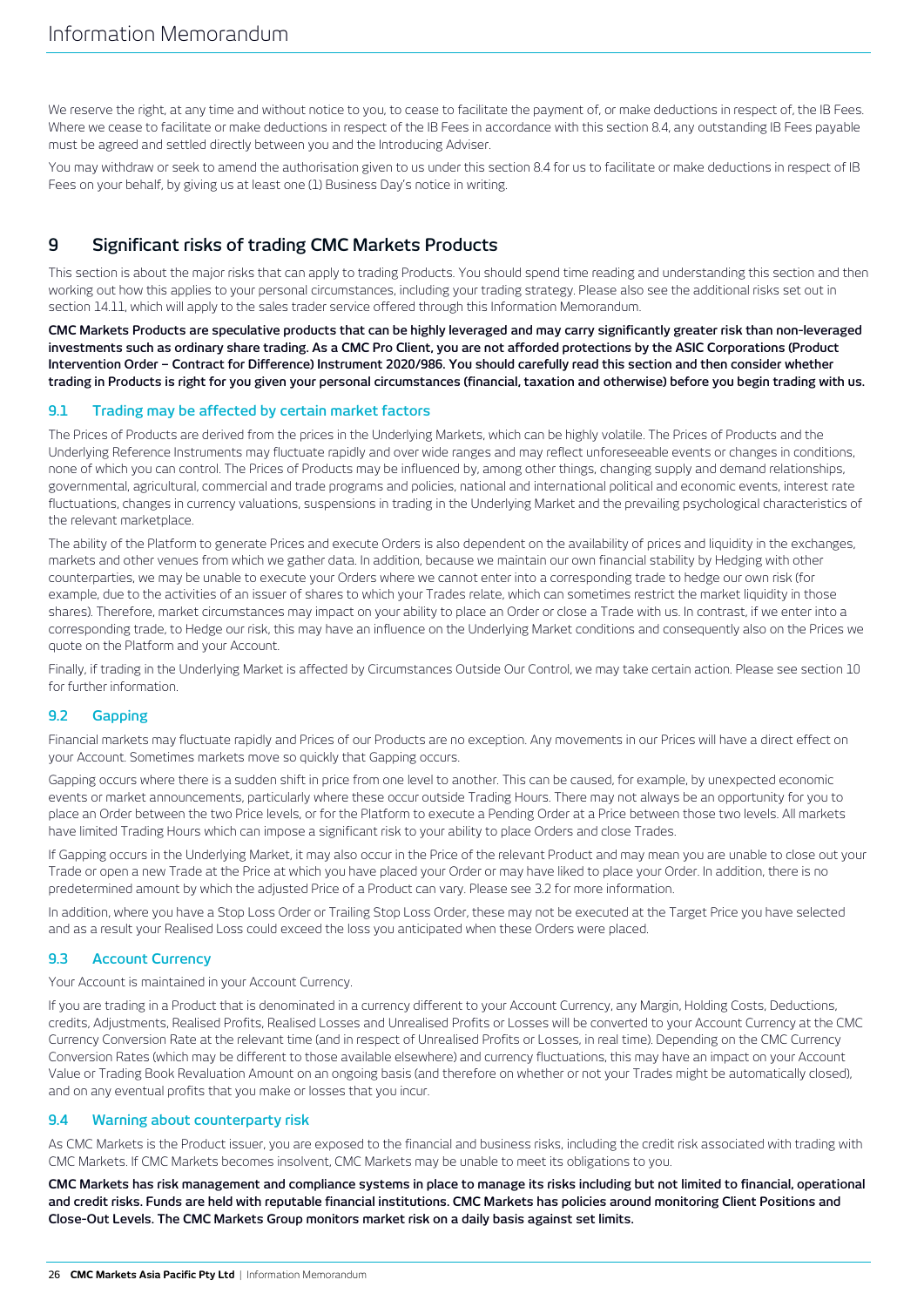**Before entering a relationship with a new Hedging counterparty the CMC Markets Group undertakes a due diligence process. This process will include a review of a number of key factors that relate to the risk of dealing with the counterparty. These include the counterparty's credit rating, reputation, market presence, funding arrangements, stock availability, trading platforms, reporting processes and fees and charges.**

The names of our Hedging Counterparties are shown on our Website under the "Important Information" section. You may also contact the Client Management Team to obtain further information about the activities we undertake to mitigate counterparty risk and market risk, and the names of any Hedging Counterparties.

CMC Markets will transfer monies owed to Clients (which may include Client gains) to the segregated trust account (daily), from our operating cash account. Prior to segregation, you are an unsecured creditor in respect of monies owed which you should be aware of in the (unlikely) event that CMC Markets were to become insolvent.

CMC Markets maintains a written policy to ensure it maintains adequate financial resources and complies with the financial requirements of its Australian Financial Services Licence. The steps that are taken to ensure this include:

- Performing a daily adjusted surplus liquid funds calculation, ensuring that we meet the minimum liquid capital requirement set by ASIC; and
- Performing a daily client cash segregation calculation, ensuring that we hold adequate cash in our client trust account in order to meet our obligations to the Client. All Client cash is maintained in fully segregated trust accounts separate to CMC's operating account.

If you require further information about CMC Markets' financial position, please contact our Client Management Team and request a copy of our audited financial statements. These will be provided free of charge.

# <span id="page-26-0"></span>**9.5 Risks associated with OTC derivatives**

When you enter into any Trade with us through the Platform, you will be entering into an off-exchange (sometimes known as an over-thecounter, or 'OTC') derivative, which is non-transferable. This means you will enter into Trades directly with us, and also that those Trades (or 'Positions') can only be closed with us. This involves greater risk than investing in a financial instrument such as a share which is transferable, or dealing in an exchange-traded derivative, because your ability to open and close Trades is dependent on the Platform being in a position to accept Orders from you and to execute them. In certain circumstances this may not be possible (see sectio[n 9.1](#page-25-4) for further information).

As there is no cooling off regime associated with OTC derivatives, subject to sectio[n 2.21,](#page-8-0) you are not able to cancel a Trade once it has been entered into.

In addition, all of your Trades with us are settled in cash, and you do not have any rights to any Underlying Reference Instrument.

# **9.6 We act as a market maker**

Although the Prices generated by the Platform will take into account current exchange and market data from various sources, they are not taken directly from any source. This means that our Price may be different to any current exchange or market price, or another financial product provider's price, for the relevant Underlying Reference Instrument. The profits or losses that you make from trading with us will depend on our prices, and not prices prevailing or shown anywhere else.

# **9.7 Potential loss caused by Spread**

Because of the difference between the Buy Price and Sell Price of a Product (where applicable), the relevant Price must move favourably before you can break even. In other words, even if the Price does not move at all and you close out your Position, you will make a loss to the extent of the Spread and of any CMC Markets fees and costs which apply to the Products. Furthermore, the Spread may be larger at the time you close out the Position than it was at the time you opened it.

See section [4.1](#page-15-0) for more information.

# **9.8 Conflicts of interest**

We, our Associates or other Persons connected with us may have an interest, relationship or arrangement that is material in relation to any Product you enter into with us. You agree that we may conduct such business without your prior consent.

In addition, we may provide services to third parties whose interests may be in conflict or competition with your interests. We, our Associates or other Persons connected with us and the employees of any of them may, or may act on behalf of other Clients who may, take positions opposite to yours or may be in competition with you to acquire the same or a similar position. From time to time we may effect Trades with or through our Associates in connection with the Products and Services we provide.

We will not deliberately favour another Person over you, but will not be responsible for any loss which may result from such competition.

We are a Product issuer, not a broker. Accordingly, you will be trading Products directly with us, and not on any financial market. As a Product issuer, we set the Prices that refer to, but may not always be the same as, those in the Underlying Market. We will always act as a principal, not as an agent, for our own benefit in respect of all Trades with you.

We may also conduct trades as principal in the Underlying Reference Instruments on which Products are based, including shares and futures. In particular, we may at our sole discretion, Hedge our liability to you in respect of your Positions by undertaking trades in the Underlying Reference Instruments in the Underlying Markets. However, we have no obligation to do so and are under no obligation to inform you as to whether or not we have done so. These trading activities may affect (positively or negatively) the Prices at which you may trade Products.

# <span id="page-26-1"></span>**9.9 Information technology**

We will do our best to make the Platform available when you require, but we cannot guarantee that it will be available continuously. This is because from time to time: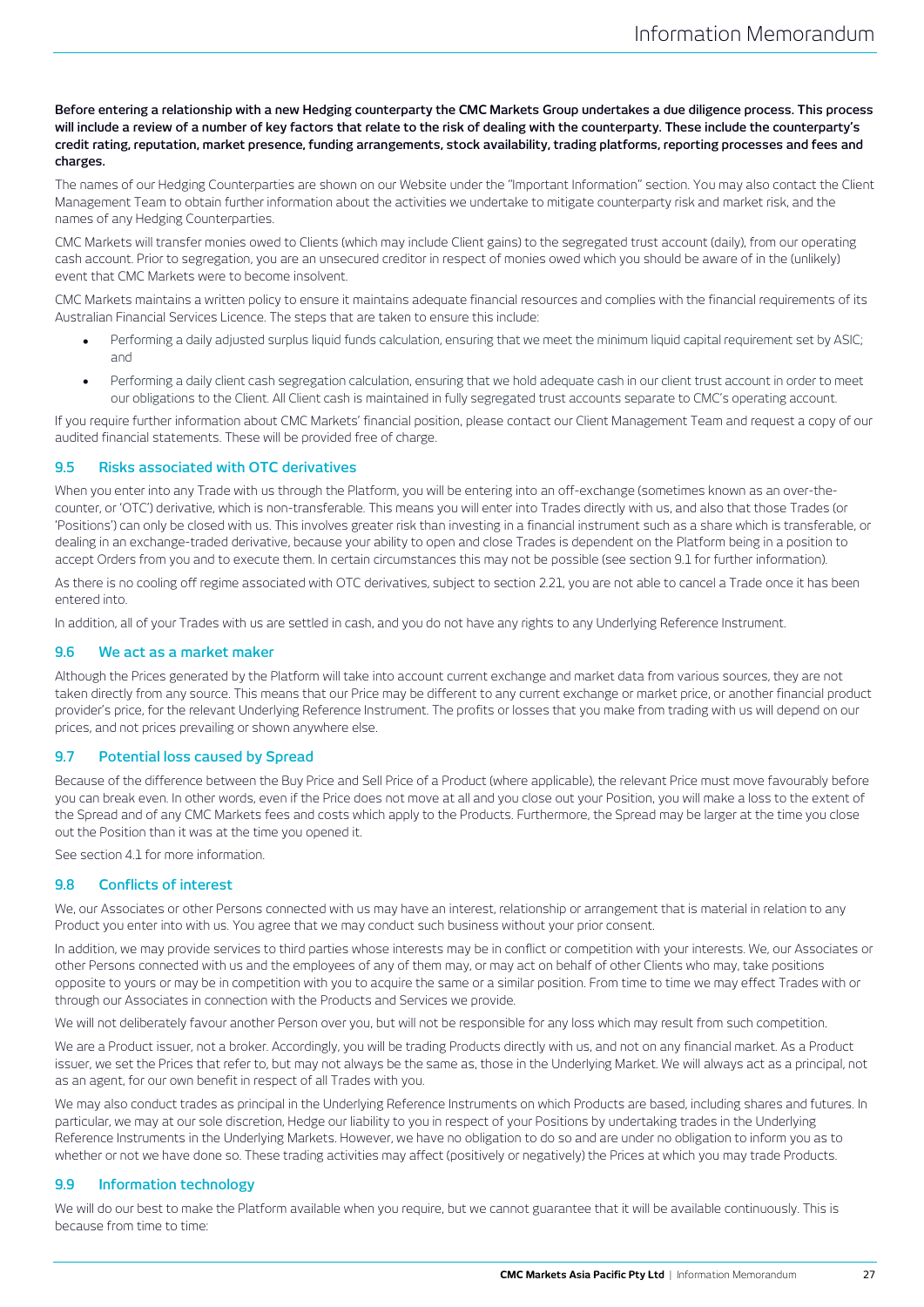- (a) errors and/or failures may occur in respect of technology, the internet may be subject to faults or events which may affect your access, and your systems, our systems or the systems of a third party, which you or we rely on, may fail to work properly (see sectio[n 10.7](#page-32-0) for more information about Circumstances Outside Our Control) ;
- (b) we may need to suspend availability of the Platform for maintenance, repairs, upgrades or any development-related issues. We will normally seek to carry out these works outside Trading Hours. If this occurs during Trading Hours relevant to any of your Trades we will, where reasonably practicable, provide you with prior notice of such suspension and, if necessary, suggest alternative ways for you to access your Account; and
- (c) we may need to suspend availability of our Client Management Team, for example, due to maintenance, repairs or upgrades to the offices and/or systems used by our Client Management Team. We will normally seek to do this outside of Trading Hours. If we need to suspend the availability of our Client Management Team during Trading Hours we will, where reasonably practicable, provide you with prior notice of such suspension and, if necessary, suggest alternative ways for you to place or modify Manual Orders.

You are responsible for making sure that you are able to access the Platform or contact our Client Management Team when you need to and when they are available. This responsibility includes having access to a device that can connect to the Platform and maintaining the device so that it functions properly and ensuring that you have the means to contact our Client Management Team.

If you cannot access the Platform directly, then you may be able to contact our Client Management Team by telephone to request that we access the Platform on your behalf. Except in relation to Manual Orders, our service is primarily provided online, therefore this facility is likely to be a much slower method of placing Orders or giving us other instructions than if you access the Platform yourself and you must not rely on our Client Management Team being available nor can we guarantee that our Client Management Team will be available to assist you to enter into or close Trades (e.g. because (i) our Client Management Team is busy helping other clients, (ii) members of our Client Management Team who speak your language are busy helping other clients, (iii) there is a technical problem with the telephone system, or (iv) you call outside our opening hours). In relation to Manual Orders, we will do our best to make the Client Management Team available when required by you, but during periods of high demand and due to other Circumstances Outside Our Control we cannot promise that you will always be able to access our Client Management Team immediately.

Where the Platform or any other content generated by us contains links to other sites and resources provided by third parties, these links are provided for your information only. We generally have no control over the content of those sites or resources and, subject to the paragraph below, we accept no responsibility for them or for any loss or damage that may arise from your use of them.

We do not accept any liability in respect of the operation of the Platform, except to the extent that it is caused by the negligent act or omission, fraud or dishonesty on the part of us or our employees, agents or representatives, or any other matter for which liability cannot be excluded under Applicable Law.

# **9.10 You may suffer losses in excess of the money you deposit with CMC Markets**

When you trade with us, you risk losing more than the amount that you deposited with us (unless Shield Mode has been activated). This is different to investing in other types of financial instruments, for example shares, where generally you only stand to lose the amount you pay for the asset that you buy.

## **Although the Platform has features that are designed to minimise your risk of loss, none of these are guaranteed and you should not rely on them.**

**Losses from your Trades:** The amount of any loss for an individual Margin Trade will be the amount that you owe us when that Trade is closed. Even over a short space of time this amount may exceed the amount of any Margin that you used to enter into the Trade. This is a feature of leveraged (also known as 'geared' or 'margined') instruments – you can lose more than your initial payment.

Opening a leveraged trade means that you are only required to deposit a proportion of the total trade value to open that trade, and therefore you are able to take a larger position than your capital otherwise would enable you to. The remaining portion of the total trade value is leverage. The higher the leverage the greater the impact that market fluctuations will have on your profits and losses. Consequently, the higher the leverage, the higher the risk involved.

Therefore, the impact of any Price movement on your Account will depend on the Trade size as well as the leverage of your Trade, rather than the amount of your Position Margin. A small movement in Price may have a large impact on your Account if you have entered into a highly leveraged Trade. In addition, when entering into a short Trade (i.e. a 'sell' Trade) it is possible to lose significantly more than the opening Trade value, since the amount by which the Price could increase may be greater than the initial Price at which you opened the Trade. Therefore, short Trades can be riskier than long Trades.

For example, if you invest \$1000 in A Margin Trade on a Product with a leverage of 50:1, you would have a position size equivalent to \$50,000. A 1% negative move in the value of that Product could then expose you to a loss of \$500. In contrast, if you invested \$1000 in a Margin Trade on a Product with a leverage of 500:1, your effective position size would be \$500,000 and therefore a 1% negative move in the value of that Product could expose you to a loss of \$5,000.

You should ensure that you (i) carefully consider the size of your Position; (ii) closely monitor the potential loss that you may suffer (as your losses may increase significantly even over a short period of time); and (iii) have sufficient available funds to cover any such losses. To minimise losses, you should consider using Stop Loss Orders so that Trades are closed before your losses exceed a certain level (please note that Stop Loss Orders are not guaranteed).

**Costs incurred through trading:** Depending on the Trades you enter into, and how long you hold them for, we may require you to pay Holding Costs. These Holding Costs will be incurred on a daily basis when you keep a Trade on our products open overnight. In some cases, and particularly where you keep Trades open for a long time, the aggregate of these Holding Costs may exceed the amount of any profits or increase your loss. Please refer to sectio[n 4.3](#page-15-2) for further information on how Holding Costs are calculated.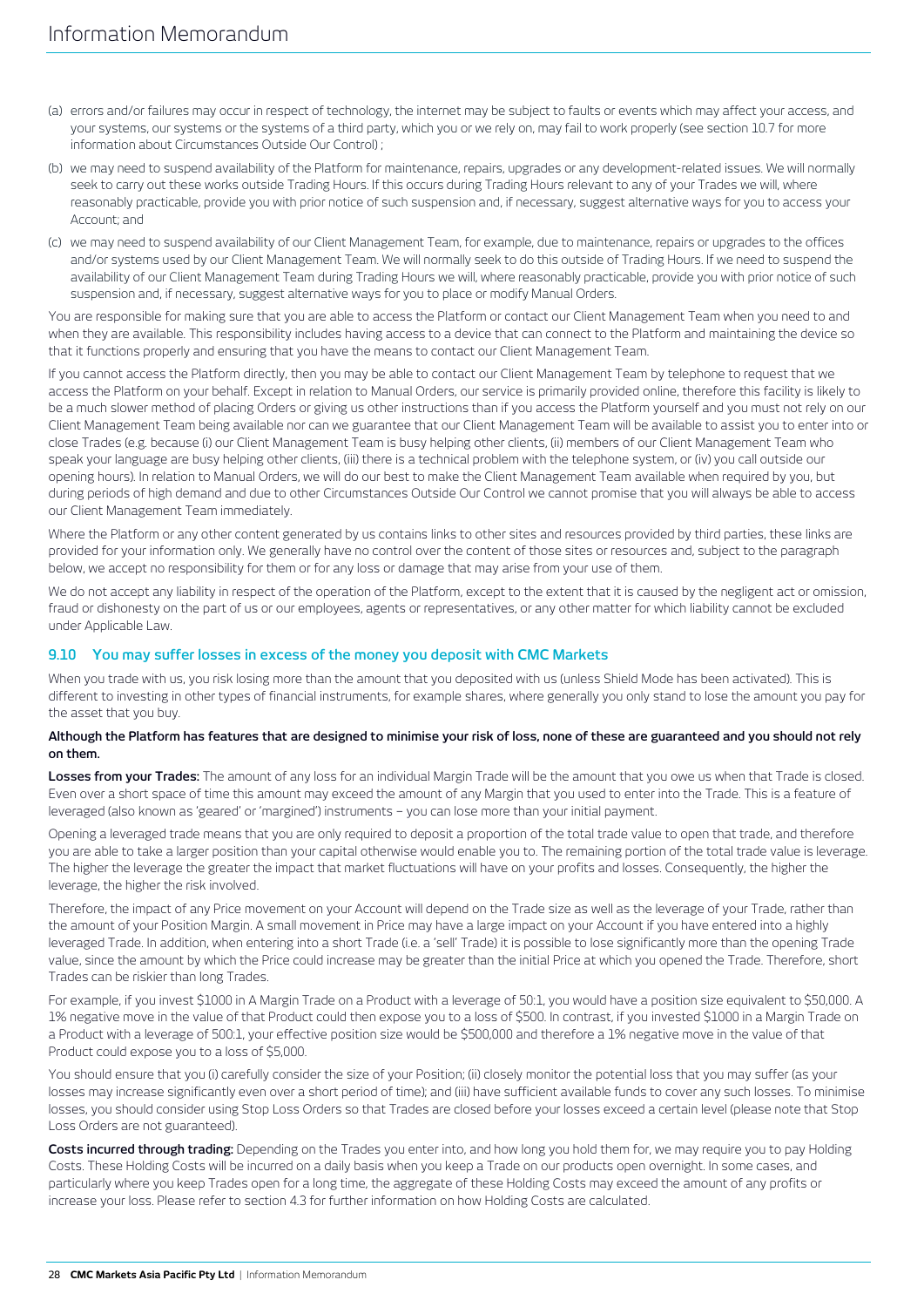# <span id="page-28-0"></span>**9.11 Scope of Market Regulation**

As the Products are contracts with CMC Markets and are not traded on a licensed market, some of the protections associated with licensed markets are not available for trading in our Products. For example, trading on the ASX generally has the benefit of a guarantee system known as the National Guarantee Fund which provides protection from fraud or misconduct by brokers in connection with certain ASX trades.

The National Guarantee Fund does not apply to trading in our Products, nor any other compensation fund operated by an Underlying Market.

CMC Markets is, however, regulated in Australia by ASIC, holds Australian Financial Services Licence No. 238054 and is subject to the Australian Client Money Rules, in respect of retail clients and Sophisticated Investors. As mentioned in section [8.2](#page-24-1) CMC Markets will continue to segregate funds and apply restrictions on use of funds in respect of all CMC Pro Clients in accordance with Australian Client Money Rules. Please refer to section [8.2](#page-24-1) for more information.

# **9.12 Different products pose different risks**

We offer numerous Products, which are derived from very different Underlying Reference Instruments. Each of these products poses specific risks which can differ widely from other products, for instance with respect to the range and speed of market fluctuations or with respect to their liquidity. Therefore, you should ensure that you understand the specific risks of a Product before you open a Trade on that Product.

Where a Product's Underlying Reference Instrument is itself a complex financial product that has its own multiple underlying instruments (a 'basket' of instruments) this will have an impact on the risk of the product. The risk involved in a basket product will depend on the risks involved in its constituents. If the basket constituents share similarities (for example they all relate to the same sector or country) then this can make the Product riskier. Also, if riskier constituents are given a higher weighting within the Product, this will make the Product riskier. If you choose to use a basket Product then you should make sure that you understand the risks involved in all the different constituents, the risks involved in the overall combination of constituents that make up the Product, and the risks involved in how the constituents are given their respective weightings.

Cryptocurrencies, which are generally unregulated in themselves, are high-risk, speculative investments, which will impact any cryptocurrency Margin Trades that you enter with us. The value of cryptocurrencies, and therefore the value of Margin Trades linked to them, is extremely volatile. They are vulnerable to sharp changes in price due to unexpected events or changes in market sentiment. Margin Trades are leveraged products. Therefore the combination of increased volatility and leverage has the potential to significantly increase your losses if the market moves against you, relative to Margin Trades based on other Products. Accordingly, You should only invest in cryptocurrency Margin Trades if you consider that you have the knowledge and experience of, and fully understand the risks associated with, both CFDs and cryptocurrencies.

# **9.13 Risks of trading on credit**

If you fund your Trades with us on credit, your risk will be significantly increased and if you make a loss using that money, you will still have to repay your credit including interest. Therefore, you must not rely on being able to redeem borrowed funds with any profits from Trades with us.

## <span id="page-28-2"></span>**9.14 Your Trades are at risk of being closed automatically**

At all times, your Account Revaluation Amount or Trading Book Revaluation Amount must stay above the Close-Out Level otherwise **all** your Margin Trade Positions may be closed by the Platform. However, **we do not guarantee such closure and you must not rely on it**. It is your responsibility to monitor your Positions closely and you will be able to monitor your Account Revaluation Amount or Trading Book Revaluation Amount through the Platform. Closely monitoring your Positions is very important because you might need to make immediate additional payments to avoid a Close-Out or the close out of a Trading Book by the Platform. If we have set a Close-Out Warning Level for your Account, the Platform will attempt to notify you when your Account Revaluation Amount or Trading Book Revaluation Amount falls below the Close-Out Warning Level, although you should not rely on the Platform giving you this warning. To prevent closure of your Positions, you should deposit a sufficient amount of money into your Account or Trading Book to cover any potential losses or costs from your Trades. It is important to note that even an amount that you previously deposited and which appeared to be more than sufficient at the time, can very quickly become insufficient due to rapidly changing market conditions.

If an Account Close-Out or the close out of a Trading Book is triggered outside of the Australian office hours, the relevant Account Close-Out or the close-out of a Trading Book takes place procedure may be delayed. The balance on your Account may be significantly lower by the time we are able to contact you e.g. due to market movements.

See section [5.3](#page-17-0) for more information.

# <span id="page-28-1"></span>**10 CMC Markets rights**

# **10.1 General rights**

We may, acting reasonably, exercise a variety of rights under this Information Memorandum in respect of your trading in Products. These rights are described in more detail below or are set out in other parts of this Information Memorandum. For example where we:

- (a) change the way a Product Price is calculated;
- (b) change a Buy Price or Sell Price;
- (c) amend the Product Library;
- (d) withhold any payments;
- (e) change the Margin Rate for a Product or require Independent Margin;
- (f) close some or all of your Positions;
- (g) determine what a materially incorrect Price is;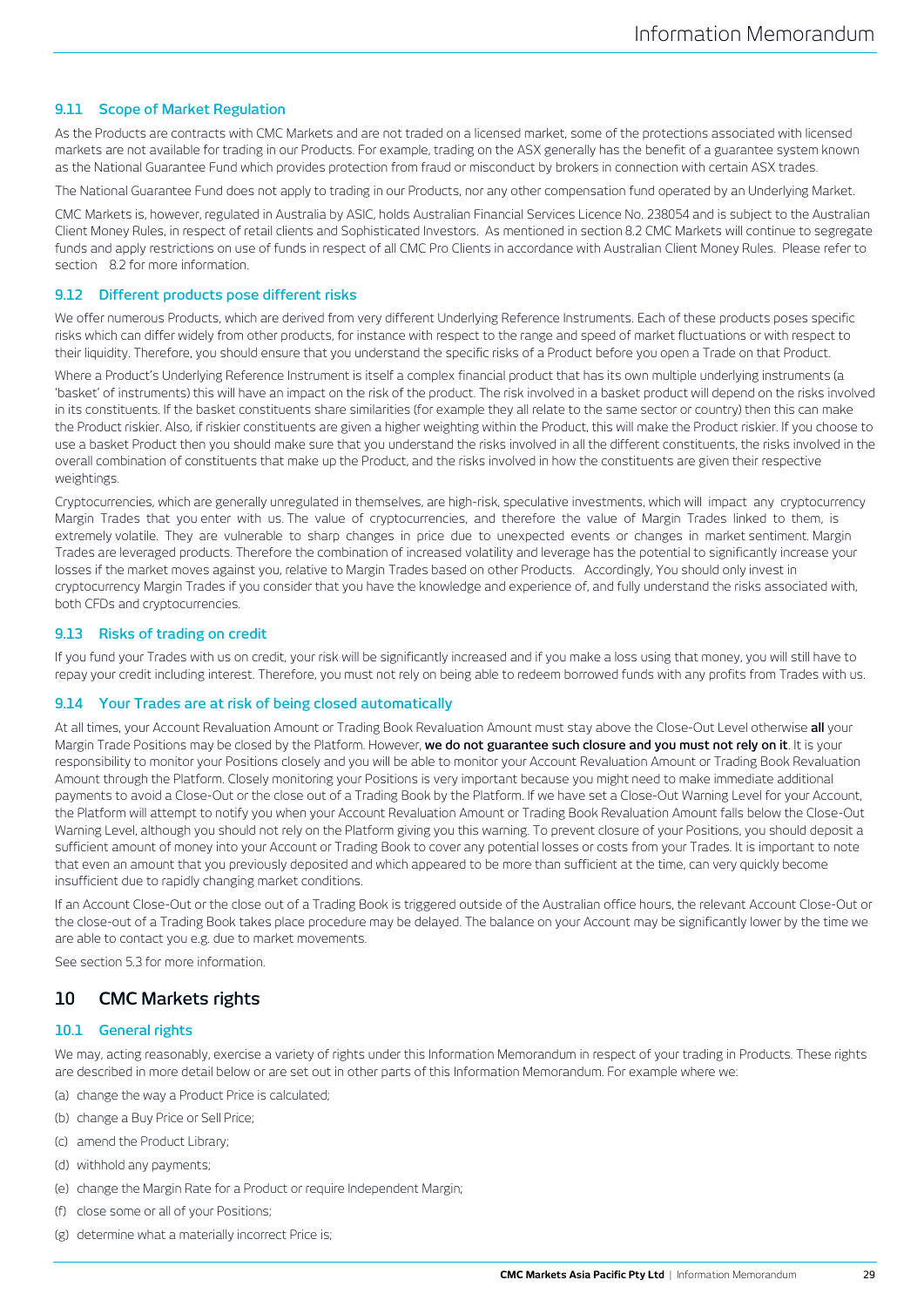- (h) open an Account;
- (i) close your Account;
- (j) limit the size of your Trades;
- (k) limit the size of your Account balance;
- (l) accept, amend, cancel or reject your Order; or
- (m) pass on any additional costs that CMC Markets incurs in executing your Trades or maintaining your Account including, but not limited to increased market data fees. We will inform you of any additional charges before they are applied to your Account.
- In exercising such rights we will have regard to our commercial objectives, which include:
- (n) complying with our legal obligations as a holder of an Australian Financial Services Licence;
- (o) maintaining our reputation as a product issuer;
- (p) responding to competitive market forces; and
- (q) managing all forms of risk including but not limited to operational risk, credit risk and market risk.

You expressly agree that we are not under any obligation to exercise any discretion in your interests or for your benefit.

Where we exercise our rights, we may, or where required by law will, give you written or oral notice of our decision.

# <span id="page-29-0"></span>**10.2 Amendments and Termination**

This section explains our rights to make amendments to the Agreement and what can happen to your use of our Products and Services if we exercise those rights.

# 10.2.1 Amendments to the Agreement in general

We may amend any part of the Agreement at any time by giving you notice in writing. For immaterial, minor or trivial changes, (e.g. correction of typographical errors and changes to presentation), we are not obliged to give you notice nor issue a new Information Memorandum. In such circumstances, we will update the Information Memorandum and make it available on our Website.

Subject to section[s 10.2.2,](#page-29-2) [10.2.3](#page-29-1) an[d 10.2.4](#page-30-2) any amendments to the Agreement that we notify to you will take effect on the date specified in our notice to you, which will be at least ten (10) Business Days' after we send our notice to you. You will be free to close your Account(s) and/or terminate the Agreement in accordance with sectio[n 10.2.6](#page-30-1) before the amendment takes effect if you are not happy with the amendment. During this period, subject to the terms of the Agreement and sectio[n 9.1,](#page-25-4) you will be able to close those Trades and cancel those Pending Orders if you wish. Unless we state otherwise, changes we notify to you will affect all ongoing business between us and you, including Pending Orders and Trades.

# <span id="page-29-2"></span>10.2.2 Amendments to Margin Rates and Independent Margin

In addition to our rights under sectio[n 10.2.3](#page-29-1) to amend Attributes including Commissions without prior notice to you, we may from time to time make amendments to the Margin Rates applicable to your existing Positions and/or the Independent Margin. If you have an open Margin Trade, the method of this amendment may take the form of closing your existing Margin Trade and reopening a new Margin Trade with the new Margin Rate.

Where an amendment to Margin Rates and/or Independent Margin requires you to provide additional funds to us, it is your responsibility to ensure that you have provided us with sufficient Cleared Funds and/or reduced your Position in the relevant Product(s) by closing any affected Trades and/or Pending Orders, in order that your Account Revaluation Amount is equal to or exceeds the new Total Margin for your Account and/or to keep the Account Revaluation Amount above the Close-Out Level(s).

# <span id="page-29-1"></span>10.2.3 Amendments to Prices, Variable Rates and Attributes

Subject to sectio[n 10.2.2,](#page-29-2) the Platform will amend Prices, Variable Rates and Attributes in real time and such amendments will take effect immediately as and when they are made on the Platform even if they are not displayed on the device that you use to access the Platform (for example, due to poor internet connectivity).

If you place an Order on the basis of Prices, Variable Rates and/or Attributes which have already been changed and such changes have not been displayed on the device you use for accessing the Platform at the time of placing the Order, the Trade will be effected at the correspondingly changed Prices, Variable Rates and/or Attributes. The same applies should changes to Prices, Variable Rates and/or Attributes occur between the time you place the Order and the time we receive your Order or the Order is executed.

Our Platform will amend Holding Rates for a particular Product as at the relevant Holding Time. The Holding Rates as at the previous Holding Time in respect of a Product will be displayed in the Product Library.

In respect of any Order that has not yet been executed on an Account, where:

- (a) the Margin Rate has been increased by our Platform in accordance with this sectio[n 10.2.3;](#page-29-1) and
- (b) (if relevant) at the time at which that Order would otherwise be executed, you have or would have an insufficient Account Value to cover your Total Margin,

then that Order will be automatically cancelled and will not be executed. It will be shown as a failed Order on the Account.

You will not be deemed to have breached a Position Limit in respect of a particular Product for the purposes of the Agreement where such breach arises solely from a reduction by our Platform of the relevant Position Limit without prior notice to you. In such circumstances, you will normally be required to close any affected Margin Trades so that the relevant Position is below the applicable Position Limit within three (3)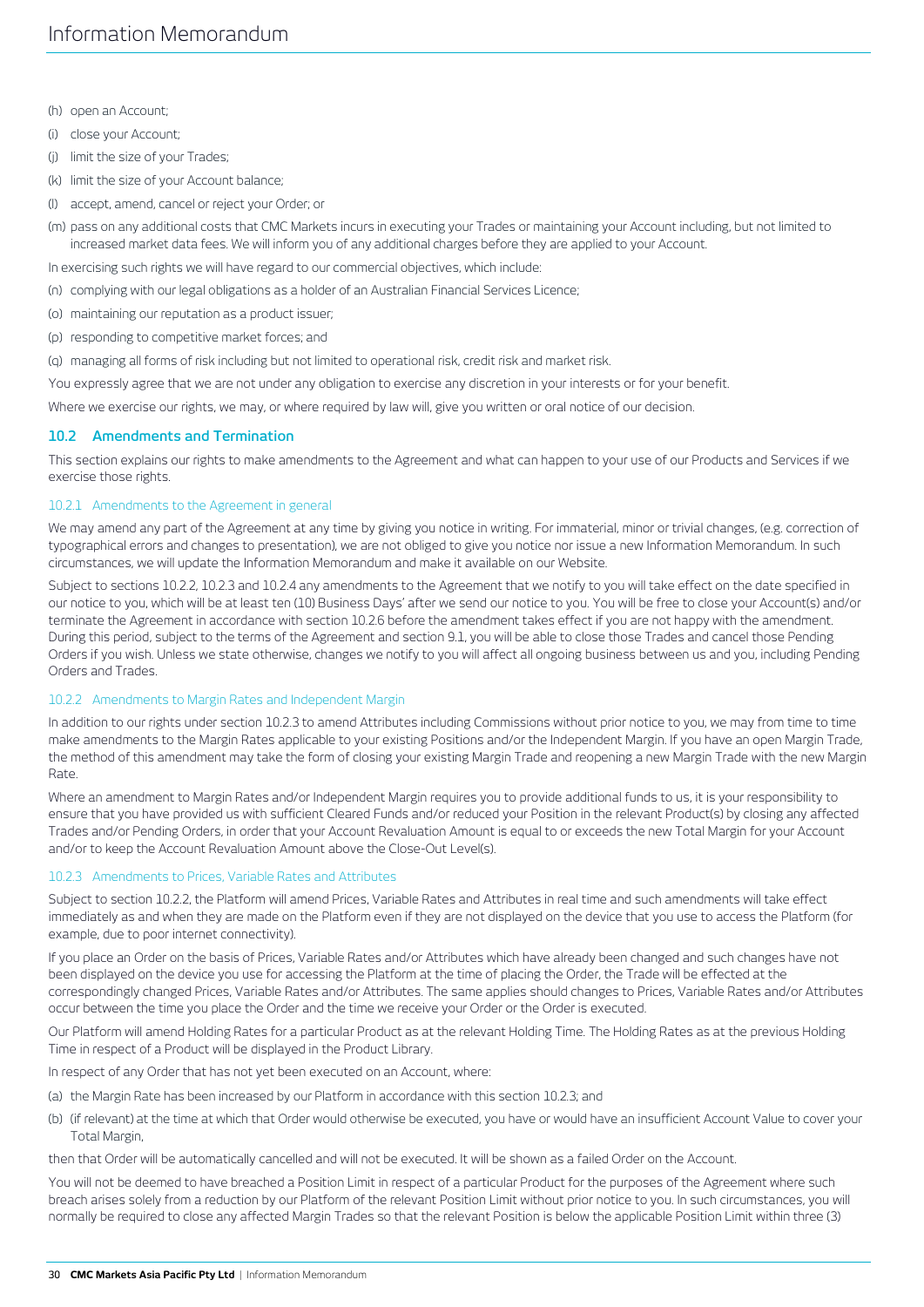Business Days of the reduction of the Position Limit (unless, in our reasonable opinion, it is necessary and fair to impose a shorter period in which to close any affected Trades), and a failure to do so may be a Specified Event that entitles us to take a Reserved Action.

## <span id="page-30-2"></span>10.2.4 Removal of Products

Subject to sectio[n 10.5,](#page-32-1) we may, at any time, remove any Product(s) from the Platform. If you have a Position on the Product in question, we will provide you with reasonable notice in writing, where possible, that we intend to remove that Product. We aim to provide you with at least ten Business Days' notice in which to close any Position that you may hold on such a Product, however, where in our reasonable opinion it is necessary and fair to do so, we reserve the right to provide a shorter notice period or no notice at all.

It is your responsibility to cancel any Pending Orders and/or close any Positions in respect of a Product that is being removed before the time specified in our notice. If you do not do this, we will cancel any Pending Orders and close any Positions in respect of that Product at the time and in the manner specified in the notice.

## <span id="page-30-0"></span>10.2.5 Removal of Sales Trader Service

If we have agreed to provide you with the sales trader service, we may (at any time and in our sole discretion) remove the provision of the sales trader service from your Account by giving you notice in writing. Subject to this section [10.2.5,](#page-30-0) this will take effect on the date specified in such notice being no less than ten (10) Business Days after the date of the notice. Unless our notice specifies otherwise, you will be allowed to close any Manual Orders on the relevant Account during the time between:

- (a) when we give you the notice; and
- (b) when the sales trader service is removed in accordance with the notice.

If you do not do this, we will cancel or close any Manual Orders, as far as our Client Management Team see fit in their sole discretion, taking into account any prior instructions you have provided.

If we have valid reasons for doing so, we may remove the provision of the sales trader service from your Account by giving you less than ten (10) Business Days' notice, including immediately. We will cancel or close any Manual Orders on the applicable Account at the time and in the manner specified in the notice and, as far as our Client Management Team see fit in their sole discretion, taking into account any prior instructions you have provided.

## <span id="page-30-1"></span>10.2.6 Closing your Account or terminating the Agreement

You may close any Account you hold and/or terminate the Agreement by giving us notice in writing, which will usually take effect up to one (1) Business Day after it is received by us. You should cancel any Pending Orders and close any Positions on the relevant Account(s) and then withdraw any money due to you before giving us notice. If you do not do this, we will cancel any Pending Orders and close any Positions as soon as possible after we receive your notice and then attempt to return any money due to you.

We may close any Account and/or terminate the Agreement by giving you notice in writing, which will take effect on the date specified being no less than ten (10) Business Days after the date of the notice. Unless our notice specifies otherwise, you will be allowed to cancel any Pending Orders and/or close any Positions yourself during the time between when we give you the notice and the time when your Account is due to close and/or the Agreement is due to terminate.

If we have serious grounds or valid reasons for doing so, we may terminate the Agreement with less than ten Business Days' notice, including immediately. We will cancel any Pending Orders and close any Positions at the time and the manner specified in the notice.

The death of any individual Account Holder will be a Specified Event. On receiving notification of an individual Account Holder's death, their Account(s) will be closed and on receipt of the necessary documentation (such as a grant of probate) the balance will be paid to the Account Holder's estate, administrator or beneficiary (as applicable).

When you or we close your Account(s) and/or terminate the Agreement we may exercise any right that we have under sectio[n 7.7](#page-23-1) to make a Deduction or under sectio[n 7.8](#page-23-0) to exercise our right of Set-Off.

# <span id="page-30-3"></span>**10.3 Right to cancel, limit or close Positions**

If you fail to pay amounts payable to us or fail to perform any other obligation included in the Agreement, we have powers to take steps to protect our position. These powers include the power to close out Positions.

We have the right, whether with or without prior notice, and in addition to any other rights we may have under this Agreement:

- (a) to close out all or part, as we reasonably consider appropriate, of your Positions; or
- (b) to limit the size of your Positions;
- (c) to refuse Orders to establish new Positions; or
- (d) to cancel your Positions,

if

- (e) we reasonably considers there are abnormal trading conditions;
- (f) we, in our reasonable opinion, consider it necessary for the protection of our rights under the Agreement;
- (g) we are unable to generate Prices in the relevant Products due to the unavailability of the relevant market information for reasons beyond our control;
- (h) we so decide in our discretion and, in this case only, give written notice of such decision to you;
- (i) we consider that you may be in possession of inside information within the meaning of the Corporations Act;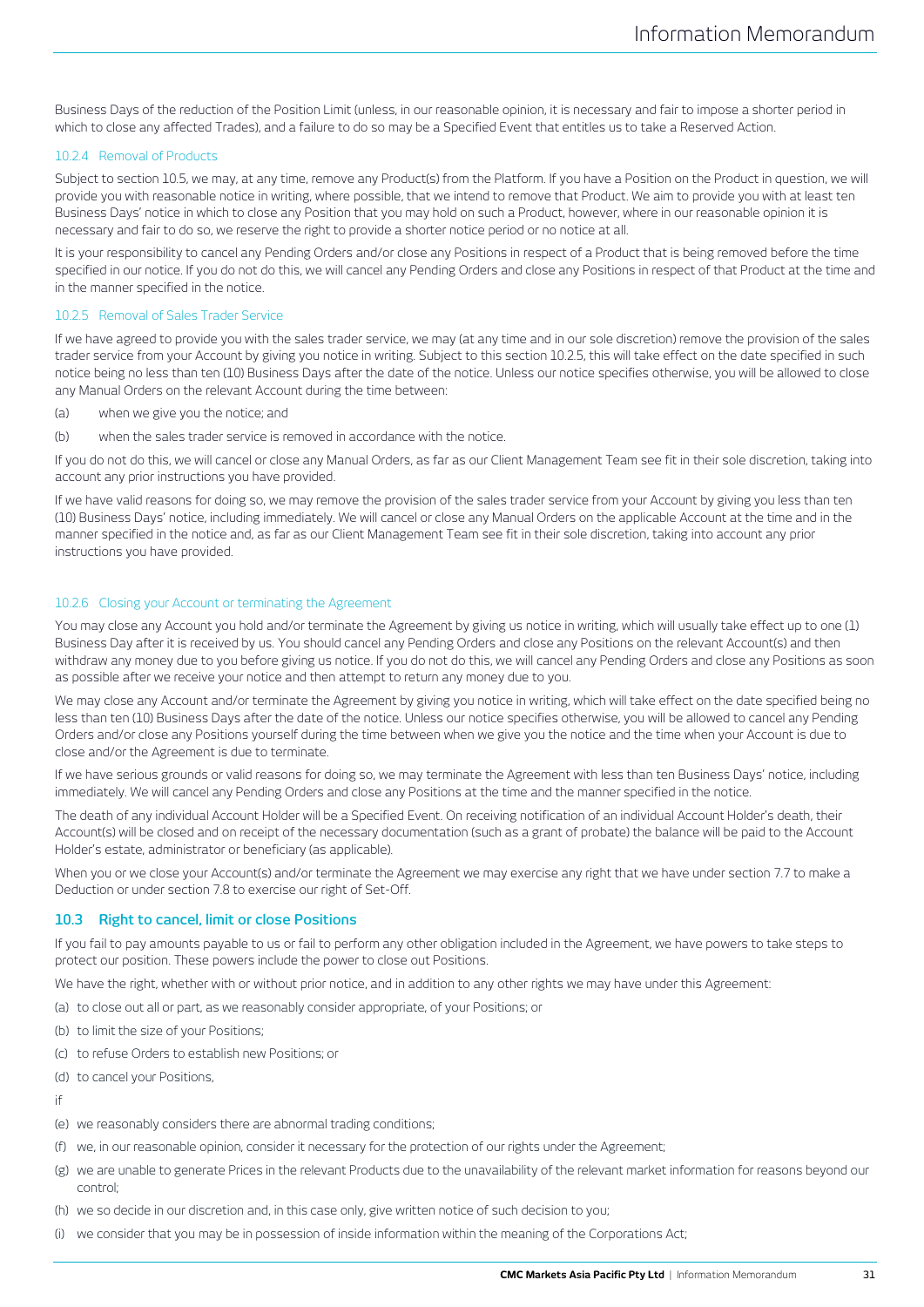- (j) we consider that you may be in breach of any Applicable Law;
- (k) you or we are so requested by ASIC or any other regulatory agency or authority;
- (l) any of the circumstances set out in the definition of Specified Event section [10.4](#page-31-0) apply to you;
- (m) you breach the Close-Out Level or fail to deposit any other sum due under the Agreement in respect of any Trade;
- (n) the aggregate of your Orders and all other orders for a Product is outside of limits set by CMC Markets;
- (o) a Position Limit is, or is likely to be, exceeded;
- (p) we can no longer Hedge your position or have a position closed out by a counterparty; or
- (q) Prices are manipulated or you use any fault in the Platform unfairly to gain a price advantage which would not normally be available if the Platform had not suffered the fault.

### <span id="page-31-0"></span>**10.4 Specified Events**

A Specified Event includes, but is not limited to:

- (a) you fail to remain eligible to qualify as a CMC Pro Client, CMC Markets suspects that you may no longer satisfy the requirements to remain a CMC Pro Client, or CMC Markets otherwise determines that it is no longer appropriate to classify and treat you as a CMC Pro Client, in its absolute discretion;
- (b) your failure to make any payment or failure to do any other act or thing required under in accordance with this Information Memorandum;
- (c) your death or mental incapacity;
- (d) you stating that you are insolvent;
- (e) you seeking or obtaining protection from any of your creditors under any legislation;
- (f) you becoming insolvent or committing an act of bankruptcy or your estate coming within the law dealing with bankrupts;
- (g) a bankruptcy petition being presented in respect of you, or if you are a partnership, in respect of one or more of the partners, or if you are a company, a receiver, trustee, administrative receiver or similar officer being appointed;
- (f) the occurrence of any of the following events:
	- (i) an order being made to wind you up;
	- (ii) an application being made to a court for an order that you be wound up;
	- (iii) an application being made to a court for an order to appoint a liquidator, provisional liquidator or controller;
	- (iv) a liquidator, provisional liquidator or controller being appointed to you;
	- (v) a resolution being passed to appoint an administrator to you;
	- (vi) a resolution being passed or notice being given of your intention to pass a resolution to wind yourself up;
	- (vii) you entering into a deed of company arrangement or proposal of a reorganisation, moratorium or other administration involving all or any of your creditors;
	- (viii) you being dissolved or being wound up in any other way;
	- (ix) you stating you are unable to pay your debts as and when they fall due,
	- or in the case of a partnership of Joint Account any of the above events occurring in respect of any one partner or Joint Account Holder;
- (g) an execution being levied against your business or property which isn't removed, released, lifted, discharged or discontinued within 28 days;
- (h) you seeking a moratorium or proposal of any arrangement or compromise with your creditors;
- (i) any other event having substantially the same legal effect as the events specified above;
- (j) any security created by any mortgage or charge becoming enforceable against you and the mortgagee or charger taking steps to enforce the security or charge;
- (k) you having any indebtedness or any of your subsidiaries having indebtedness becoming immediately due and payable, or capable of being declared so due and payable, prior to their stated maturity by reason of your default (or the default of any of your subsidiaries) or your (or any of your subsidiaries) failure to discharge any indebtedness on its due date;
- (l) an Error occurs;
- (m) we reasonably suspect that you are using or attempting to use our Platform for any Improper Use;
- (n) we reasonably suspect that you are permitting someone other than an Authorised Person appointed in accordance with this Information Memorandum to deal with us on your behalf;
- (o) your failure at any time to comply with any of your obligations under the Agreement, including failure to ensure your Account Revaluation Amount stays above the applicable Close-Out Level, failure to make any payment to us when due, where you breach an Order Cluster Limit or GSLO Cluster Limit, where you breach a Position Limit or GSLO Limit (or fail to reduce your Position(s) to comply with a revised Position Limit or GSLO Limit), or where any declaration or assurance you have given to us is or becomes untrue without you having given us reasonable prior notice in writing;
- (p) any of the representations or warranties you give being, or becoming, untrue; or
- (q) any other circumstance exists where we reasonably believe that it is necessary or desirable to protect you or us, including where you have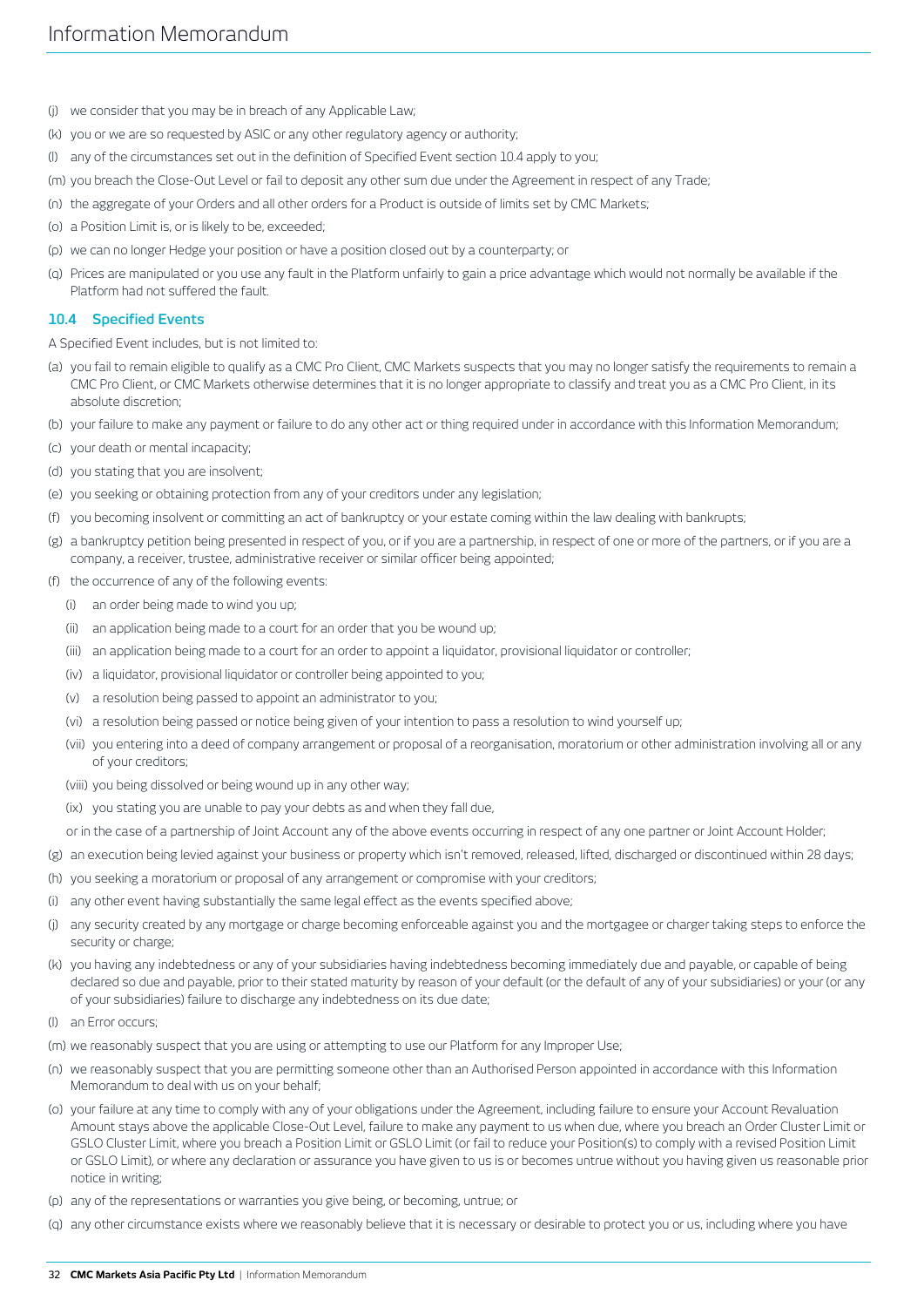committed any breach or potential breach by you of Applicable Law or the Agreement or where you do not respond as reasonably required to any notice, communication or request for further information from us in relation to your Account.

### <span id="page-32-1"></span>**10.5 Reserved Actions**

After a Specified Event or Circumstance Outside Our Control has occurred, we will have the right to take the following actions ("**Reserved Actions**"):

- (a) combine or close any Margin Trade or close any Countdown or cancel any Orders on your Account (including any Pending Orders);
- (b) prohibit you from accessing or using your Account;
- (c) suspend or in any way limit or restrict your ability to place any Order or Trade or to give any instruction in relation to your Account;
- (d) vary any Independent Margin, Attributes, Prices and Variable Rates, including those relevant to your Trades or Orders (including Pending Orders);
- (e) refuse or delay giving effect to your request for a withdrawal of money from your Account;
- (f) cancel any Trades (as if they had never been entered into in the first place) and the effect of such Trades on your Account;
- (g) impose special terms in relation to any Order (including a Pending Order) or Trade which, by virtue of its size, we deem by us to be abnormal by reference to the relevant Product or its volatility or its liquidity;
- (h) make appropriate Deductions or credits;
- (i) close any Account in accordance with sectio[n 10.2.5o](#page-30-0)r any other procedure;
- (j) exercise any right of Set-Off, to make a Deduction, or to charge interest, that we have under the Agreement or Applicable Law;
- (k) retain any sum you owe to us or any of our Associates;
- (l) suspend the generation/quotation of Prices and/or the execution of Orders by the Platform in respect of any Product; and/or
- (m) remove any Product from the Product Library.

If we decide to take any Reserved Action then we will attempt to notify you of this as soon as reasonably practicable, unless Applicable Law prevents us from doing so. If we are able to give you prior notice of our intention to take any Reserved Action, then that Reserved Action will either take effect immediately or at such time as specified in the notice.

After a Specified Event has occurred, and without prejudice to our other rights, we may at any time and without notice:

- (n) combine, close or consolidate all or any of your Accounts with us, our Associates or other Persons connected with us and offset any amounts owed to, or by, us, our Associates or other Persons connected with us, in such a manner as we may in our discretion determine; and
- (o) retain any sum we, our Associates or other Persons connected with us owe to you against any of your contingent liabilities us, our Associates or other Persons connected with us for so long as the contingency subsists; and
- (p) restricting or removing the sales trader service from your Account entirely, whether temporarily or permanently.

## **10.6 Assignment**

If you are in default of any of your obligations under the Agreement, we will be entitled (without prejudice to any other rights we may have) to assign to any Person with immediate effect, our rights in respect of money you owe to us under the Agreement, as well as any security or other remedies available to us in respect of such money. If such assignment is made, then you will, if required by CMC Markets and the assignee, acknowledge in writing that the assignee has assumed our rights and obligations under the Agreement in relation to the relevant money you owe.

You authorise us to take any or all of the steps described in this section without giving prior notice to you, and you acknowledge that we will not be responsible for any consequences of our taking such steps. The rights described in this section are in addition to any other rights which we, our Associates or other Persons connected with us may have against you.

You agree to execute such documents and take such other action as we may request in order to protect our rights and the rights of our Associates or other Persons connected with us under this Information Memorandum or any other agreement you have with us.

## <span id="page-32-0"></span>**10.7 Circumstances Outside Our Control**

A Circumstance Outside Our Control is the actual existence of, or our reasonable belief of the existence or imminence of, any circumstance that is beyond our reasonable control, for which we are not prepared and for which we could not reasonably have been prepared, and which prevents us from being able to provide the Platform, quote Prices and/or perform any of our obligations under the Agreement.

Circumstances Outside Our Control include:

(a) changes in Applicable Law or any action taken by an Official Body;

- (b) events or circumstances on any relevant financial market (including a lack of sufficient trading activity) that impair or remove the ability of the Platform and/or our Client Management Team to operate on a normal and orderly basis, including to generate and/or quote a correct Price, or any Price;
- (c) acts or omissions of any third party financial institution with whom we deal which prevent us or it is impractical for us, after using reasonable efforts, to acquire, establish, re-establish, substitute, maintain, unwind or dispose of any transaction or asset we deem necessary or appropriate to Hedge our price risk relating to Trades;
- (d) errors, failures or disruptions in our systems or any other infrastructure (including infrastructure under the control of third parties) on which we are substantially dependent, including where we receive incorrect data, or we do not receive relevant data;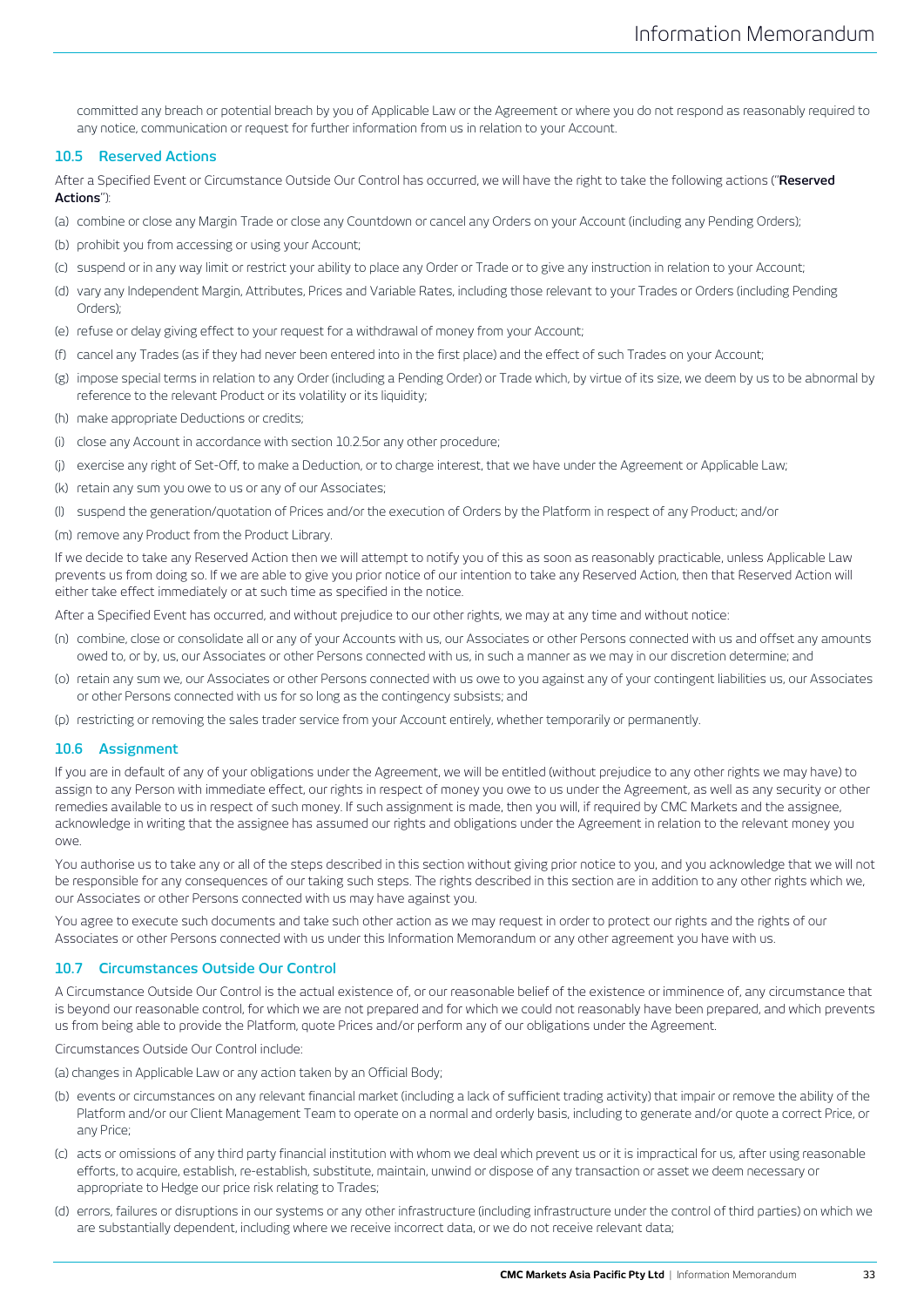- (e) natural disasters and emergencies, including, but not limited to floods, earthquakes and other acts of God;
- (f) man-made emergencies, including, but not limited to fire, explosions, criminal acts, riots, war, armed conflict, imposition of sanctions and terrorist attack;
- (g) third-party default, including, but not limited to any labour dispute, strike, industrial action or dispute, lockout, and non-performance by suppliers or subcontractors; and

(h) any other exceptional event or circumstance over which we have no control.

If we reasonably determine that there is a Circumstance Outside Our Control:

- (i) we will give you notice of such determination as soon as it is practicable and in accordance with Applicable Law;
- (j) we will do our best, and it will be our primary goal, to resume our provision of the Platform and/or performance of our obligations under the Agreement as soon as possible. However, there may be some situations where this is not reasonably possible without significant delay, or not possible at all, in which case we will inform you of any proposed course of action that we intend to take, which will be with a view to minimising any adverse impact of the Circumstance Outside Our Control on both you and us;
- (k) provided it is fair and reasonable, we may take an appropriate Reserved Action under section [10.5](#page-32-1) with a view to minimising any adverse impact of the Circumstance Outside Our Control on both you and us;
- (l) if applicable, we will handle any Countdowns in accordance with section [3.2.11;](#page-12-0) and
- (l) if we fail to perform our obligations under the Agreement caused by a Circumstance Outside Our Control it will not be considered to be a breach of the Agreement.

Where we are able to resume our provision of the Platform, quoting Prices and/or performance of our other obligations under the Agreement following a Circumstance Outside Our Control:

- (m) the value of any Margin Trade you held immediately before the occurrence of a Circumstance Outside Our Control (which we have not closed, suspended or cancelled under sectio[n 10.3](#page-30-3) o[r 10.5\)](#page-32-1) will be calculated in accordance with the relevant Price as at the time we are able to resume our provision of the Platform, quoting Prices and/or performance of our obligations under the Agreement;
- (n) if any conditions you have specified in respect of an Order or Margin Trade immediately before the Circumstance Outside Our Control (which we have not cancelled or closed under sectio[n 10.5\)](#page-32-1) have been met, the relevant Margin Trade may be entered into or closed immediately after we resume our provision of the Platform and/or performance of our obligations under the Agreement; and
- (o) you are responsible for re-instating any Order that we cancelled under sectio[n 10.3](#page-30-3) o[r 10.5](#page-32-1) during the Circumstance Outside Our Control, and for cancelling any Pending Order that is yet to be executed.

# **11 Dispute resolution**

As a CMC Pro Client, CMC Markets is not required by law to provide you with access to an internal dispute resolution process (912A and 1017G of the Corporations Act). You may also be excluded from access to the external dispute resolution scheme through the Australian Financial Complaints Authority ("AFCA"), at AFCA's discretion.

# <span id="page-33-0"></span>**12 Taxation considerations**

# **12.1 Introduction**

The following is a summary of the ATO Taxation Ruling 2005/15 in regards to trading in CFDs, and is based on the taxation laws as at the date of this Information Memorandum.

CMC Markets does not provide financial or tax advice and this summary does not address all of the possible scenarios that may arise. It is important to note that the tax position of each taxpayer will be dependent on personal circumstances and you should consult your own taxation adviser before trading Products.

# **12.2 Taxation ruling**

Taxation Ruling 2005/15 describes the income tax and capital gains tax consequences of trading in financial contracts for difference, such as CFDs. A summary of Taxation Ruling 2005/15 is set out below. A copy of Taxation Ruling 2005/15 is available at ato.gov.au, as is the *Income Tax Assessment Act 1997* ("ITAA 1997").

## 12.2.1 Gains and losses from trading in CFDs

The ATO's view is that any gain you make from trading in a CFD will be assessable income while any loss you make from trading in a CFD will be an allowable deduction provided that:

- (a) the CFD trade is entered into as an ordinary part of carrying on a business;
- (b) the profit is obtained, or the loss is incurred, as a consequence of a business operation or commercial transaction for the purpose of profit making; or
- (c) the profit was made in carrying on, or carrying out, a profit-making scheme.

## 12.2.2 Capital gains tax (CGT)

Where gains and losses are not considered as assessable or allowable (see above), those gains and losses would be an assessable capital gain or capital loss. A gain or loss from a financial contract for difference arising from 'gambling' will not be assessable income or deductible expense. Similarly, a capital gain or capital loss arising from 'gambling' will be disregarded.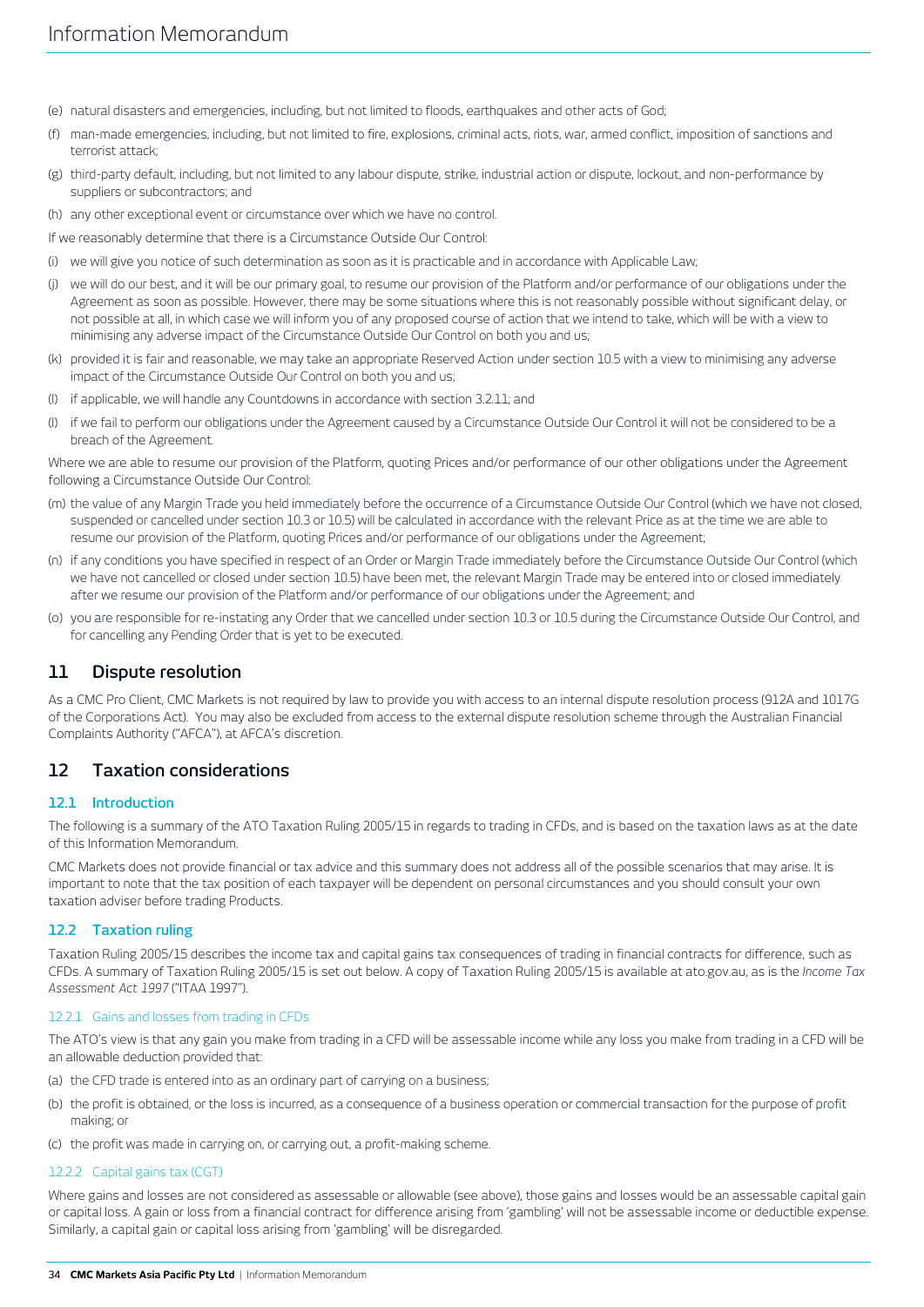To the extent that a gain from trading in a Product as a result of a CGT event is assessable, a capital gain arising from the event is reduced. To the extent that a loss made from trading in a CFD is deductible, the reduced cost base of the asset is reduced, thereby also reducing the amount of the capital loss.

In calculating any capital gain or loss, you will be entitled to take into account the costs of acquiring, holding and disposing of the CFD.

## **12.3 Interest and adjustments for dividends**

Interest may be charged on debit balances. Any interest on debit balances on your Account you pay to CMC Markets will be deductible.

#### 12.3.1 Holding Costs you pay or receive due to holding a CFD

Holding Costs you may pay or receive due to holding a CFD will form part of the net gain or loss you make when trading in the CFD.

## 12.3.2 Adjustments for distributions

Any adjustments made to your Account due to a distribution being paid on an Underlying Reference Instrument on which a CFD you hold is based, will form part of the net gain or loss you make when trading in the CFD.

## **12.4 Non-Australian tax residents**

You should also note that the above comments apply to residents of Australia for taxation law purposes. If you are a non-resident of Australia for taxation purposes (that is, non-Australian tax resident), or unsure of your residency status for taxation purposes, you should also consult your own professional tax adviser.

## **12.5 Other taxes and fees**

You agree to pay all applicable GST and other taxes and all other fees reasonably incurred by CMC Markets in connection with any Trade and any fee or charge which is subject to GST. Any future imposition of stamp duty or other tax, which may from time to time be levied in respect of Products, will be for the account of, and payable by, you.

We are entitled to deduct or withhold from any payment made under the Agreement or credited to any Account, any tax required by law to be deducted or withheld from any such payment or credit. If you make any payment under the Agreement which is subject to such deduction or withholding, you must pay to us an additional amount to ensure that the amount that we actually receive is equal to the full amount we would have received had no deduction or withholding been made.

# **12.6 Taxation of financial arrangements**

The provisions under the Income Tax Assessment Act 1997 (Cth) which came into effect as a result of the enactment of the Tax Laws Amendment (Taxation of Financial Arrangement) Act 2009 (Cth) ("TOFA") may apply to taxpayers who meet certain size thresholds or to taxpayers who elect to fall within the TOFA provisions. The TOFA Act only applies to income years commencing on or after 1 July 2010, unless an election to adopt the TOFA provisions early has been made. If the TOFA provisions are applicable to you, then the consequences of trading in financial contracts for difference such as CFDs, may be different from that outlined in this section. You should consult your own taxation adviser before trading in any Products.

# **12.7 FATCA**

The Foreign Account Tax Compliance Act (FATCA) was enacted by the United States to improve compliance with US tax laws. Under subsequent intergovernmental agreement between the US and Australia, Australian financial institutions are required to collect certain information on US persons including their social security number. CMC Markets then forwards this information to the ATO on an annual basis. The ATO then provides the information to the IRS.

FACTA doesn't change any substantive tax rights that the United States or Australia have in respect of their respective citizens or residents and is simply an exchange of information between the two governments on US Persons.

# **13 Other considerations**

# <span id="page-34-0"></span>**13.1 Your declarations and assurances**

When your Account is re-classified as a CMC Pro Client Account, and you subsequently access the Platform, when you attempt to place an Order, make a payment into or a withdrawal of money from your Account or when you give us any other instruction, we are entitled to rely on the following declarations and assurances as though you have confirmed them to be true and accurate (and you must notify us immediately in writing if this is not the case):

- (a) you are, and will remain, in full compliance with Applicable Law, and nothing under Applicable Law prohibits or restricts you from entering into Trades or fulfilling your obligations under the Agreement;
- (b) all information that you supply to us from time to time (whether via your Application or otherwise) is complete, true, accurate and not misleading in any respect that would affect our decision as to whether or not to open an Account for you and/or accept your Orders and you will inform us immediately, in writing, of any change to the information you have previously provided to us that could affect our dealings with you;
- (c) your use of the Platform and/or your dealing through our Client Management Team is not for any Improper Use;
- (d) if you are an individual, you are at least 18 years old;
- (e) if you are a body corporate, unincorporated association, trust or partnership you are validly existing in accordance with Applicable Law and have obtained all necessary consents and authorisations under your constitutional or organisational documents;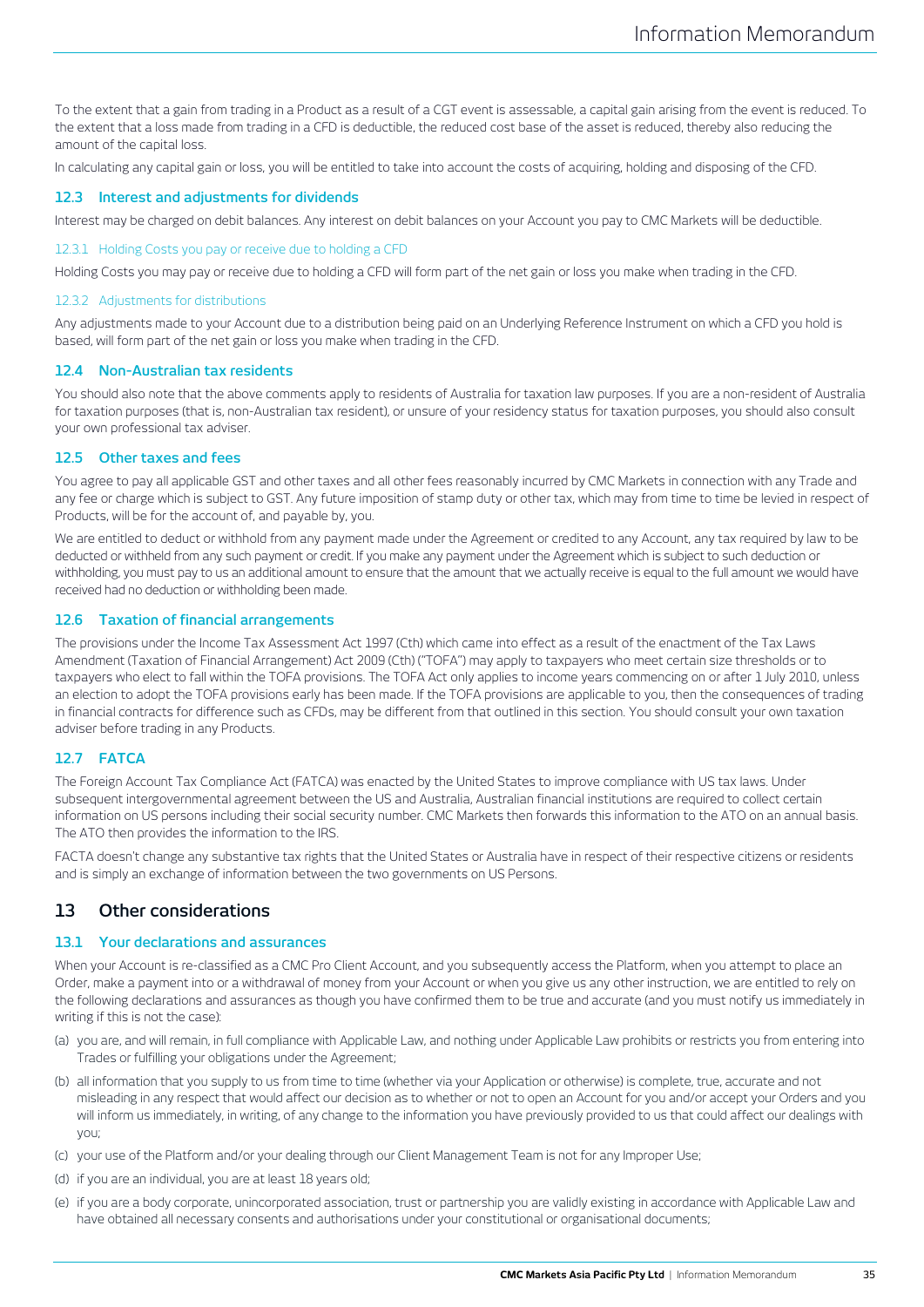- (f) except where we have agreed otherwise in writing, you act on your own behalf and not as the agent, attorney, trustee or representative of any other Person;
- (g) you are not located in, incorporated in, or a resident of, any jurisdiction where it may be unlawful to access the Platform or enter into Trades, including the United States of America;
- (h) your Orders and/or Trades are not for the purposes of or in connection with any placing, issue, distribution, offer, take-over, merger or other similar corporate finance type transaction;
- (i) you are not connected with the issuer of any Underlying Reference Instrument of a Product in respect of which you have placed an Order or Trade, including as a director, employee, agent, contractor or professional adviser of such issuer;
- (j) you fully own or, in the case of an accepted joint bank account, jointly own, all money you may transfer to us in accordance with the Agreement, and no other Person has any interest in such money;
- (k) you acknowledge and accept that we may make Deductions from your Account in accordance with sectio[n 7.7](#page-23-1) and that we may exercise our right to Set-Off any money due to you from us against any money due to us from you in accordance with sectio[n 7.8;](#page-23-0)
- (l) you have a suitable device (including a mobile device, if applicable) and adequate internet connectivity to enable you to access your Account through the Platform and the e-mail account that corresponds to your e-mail address;
- (m) that, if you have been classified as a Private Investor for the purposes of trading with us and your use of market data and similar information that we provide or make available, all of the following conditions must be met:
	- (i) you and any Authorised Person do not access market data or similar information in the course of your employment or in connection with any form of trade or business, or otherwise access or use market data or similar information for a purpose other than personal use;
	- (ii) you and any Authorised Person are not registered with any securities agency, regulatory or self-regulatory body for the purposes of the Agreement;
	- (iii) you and any Authorised Person do not engage in a financial service business and you are not employed as a financial adviser for the purposes of the Agreement; and
	- (iv) you and any Authorised Person do not engage in the business of accessing or aggregating our market data or similar information, redistributing or otherwise furnishing that information to any third parties;
- (n) you are not a US Person; and
- (o) you will comply with any reporting requirements under Applicable Law.

# **13.2 Assignment**

You may not assign any of your rights or obligations under the Agreement to any Person without our prior written consent. You may not give a charge over any rights to deposits we hold by us. We may assign our rights or delegate any of our obligations under the Agreement and any Trades to any Person on giving not less than one month's notice to you.

## **13.3 Clients may be treated differently**

We may, in our discretion, treat Clients differently in situations including but not limited to where we quote Prices and apply fees and costs.

## <span id="page-35-0"></span>**13.4 Debts**

Where you have opened more than one Account with us, we will treat your Accounts as aggregated for the purposes of satisfying your obligations to us to pay to us any debit balances you may owe. This means any credit balance, including money deposited as Margin, on one Account may be used to discharge any debit balances in respect of another Account.

Please note that CMC Markets does not aggregate Accounts for the purpose of calculating your Margin Requirements or Close-Out Level.

Without limiting our other rights under the Agreement any amount we (or any of our Associates) owe to you will, at our election and without prior notice to you, be Set-Off against any other amounts ("Other Amounts") payable by you (or any of our Associates) owe to us (whether or not arising under a Product, matured or contingent and irrespective of the currency, place of payment or place of booking of the obligation). To the extent that any Other Amounts are so Set Off, those Other Amounts will be discharged promptly.

# **13.5 Indemnity and liability**

You must indemnify us on demand and keep us indemnified against all losses, taxes, expenses, costs and liabilities whatsoever (present, future, contingent or otherwise and including reasonable legal fees) which we may suffer or incur by us as a result of or in connection with:

- (a) your breach of any of the terms of the Agreement;
- (b) CMC Markets entering into any Trade with you;
- (c) CMC Markets exercising its rights following the happening of a Specified Event; or
- (d) your giving of any representation or warranty that is incorrect or untrue,

unless and to the extent only that such losses, taxes, expenses, costs and liabilities are suffered or incurred as a result of our negligence, fraud or dishonesty.

This indemnity will survive termination of your Agreement with us. Importantly, we will not be liable for:

(e) any direct or indirect loss, expense, cost or liability you suffer or incur by you as a result of or in connection with the provision of Products and/or Services by one of our employees unless such loss, expense, cost or liability is suffered or incurred as a result of the employee's negligence, fraud or dishonesty;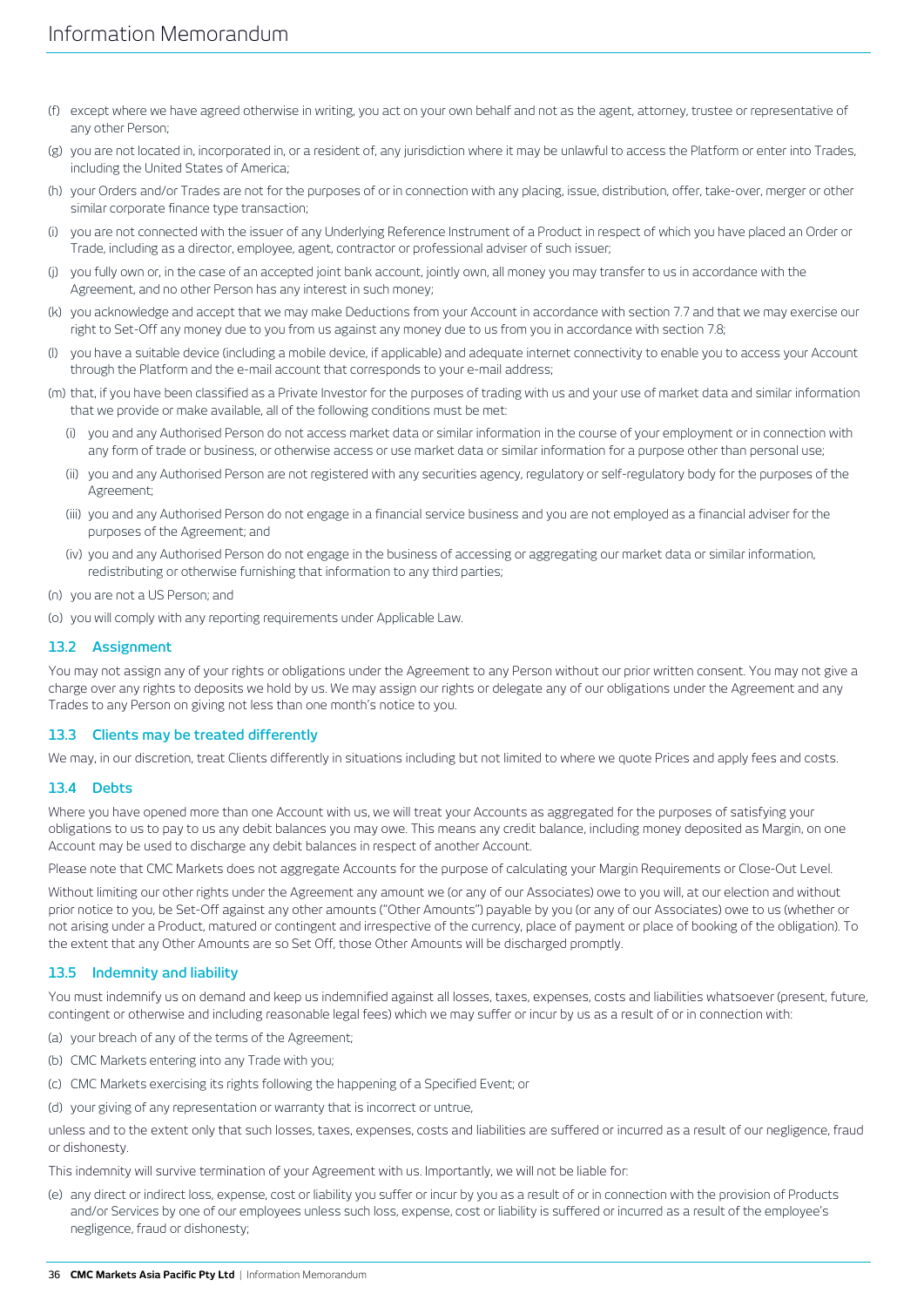- (f) any loss you suffer or incur as a result of any error in any Order or instruction which is, or appears to be, from you or any Person authorised by you to give instructions to us on your behalf; or
- (g) any direct or indirect loss, expense, cost or liability you suffer or incur as a result of your use of or the Platform or any loss, expense, cost or liability which is caused by delay.

# **13.6 Limitation of liability in respect of the Platform**

Nothing in this Agreement excludes or limits our liability for any matter that cannot be excluded or limited under Applicable Law.

We will not be liable to you for any loss which arises as a result of:

- (a) our compliance with, or our exercising of any of our rights in accordance with, Applicable Law or the Agreement;
- (b) your negligence, fraud or breach of the Agreement or Applicable Law;
- (c) any Specified Event or Circumstance Outside Our Control;
- (d) any Error arising from unclear or ambiguous instructions from you or an Authorised Person when placing an Order; or
- (e) any late payment or errors in calculating and/or facilitating payment of any IB Fees due to an Introducing Adviser;

except to the extent that such loss has resulted from our negligence or breach of the Agreement, provided that such loss is direct and actual loss as a result of our negligence or breach of the Agreement. For the avoidance of doubt, we will not be liable for any loss of profit or opportunity howsoever arising..

We are not responsible for any delays, delivery failures, failures in transmission of any Order or any other communication or any other loss or damage resulting from the transfer of data over mobile or other communications networks and facilities outside of our control.

Any features, market data or third party content available on our Website , Platform or e-mails, are provided on an "as is" and "if available" basis. We and our third party providers have taken all reasonable steps to ensure their accuracy and completeness but we exclude any warranties, undertakings or representations (either express or implied) related to them to the full extent permitted under Applicable Law, including but not limited to:

(a) with respect to any third party market data or similar information or any features and information provided to you in connection with your use of the Website, the Platform and/or our services:

- (i) we and our third party providers are not providing trading or investment advice;
- (ii) we and our third party providers are not responsible or liable if any such market data or similar information or any features and information is inaccurate or incomplete in any respect;
- (iii) we and our third party providers do not guarantee the timeliness of market data or similar information;
- (iv) we and our third party providers are not responsible or liable for any actions that you take or do not take based on such market data or similar information;
- (v) you will use such market data or similar information and the features and information solely for the purposes set out in the Agreement;
- (vi) we provide market data or similar information for general purposes only and market data or similar information should not be used as the sole basis for any investment decision; and
- (vii) you will use such market data or similar information and the features and information solely in compliance with Applicable Law;
- (b) the information contained in the features or third party content is indicative and may be out of date at any given time. All analysis, resulting conclusions and observation are based upon past performance, patterns and data and will not reflect future performance.

For the avoidance of doubt, our third party providers are not responsible for and have not participated in the determination of our Prices and they exclude all warranties, undertakings or representations (either express or implied) relating to your use of our Platform, our Website or the Elements. Without limiting the foregoing, in no event whatsoever shall our third party providers be liable for any loss, regardless of whether they are aware of such loss and whether such liability is based on breach of contract, tort or otherwise.

Save in the event of our negligence, willful default or fraud, we will not be liable for any loss or damage caused by distributed denial-of-service attack, viruses or other technologically harmful material that may infect your computer equipment, computer programs, data or other proprietary material due to your use of our Platform or Website or to your downloading of any material posted on it, or on any website (including our Website) linked to it.

Unless expressly stated otherwise in this Information Memorandum, we are not responsible for reminding you or alerting you to any obligation or liability that you may have under the Agreement. Where we do make or provide any such reminders or alerts to you, this is done entirely at our sole discretion and does not represent any obligation or commitment on our part to make or provide any such reminders or alerts to you in the future

## **13.7 Outsourcing**

We may use external service providers in relation to any of our operations in accordance with Applicable Law, who may include Associates or other third parties.

# **13.8 Rights and remedies**

Our rights and remedies contained in the Agreement are cumulative and not exclusive of any rights or remedies provided by law.

Nothing in this Information Memorandum is intended to confer on any Person other than you or CMC Markets any right to enforce any term of the Agreement.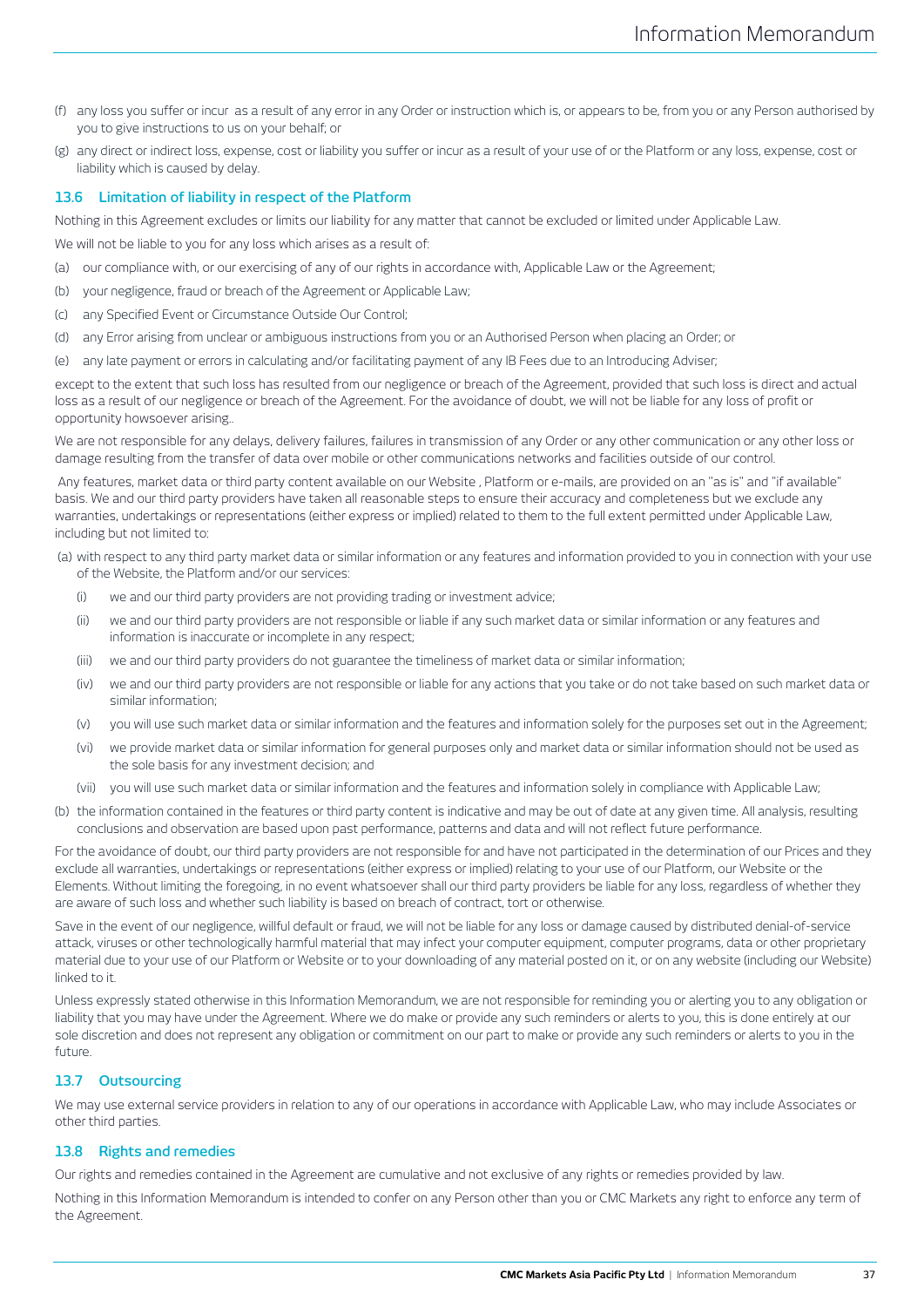No delay, waiver or omission on our part in exercising any right, power or remedy provided by law or under the Agreement, or partial or defective exercise thereof, will impair or prevent further or other exercise of such right, power or remedy, or operate as a waiver of such right, power or remedy.

If we agree to waive a term of the Agreement, this will not be construed as waiver of a future breach of the same term, unless we agree in writing.

# **13.9 Notices and Communication**

Subject to other sections of this Information Memorandum, any notice or other communication given or made under or in connection with the matters contemplated by this Information Memorandum will, except where oral communication is expressly provided for, be in writing and will be sent to you/us. All communication between you and us, and all documents and information provided under the Agreement and the other documentation described in this Information Memorandum will be in English and you confirm that you possess proper knowledge and understanding of the English language. Any translations are provided for convenience only and you agree that to the extent there is a conflict between the English version and any translation, the English version shall prevail.

Any such notice will be deemed to have been received:

(a) if delivered personally or by hand, at the time of delivery;

- (b) if posted, within three Business Days of posting;
- (c) if posted on our Website, immediately at the time the information is made available;
- (d) if verbal, whether by phone or face to face, when actually given;
- (e) if by leaving a message on an answering machine or voicemail, one hour after the message was left;
- (f) if sent by facsimile, one hour after completion of its transmission; and
- (g) if sent by email, one hour after sending.

You may alter the address (including the email address) to which we send communications to you by giving us written notice. However, such alteration will only be effective on the later of the date specified in the notice and the time it was deemed to be received under this section.

In this Information Memorandum, where we refer to communication with you in writing, it includes notice sent by email to the last email address notified by you to us and notification on the Platform.

You agree and acknowledge that you are solely responsible for ensuring we have your current address, phone number and email address.

# **13.10 Superannuation funds**

Complying superannuation funds must seek advice from your financial or legal adviser to ensure the superannuation fund is authorised to trade in our Products.

# **13.11 Jurisdiction**

The law governing all dealings with us is the law of New South Wales, Australia.

## **13.12 Foreign jurisdiction**

The distribution of this Information Memorandum (and any related documents) in jurisdictions outside Australia may be restricted by law and therefore Persons into whose possession this Information Memorandum (and any related documents) comes should seek advice on and observe any such restrictions. Failure to comply with relevant legislation may violate those laws. This Information Memorandum does not constitute an offer or invitation in relation to a Product in any place in which, or to any person to whom, it would not be lawful to make such an offer or invitation.

## **13.13 Illegality**

If at any time any term of this Agreement is or becomes illegal, invalid or unenforceable in any respect under the law of any jurisdiction, neither the legality, validity or enforceability of the remaining terms of this Agreement under the law of that jurisdiction nor under the law of any other jurisdiction will be in any way affected.

## **13.14 Communication of Orders**

Your mere transmission of an Order or instruction to us does not give rise to a binding contract between CMC Markets and you. Any Order you make is subject to CMC Markets accepting your Order and recording such Order as accepted and confirmed to you.

You will be responsible for all internet Orders and internet instructions, and for the accuracy of all other Orders.

## **13.15 Legal and regulatory requirements**

Despite any term of the Agreement in providing our services, we will be entitled to take any action we consider necessary in our discretion to ensure compliance with the law. By trading in Products, you agree to strictly comply with all Applicable Laws. If we reasonably consider you have not done so, we may terminate any Trade with you immediately or withhold payment of any amount to you without notice.

## **13.16 Labour standards and environmental, social and ethical considerations**

We do not take labour standards, or environmental, social or ethical considerations into account when offering Products.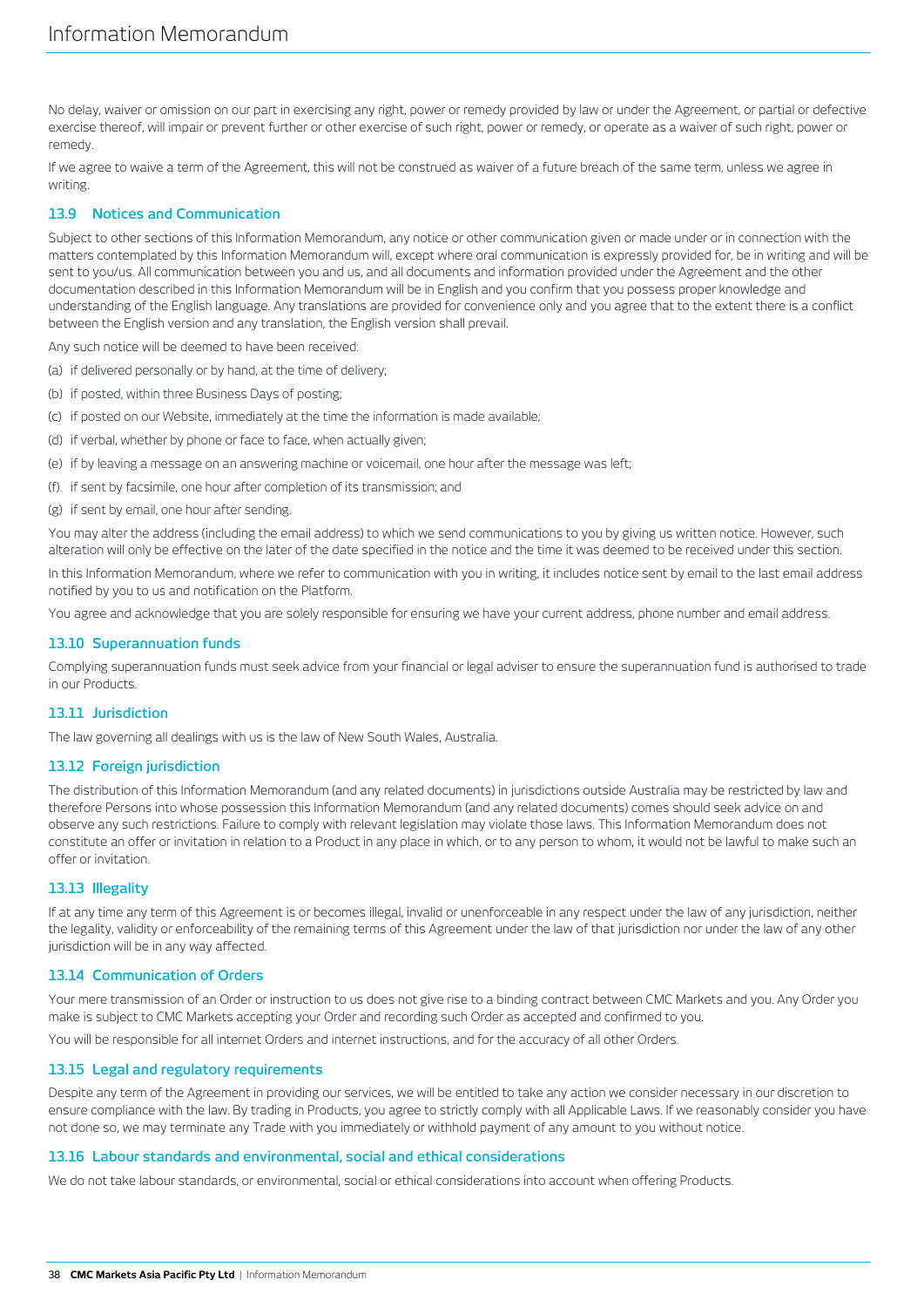# **13.17 Privacy Statement**

We will require you to provide personal information in the course of transacting with us. CMC Markets collects, maintains, uses and discloses personal information in the manner described in our Privacy Statement. Our Privacy Statement is available on our Website or by calling our Client Management Team (see contact details in sectio[n 1.2\)](#page-2-0).

# **13.18 Interpretation**

The definitions contained in the Glossary in sectio[n 15](#page-42-0) apply to this Information Memorandum unless the context otherwise requires. In this Information Memorandum, unless the contrary intention appears:

- (a) the singular includes the plural and vice versa;
- (b) where a word or phrase has a defined meaning any other part of speech or grammatical form in respect of such word or phrase has a corresponding meaning;
- (c) headings are inserted for convenience only and do not affect the interpretation of this Information Memorandum;
- (d) a reference to any party includes a reference to that party's executors, administrators, successors, substitutes and permitted assigns and any Person taking by way of novation;
- (e) a reference to any thing (including any amount) is a reference to the whole or any part of it and a reference to a group of Persons is a reference to any one or more of them;
- (f) a reference to the words 'including', 'for example' or 'such as' when introducing an example, does not limit the meaning of the words to which the example relates to that example or examples of a similar kind;
- (g) a reference to 'trading' in Products describes any activity that involves entering into a trade by 'opening' a Trade, altering a Trade or terminating a trade by 'closing' a Trade. We have used phrases such as 'trading Products' and 'trade Products' for simplicity's sake to refer to any opening, establishment, alteration to, and closing of, a Trade;
- (h) if a Confirmation and any other document forming part of the Agreement are inconsistent, the Confirmation will prevail to the extent of that inconsistency;
- (i) the parties agree that the various documents comprising the Agreement constitute one single agreement between the parties. Each transaction contemplated by the various documents comprising the Agreement is entered into (as applicable) in reliance on the fact that each of the documents comprising the Agreement relating to those transactions form a single agreement between the parties, and the parties would not otherwise enter into any transaction contemplated by them; and
- (j) unless otherwise provided for in any document comprising the Agreement, if the day on which or by which a party must do something under the Agreement is not a Business Day, the parties agree that the party may do it on or by the next Business Day.

# <span id="page-38-0"></span>**13.19 Intellectual Property**

We or our licensors own all Elements. Except as expressly granted in the Agreement, you do not acquire any rights, title or interest in or to our Platform, our Website or the Elements.

We hereby grant you a personal, non-exclusive, royalty-free revocable and non-transferable licence, to access and make personal and noncommercial use of the Platform and our Website for the limited purpose of trading in accordance with the Agreement. No other rights are granted in respect of our Platform or Website. In the event you do or attempt to do any of the prohibited matters set out in this sectio[n 13.19](#page-38-0) or we reasonably suspect that you have done or attempted to do any of these prohibited matters, this licence and the Agreement will be immediately revoked without further notice to you and you will have no further rights in or to our Platform, our Website or any of the Elements.

#### You must not:

- (a) copy, reproduce, translate, duplicate, use, modify, adapt, alter, enhance, reverse engineer, decompile, decode, disassemble or reverse assemble the operation of, or create derivative works of, our Platform, Website or any of the Elements (or cause or permit any other Person to do any of the foregoing) except as expressly provided for in the Agreement;
- (b) create or develop any hyperlink or other form of internet weblink to the Platform or Website except with our express prior written consent;
- (c) distribute, re-distribute, sell, re-sell, transmit, re-transmit, publish, make available, sub-license, transfer, rent, lend, re-circulate, repackage, disclose, display or make commercial use of our Platform, our Website, any of the Elements or any of the materials we have provided in relation to the Agreement (either in whole or in part);
- (d) download or copy your Account information other than if required to do so by an Official Body or for personal use in accordance with the provisions of the Agreement;
- (e) download or copy Account information relating to any other Client;
- carry out any data collection, or use data mining, screen-scraping, optical recognition software, image makers, robots or any other similar or like data gathering and extraction tools on the Platform or the Elements;
- (g) use any software, algorithm, robot, applications, tools, codes or computer or electronic devices or equipment on the Platform for non-human and/or high frequency trading;
- (h) with the exception of application programming interfaces (APIs) which are not used for any Improper Use:
	- (i) use any software, algorithm, robot, applications, tools, codes, computer, electronic devices or equipment on our Platform for non-human and/or high frequency trading; or
	- (ii) make use of our Platform or any of the Elements for automated purposes;
- (i) knowingly introduce any software viruses, trojans, worms, logic bombs, time bombs, "back doors" or back door devices, "drop dead devices",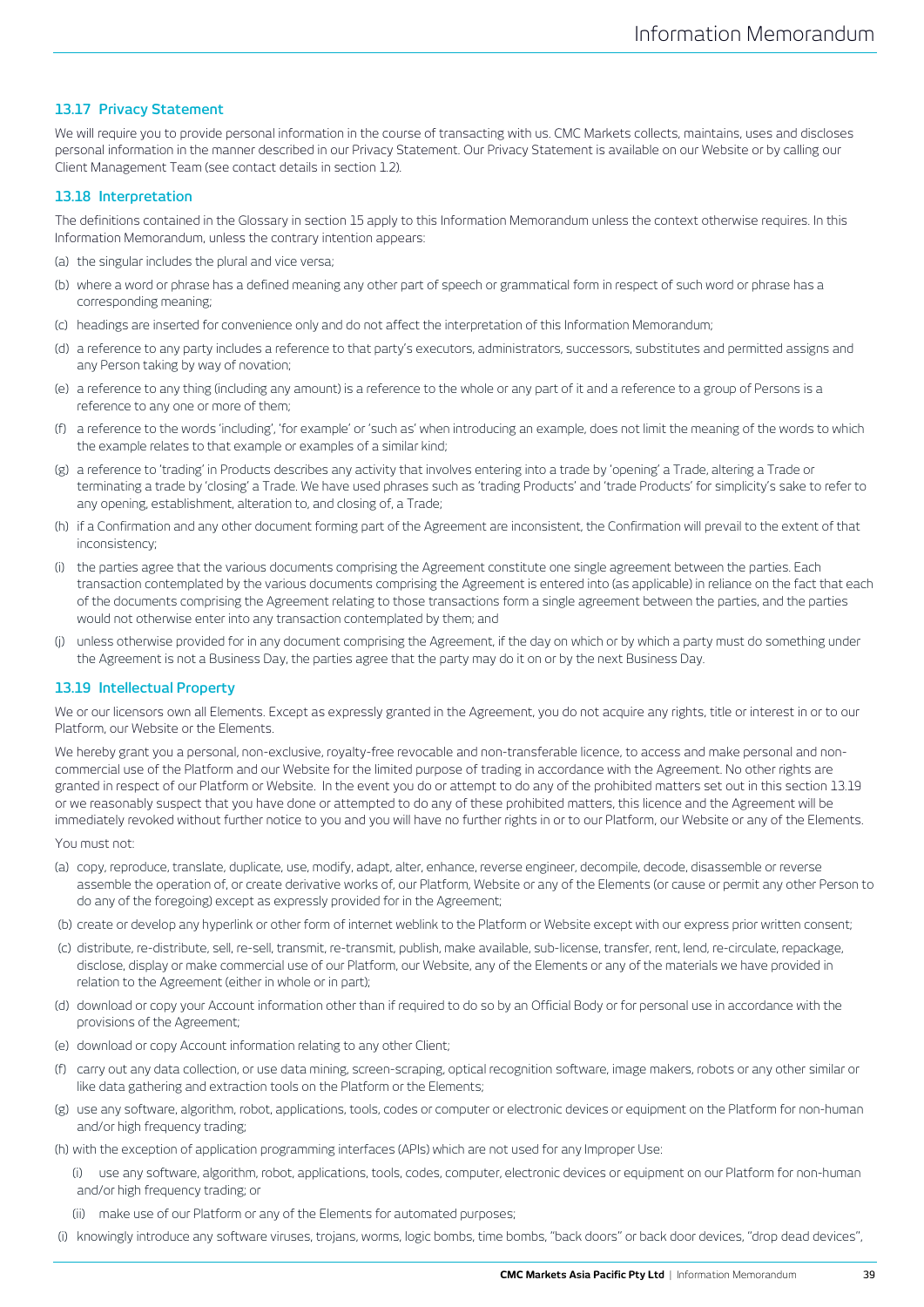malware, or any other material, software or code which:

- (i) is or is likely to be malicious or technologically harmful, destructive, or disabling or anything analogous to the foregoing to our Platform or any of the Elements;
- (ii) damages, disrupts, impairs, erases or adversely affects the normal operation of the Platform or any of the Elements;
- (iii) assists in or enables theft or alteration of data or content from the Platform or any of the Elements; or
- (iv) provides unauthorised access to the Platform or any of the Elements.
- (j) permit or cause unauthorised access or attempt to gain unauthorised access to the Platform or any of the Elements, including the server on which our Platform or any of the Elements is stored or any server, computer or database connected to the Platform or any of the Elements;
- (k) attack the Platform via a denial-of-service attack or a distributed denial-of-service attack;
- (l) use our Platform, our Website, any of the Elements or any of the materials we have provided in relation to the Agreement (either whole or in part) in any way which would constitute (in our reasonable opinion) Improper Use; or
- (m) do, or permit, any act or thing (or omit to do any act or thing) analogous to any of the foregoing,

and any of the above acts may be a Specified Event that entitles us to take a Reserved Action (see sections [10.4](#page-31-0) an[d 10.5\).](#page-32-1)

We will not be liable for any loss or damage caused by a distributed denial-of-service attack, viruses or other technologically harmful material that may infect your computer equipment, computer programs, data or other proprietary material due to your use of the Platform or to your downloading of any material posted on it, or on any Website linked to it.

## **13.20 Transaction Reporting**

Where we are required under Applicable Law to report transactions with you to ASIC or otherwise, you will need to obtain and provide us with a valid Legal Entity Identifier (LEI) or such other information as we may require before you can place Orders via our Platform or through our Client Management Team.

# <span id="page-39-0"></span>**14 Sales Trader Service Specific Terms**

This section sets out specific terms and conditions that apply to the sales trader service being offered to you through this Information Memorandum and governs the relationship between you and us whereby we will permit you to trade through our Client Management Team in addition to trading directly through the Platform.

This section supplements the Agreement between you and us as described in this Information Memorandum. In order to highlight the specific features and benefits of the sales trader service and the differences between our standard service this section [14](#page-39-0) amends this Information Memorandum as set out below.

# **14.1 General**

In general, and where the context allows, references in the Information Memorandum to performing an action on or through the Platform also include performing that action through our Client Management Team.

# **14.2 Client Management Team**

Any information provided by our Client Management Team is provided only to assist you in exercising your own judgement when making a Trade with us and does not constitute personal financial product advice, nor are we responsible for any decisions that you make.

When you contact our Client Management Team in order to place, modify or close a trade, our Client Management Team can (subject to being available and in their absolute discretion):

- (a) quote Prices, Price Depth and the Price Ladder to you;
- (b) place Orders on your behalf;
- (c) waive or amend a Product Limit;
- (d) amend Attributes at your request or with your consent;
- (e) cancel an Order if it would be executed outside a Boundary;
- (f) place Limit Orders outside of Trading Hours;
- (g) set and/or waive Order Cluster Limits, GSLO Cluster Limits and GSLO Limits; and
- (h) Roll-Over Forwards.

#### **14.3 Authorised Persons**

Our Client Management Team shall be entitled to act upon the oral, electronic or written instructions of any Authorised Person or any person who reasonably appears or purports to be an Authorised Person, notwithstanding that the person is not, in fact, so authorised. In particular, we shall be entitled to act upon any instructions or orders transmitted using your Account Sign-in, whether via the Platform or through our Client Management Team unless you have notified us that you know or suspect that an unauthorised person has or may have access to your Account.

#### **14.4 Trading through our Client Management Team**

Where we have provided access to the sales trader service to you and have not withdrawn that service, in addition to entering into Trades through the Platform you may contact our Client Management Team to place an Order in respect of a Manual Product. We may in our sole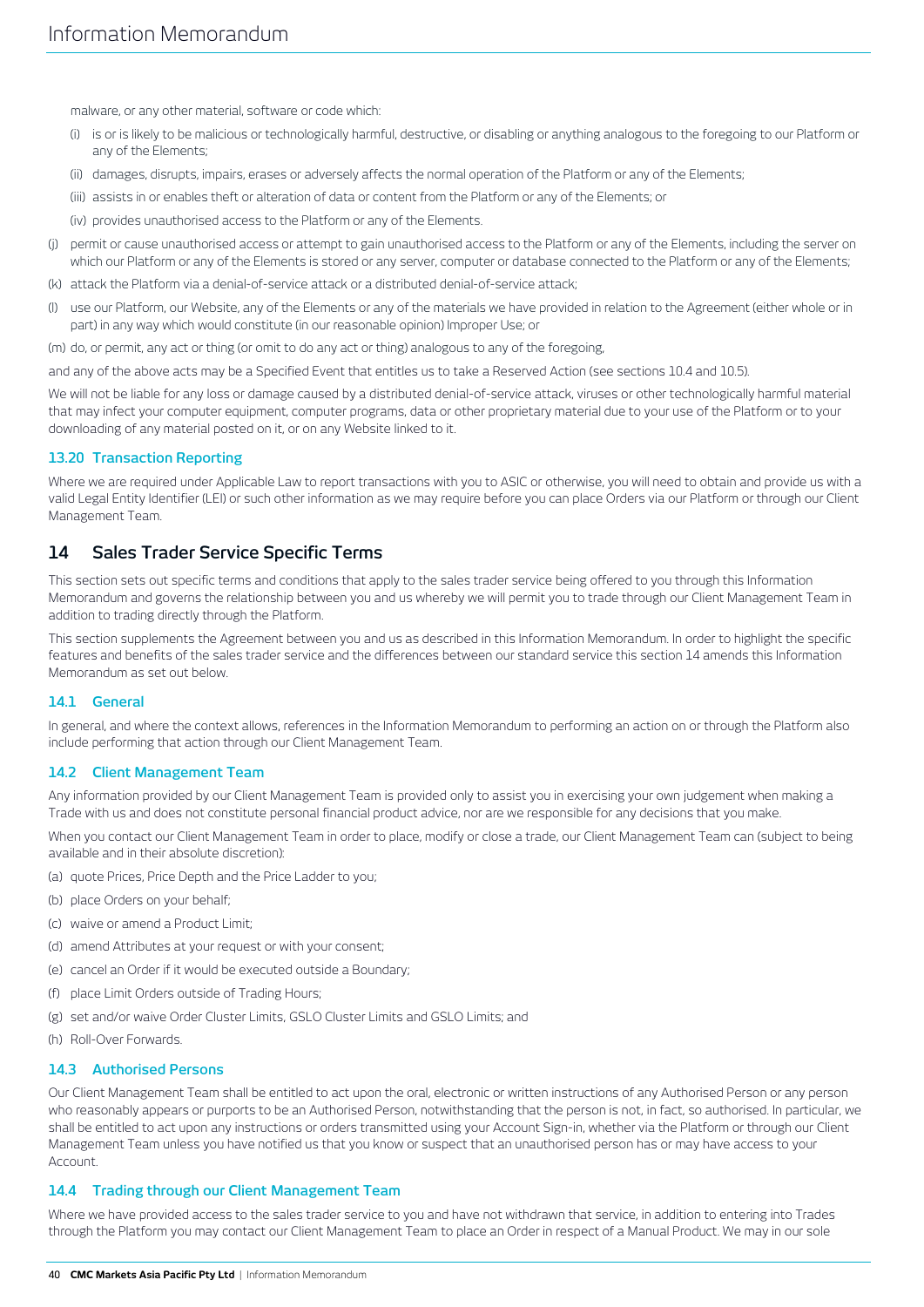discretion refuse any request to enter into any Trade or Order in relation to a Manual Product, regardless of whether or not you have previously entered into Trades or placed Orders on that particular Manual Product.

# **14.5 Accessing our Client Management Team**

In addition to accessing the Platform, it is your responsibility to ensure that you have the necessary means of contacting our Client Management Team. We will do our best to make the Client Management Team available when you require, but during periods of high demand and due to other Circumstances Outside Our Control we cannot promise that you will always be able to access our Client Management Team immediately. In such circumstances, we strongly recommend that you send us an e-mail at trading@cmcmarkets.com.au detailing your request. You should note that we may need to suspend the availability of our Client Management Team and we do not guarantee access to our Client Management Team. Where possible we will suggest alternative ways for you to place or modify Manual Orders. You agree that CMC Markets will not be liable to you for any loss as a result of any delay you may experience in speaking to our Client Management Team.

## You will be able to obtain information regarding your trading activity carried on through our Client Management Team when you access your Account through the Platform, however you will not be able to place, modify or take any other actions on Manual Orders through the Platform. Manual Orders can only be placed, modified, rolled-over or closed through our Client Management Team.

## **14.6 Manual Products**

Information on any Manual Product will only be available through the Product Library once you have contacted our Client Management Team in order to commence trading in that Manual Product.

Information about an executed Trade with respect to Manual Products will be available once it has been input by our Client Management Team.

# **14.7 Orders and Order Execution**

You must contact our Client Management Team to enter into or close a Trade in relation to a Manual Product or a Trade which requires a Manual Order. Our Client Management Team can also place Orders on your behalf through the Platform on Products which are not Manual Products and/or which do not require a Manual Order. Unlike Trades you place on the Platform for Products which are not Manual Products, Trades in Manual Products are not fully automated.

When you place an Order through our Client Management Team to enter into or close a Trade in relation to a Manual Product or which otherwise requires a Manual Order, the member of the Client Management Team will quote the relevant Price and other related terms for that Order which you will be free to accept or reject.

An Order (including a Pending Order and a Manual Order) placed through our Platform (whether by you directly or through a member of the Client Management Team) will only be deemed to be received by our Platform at the time at which our Platform actually receives it, which may not be immediately after you submit that Order (for example, due to poor internet connectivity or the time it takes for our Client Management Team to input the Order into the Platform on your behalf).

To enter into or close a Trade on a Manual Product or which requires a Manual Order, you must contact our Client Management Team. You will need to specify the Product and agree with the member of the Client Management Team whether you wish to enter into a buy Trade or sell Trade, the type of Order, the Price at which you wish to buy or sell (as applicable), the number of Units (which may be calculated by the member of the Client Management Team based on the amount you specify), any Boundary (if relevant) and the Stop Loss Order and/or Take Profit Order that you wish to apply to that Trade (if any) along with any other information relevant to the Order. Once a member of our Client Management Team has accepted and/or executed your Order, the member of our Client Management Team will input the relevant information onto the Platform.

A Manual Order will be deemed to be received when the relevant member of the Client Management Team has confirmed the Order in writing or verbally to you.

Manual Orders may only be modified or cancelled through our Client Management Team. Trades on Manual Products which require a Manual Order to be closed can only be closed through our Client Management Team.

Orders and/or Trades placed and/or entered into through our Client Management Team (including Limit Orders which may be placed outside of Trading Hours) will generally also be executed on a 'first come, first served basis'.

The Price at which an Order will be executed may be less favourable to you than the Price displayed on our Platform and/or the Price provided by our Client Management Team when you placed the Order (for instance due to market movements between the time you and/or our Client Management Team, acting on your behalf, submit the Order and the time that the Platform executes your Order).

Order Cluster limits may, in our sole discretion, be waived for Manual Orders placed or Trades entered into through our Client Management Team.

# **14.8 Errors**

Further to sectio[n 2.21](#page-8-0) of the Information Memorandum, additional examples of Error include a member of our Client Management Team quoting, inserting or recording incorrect information (including an incorrect Price, Order type, direction or Product) when placing or receiving an Order (particularly a Manual Order). You are responsible for checking the Price at which an Order may have been executed, if the Order is accepted by the Platform or our Client Management Team.

# **14.9 Commission and other charges**

We may in our sole discretion waive our fees, Commission, costs or charges (in whole or in part) when an Order is placed through a member of our Client Management Team. In circumstances where we are prepared to waive our fees, Commission, costs or charges a member of our Client Management Team will notify you at the time the Order is placed.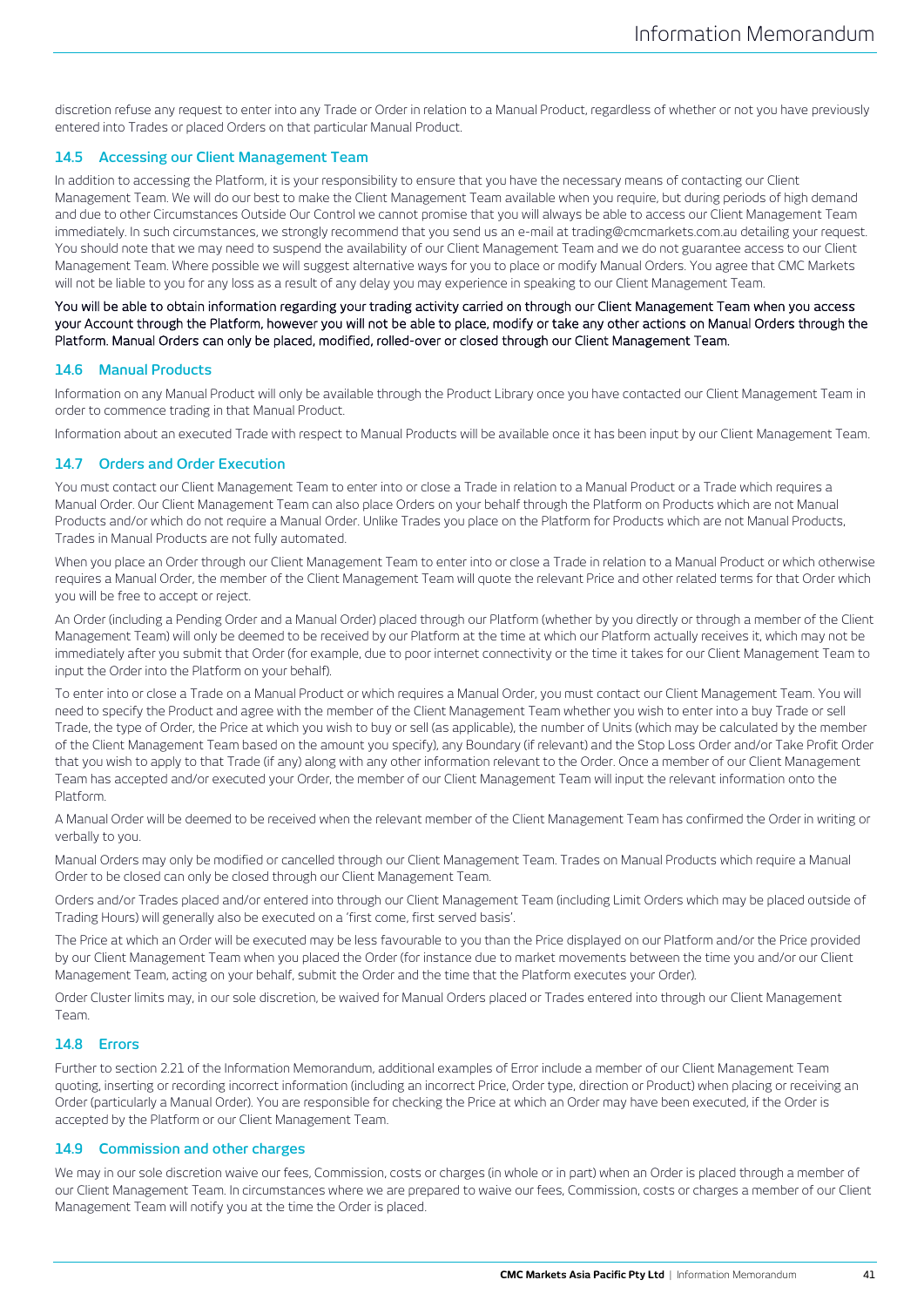# <span id="page-41-0"></span>**14.10 Account Close-Out – Manual Products**

If we have agreed to provide you with the sales trader service, we may (at any time and in our sole discretion) remove the provision of the sales trader service from your Account by giving you notice in writing. We will aim to provide you with at least ten (10) Business Days' notice in which to close any Trade in relation to a Manual Product, however, where in our reasonable opinion it is necessary and fair to do so, we reserve the right to provide a shorter notice period or no notice at all.

Unless our notice specifies otherwise, you will be allowed to cancel any Pending Orders and/or close any Trades in respect of any Manual Product during the time between:

(a) when we give you the notice; and

(b) when your Account status is due to be changed and/or your access to the sales trader service is due to terminate in accordance with the notice.

If you do not do this or giving you notice is not possible, we will cancel any Pending Orders and close any Trades in respect of that Manual Product, at the time and in the manner specified in the notice (if applicable) and, as far as our Client Management Team see fit in their sole discretion, taking into account any prior instructions you have provided.

On and from the date the sales trader service is removed from your Account:

- (c) all Orders to enter into and close Trades must be placed through the Platform (rather than through our Client Management Team); and
- (d) no new Manual Orders may be placed.

# <span id="page-41-1"></span>**14.11 Additional Risks**

## 14.11.1 Access to the Client Management Team.

Trades on Manual Products can only be opened and closed through our Client Management Team. We will do our best to make the Client Management Team available when you require, but during periods of high demand and due to other Circumstances Outside Our Control we cannot promise that you will always be able to access the Client Management Team immediately. This may prevent you from taking quick actions and increase the risks associated with those Products.

Where we need to suspend the availability of our Client Management Team we will attempt to suggest alternative ways for you to place or modify Manual Orders.

#### 14.11.2 Negative Independent Margin

If we allow a negative Independent Margin on your account, this is not a credit facility or a loan. It does not restrict your losses or financial liability and you are still liable to pay all losses to us that are due and payable. We may amend or remove any negative Independent Margin at any time in accordance with this Information Memorandum.

# **14.12 Liability**

In addition to the circumstances set out in 14.7 we will not be liable to you for any loss which arises as a result of:

- (a) any delay you may incur in speaking to our Client Management Team, for instance because they are busy helping other Clients; or
- (b) unclear or ambiguous instructions from you leading to errors in respect of your Trades, including a member of our Client Management Team quoting, inserting or recording incorrect information (including an incorrect Price, Order type, directions or Products) when placing an Order (particularly a Manual Order).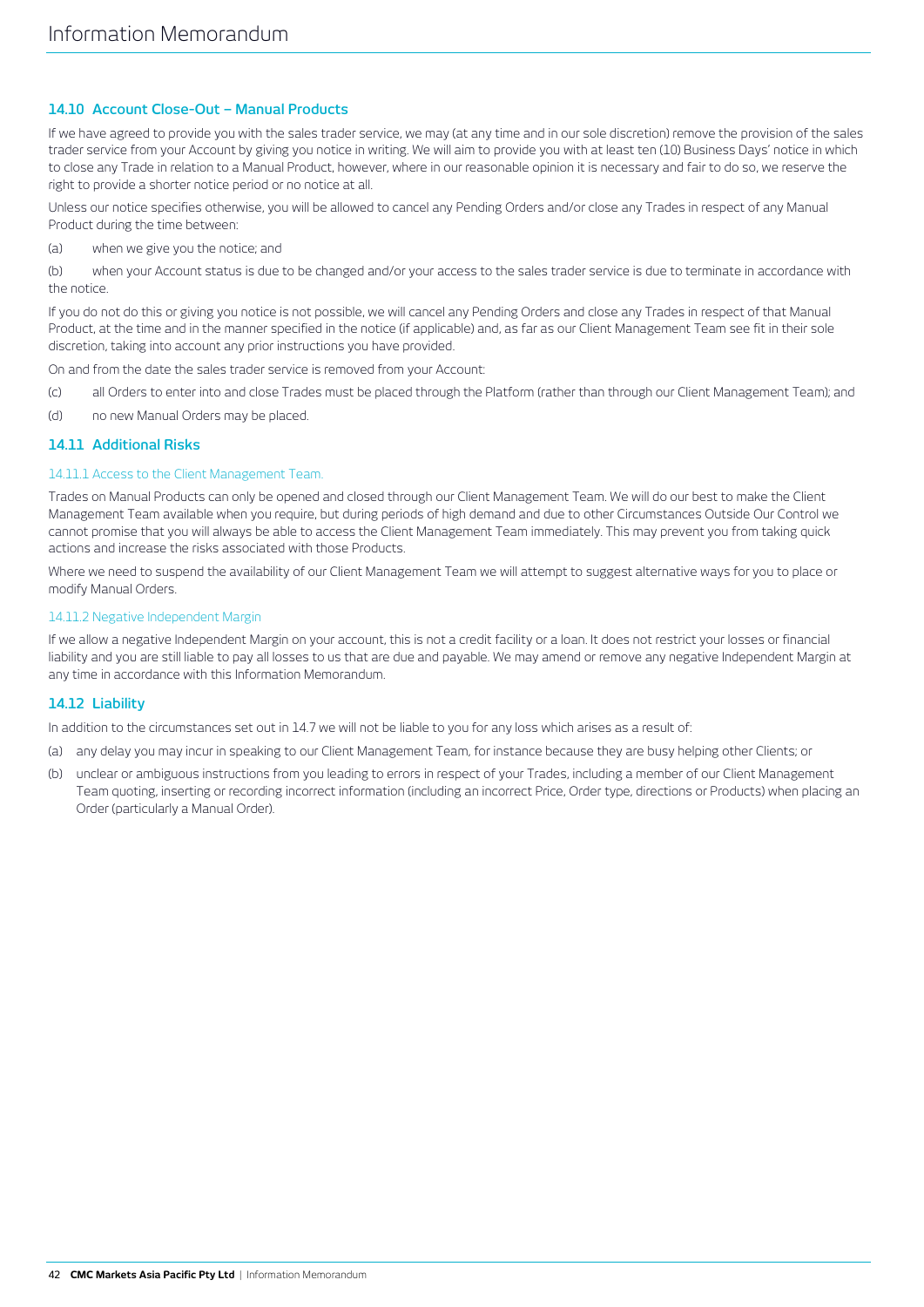# <span id="page-42-0"></span>**15 Glossary**

This Glossary is to be read in conjunction with this Information Memorandum.

# **Absolute Close-Out Level**

The Amount displayed on the Platform, as further described in sectio[n 5.3.1.](#page-18-2)

# **Account**

Your CMC Pro account(s) on the Platform which you use to trade with CMC Markets, as a CMC Pro Client.

#### **Account Close-Out**

The process described in sectio[n 5.3](#page-17-0) in which the Platform may close the whole or a portion of your Margin Trades and/or Positions and includes Full Account Close-Out and Alternative Account Close-Out.

## **Account Currency**

The currency in which your Account is denominated and in which all Deductions and credits will be made in accordance with this Information Memorandum.

## **Account History**

The history of Orders, Trades and other adjustments to your Account available on the Platform.

#### **Account Netting**

The default function on your Account that automatically combines any Margin Trades on your Account that would otherwise be open at the same time in respect of the same Product into one single net Trade.

## **Account Revaluation Amount**

The sum of your Cash and any Net Unrealised Profit Or Loss (Mid-Price), which is displayed on the Platform and updated in real time and calculated as further described in section [2.17.](#page-7-0)

## **Account Sign In Details**

The email address and password you use to login to your Account on the Platform.

## **Account Value**

The sum of your Cash and any Net Unrealised Profit or Loss that is displayed on the Platform and updated in real time and calculated as further described in sectio[n 2.16.](#page-7-1)

#### **Adjustment Event**

Has the meaning set out in section [6.](#page-19-1) 

#### **Agreement**

Has the meaning set out in section 1 above.

## **Alternative Account Close-Out**

The closing of the whole or a portion of your Margin Trade Positions in an Account by the Platform in accordance with the Account Close-Out preferences you have set on the Platform.

#### **Amount**

An amount of money in the Account Currency.

#### **Applicable Laws**

- (a) applicable provisions of laws and regulations including all relevant rules of government agencies, exchanges, trade and clearing associations and self-regulatory organisations, that apply to You and CMC Markets, this Agreement, our Website or the Platform and the transactions contemplated by this Agreement;
- (b) applicable laws, procedures, standards and codes of practice that apply in relation to You and CMC Markets, this Agreement and the transactions contemplated by this Agreement, including the Corporations Act, the Australian Securities and Investments Commission Act 2001 (Cth), ASIC Policy, the Privacy Act 1988 (Cth) and the Anti-Money Laundering and Counter-Terrorism Financing Act 2006 (Cth); and
- (c) applicable rules, regulations, customs and practices from time to time of any exchange, licensed financial market, clearing house, licensed clearing and settlement facility, or other organisation or market involved in the conclusion, execution or settlement of a transaction or CFD and any exercise by any such exchange, clearing house or other organisation or market of any power or authority conferred on it.

#### **Application**

The Application and account opening documentation you have completed and submitted to CMC Markets regarding the account in relation to which you applied to be re-classified and have been re-classified by CMC Markets as a CMC Pro Client, whether electronically or in hard copy.

# **ASIC**

Australian Securities and Investments Commission or any regulatory body which replaces it or performs its functions.

#### **Associate**

- a Person who is an officer, employee, agent, representative or Associate of a party;
- a 'related body corporate' (as defined in the Corporations Act); or
- a Person who is an officer, employee, agent, representative or Associate of a related body corporate of a party.

## **ASX**

ASX Limited operating the financial market known as the Australian Securities Exchange.

# **ATO**

The Australian Taxation Office.

# **Attributes**

The various limitations and restrictions (as applicable) that apply to Orders and Trades in respect of each Product, which we may amend from time to time in accordance with section[s 10.2.2](#page-29-2) an[d 10.2.3.](#page-29-1) 

## **AUD, A\$ and \$**

Australian dollars, unless specified otherwise in this Information Memorandum.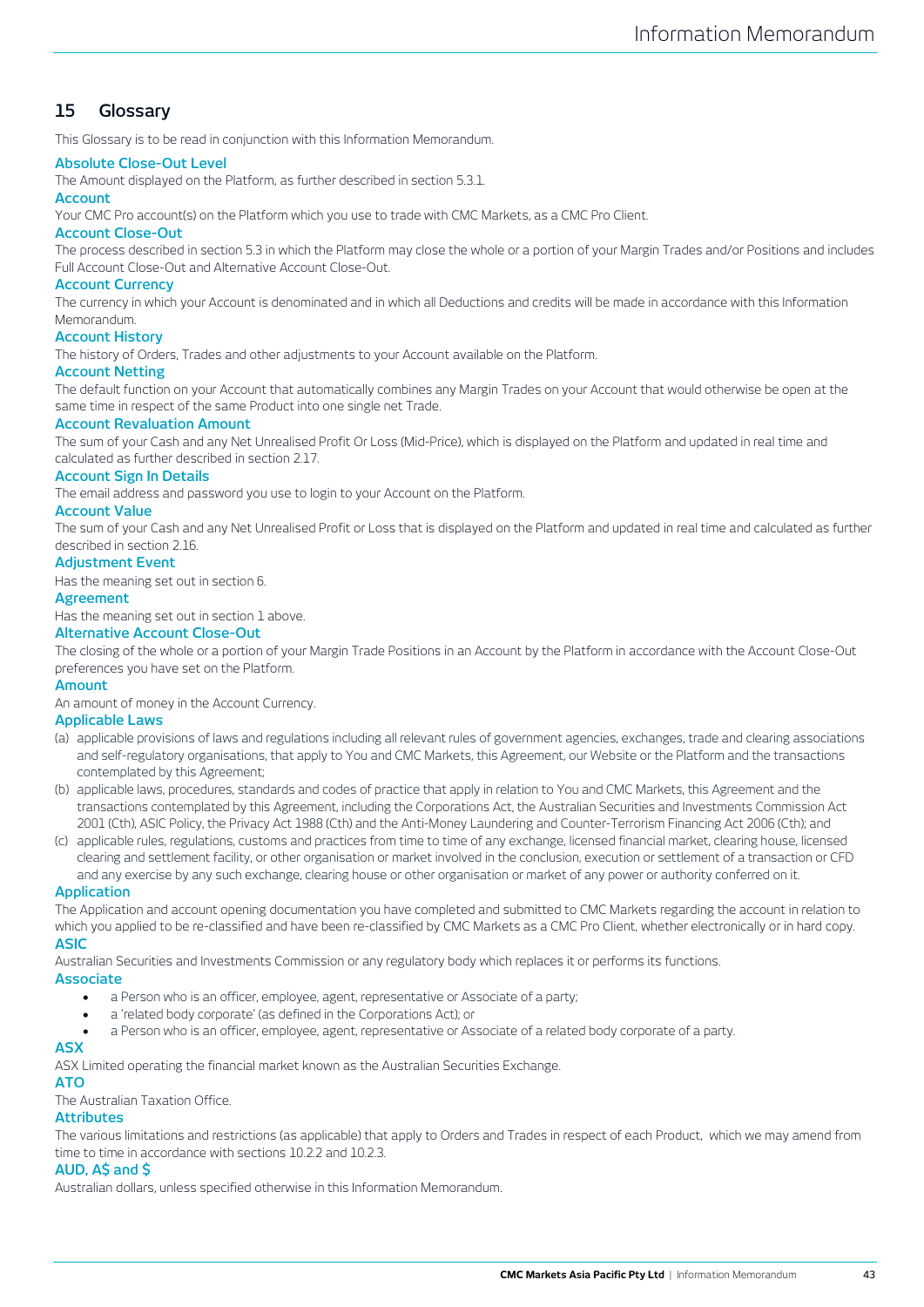# **Australian Client Money Rules**

The provisions in Part 7.8 of the Corporations Act and the Corporations Regulations made under those provisions that specify the manner in which financial services licensees are to deal with client money and property and the *ASIC Client Money Reporting Rules 2017* (Cth).

# **AFCA**

The Australian Financial Complaints Authority or any replacement external dispute resolution scheme of which CMC Markets becomes a member.

# **Australian Financial Services Licence**

Licence required by CMC Markets to trade and make a market in financial products.

## **Authorised Person**

Any one or more Person(s) you have appointed in accordance with sectio[n 7.2.](#page-20-1) 

#### **Auto Roll-Over**

The process by which a Margin Trade on a particular Forward (and any Pending Order on that Forward) is closed automatically by the Platform and an equivalent Margin Trade is automatically entered into (and an equivalent Pending Order, except any Limit Order or Stop Entry Order, is placed) on a Forward with the same Underlying Reference Instrument(s) and the next arising Expiry Date, as described more fully in the Order Execution Policy.

# **Available Equity**

The Amount that is calculated in accordance with section [2.15.](#page-7-2)

## **Boundary**

In respect of any Market Order or Stop Entry Order, the price level you have specified when placing the Order which would result in the Order being automatically cancelled by the Platform if the Price of the relevant Product at the time the Order would otherwise be executed is:

(a) in the case of an Order to buy, greater than the price level you have specified; or

(b) in the case of an Order to sell, less than the price level you have specified. **Business Day**

# Means:

(a) in relation to Orders and Trades, any day on which the Platform is generating Prices in relation to the relevant Product; and

(b) for all other purposes, any day that is not a Saturday, Sunday, public holiday or bank holiday in Sydney, New South Wales, Australia.

## **Buy Price**

The Price at which a buy Margin Trade is entered into and at which a sell Margin Trade is valued and closed.

## **Calendar Day**

Each day of the year ending at 5pm New York time.

#### **Cash**

An Amount calculated in accordance with section [2.14.](#page-7-3)

## **Cash Settlement Date**

The date and time at which any Margin Trade in relation to a particular Forward which has reached its Expiry Date, will be closed and settled by an Amount becoming due and payable from you to us or from us to you.

## **CFD**

A contract for difference, including any cash settled contract which is valued by reference to an Underlying Reference Instrument, that CMC Markets offers to its Clients through the Platform from time to time under the Agreement.

## **Circumstance Outside Our Control**

Has the meaning set out in sectio[n 10.7.](#page-32-0)

# **Cleared Funds**

Funds that have been deposited with CMC Markets (and which are immediately available to CMC Markets) and have been applied to your Account.

#### **Client**

A client of CMC Markets.

## **CMC Pro Client**

A Client of CMC Markets who CMC Markets has at the relevant time categorised as a Wholesale Investor, Professional Investor or Sophisticated Investor.

## **Client Management Team**

The CMC Markets team which answers Client queries. The Client Management Team can be contacted by calling 1300 303 888 (only in

#### Australia). **Close-Out Level**

The level calculated in accordance with sectio[n 5.3.1,](#page-18-2) at which the Platform may close all or a portion of your Margin Trades, as necessary.

# **Close-Out Percentage Level**

The percentage displayed on the Platform that is used to calculate your Standard Close Out Level (if applicable) in accordance with, section

#### [5.3.1.](#page-18-2) **Close-Out Warning Level**

The warning level that we may set on the Platform. See section [9.14](#page-28-2) for more information.

## **CMC Currency Conversion Rate**

The relevant currency exchange rate at which values in a Product Currency will be converted into the Account Currency.

## **CMC Markets**

CMC Markets Asia Pacific Pty Ltd ABN 11 100 058 213.

# **CMC Markets Group**

CMC Markets Plc (Registered number 05145017) and its associated entities.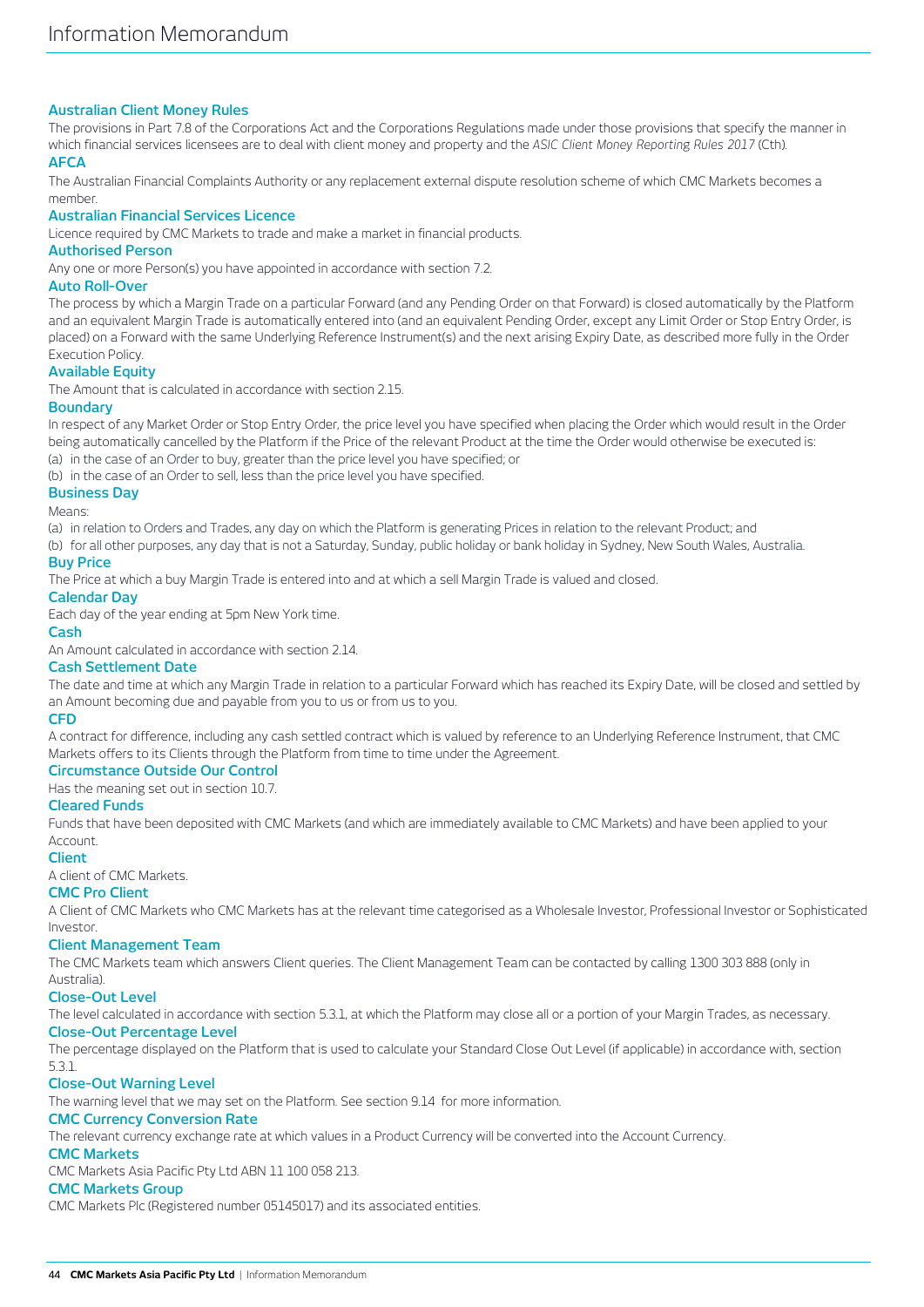# **CMC Markets Privacy Statement**

The Privacy Statement explains how the CMC Markets Group collects, maintains, uses and discloses your personal information. The CMC Markets Privacy Statement can be found at cmcmarkets.com.au.

# **Commission**

The rate of commission (which may include a minimum commission amount) applicable to a Trade in a particular Product (as applicable), as set out in the Product Library and which we may amend from time to time in accordance with sectio[n 10.2.3](#page-29-1) of the Information Memorandum. **Confirmation**

A form of notification, which will be provided through the Platform. We will not send you any confirmations of Orders or Trades by any other means, including by post or e-mail.

#### **Corporate Action**

Any action or event, whether temporary or otherwise, in relation to an Underlying Reference Instrument of a Product, or in relation to the issuer of such Underlying Reference Instrument, which would have an effect on the value, legal characteristics or ability to trade the Underlying Reference Instrument or a financial derivative based on or referencing such Underlying Reference Instrument, including: distributions or the grant of entitlements to existing holders of rights in the Underlying Reference Instrument, dividend payments, the granting of rights to purchase, subscribe or receive any asset(s) (whether for free, on preferential payment terms or otherwise) or cash, placings, rights issues, bonus/scrip issues, capitalisation issues and similar issues, mergers or takeovers relating to the issuer of the Underlying Reference Instrument, sub-divisions, splits, reductions (including share buy-backs), consolidations, reclassifications, restructurings, cancellation or suspension of listing of the Underlying Reference Instrument or the issuer of the Underlying Reference Instrument, and any action or event analogous to any of the foregoing or otherwise that may have a diluting or concentrative effect on the value of the Underlying Reference Instrument.

# **Corporations Act**

Corporations Act 2001 (Cth).

# **Countdown**

A Product where your profit or loss is a fixed amount dependent on whether the Price of an Underlying Reference Instrument goes up or down over a specified timeframe as further described in section [3.2.11.](#page-12-0)

#### **Countdown Opening Price**

The reference Price applicable when a Countdown is entered into, generated by and displayed on the Platform.

#### **Countdown Profit**

The profit received on a Countdown where you have correctly predicted the outcome as further described in section [3.2.11.](#page-12-0)

#### **Deduction**

Any money due to us under the Agreement, or required to be deducted by an Applicable Law (including for tax purposes).

## **Draw Percentage**

The percentage specified in the Product Library that will be used to determine the amount to be returned to your Account in respect of a Countdown that expires at an unchanged level as further described in section [3.2.11.](#page-12-0)

#### **Elements**

Has the meaning set out in sectio[n 13.19.](#page-38-0)

#### **Error**

Material errors, mistakes and omissions that are, or should be reasonably obvious to you in your capacity as our Client. Please see sectio[n 2.21](#page-8-0) for more information.

#### **Expiry Date**

The last possible date and time at which any Margin Trade or Pending Order in relation to a particular Forward will automatically expire, as specified in the Product Library.

#### **Forward**

A Product with a fixed Expiry Date.

# **Full Account Close-Out**

The closing of Margin Trades on an Account by the Platform in accordance with the preferences you set, as described in section [5.3.3.](#page-18-0)

# **Gapping**

The exposure to loss from failure of market prices or rates to follow a 'smooth' or continuous path due to external factors such as world, political, economic and specific corporate events.

#### **GSLO Cluster Limit**

The maximum permitted size of an Order Cluster where the relevant Pending Orders contain Guaranteed Stop Loss Orders, as specified in the Product Library.

## **GSLO Limit**

The maximum buy or sell Position (as applicable) covered by any Guaranteed Stop Loss Order(s) in respect of the relevant Product, as specified in the Product Library.

## **GSLO Minimum Distance**

The minimum distance specified in the Product Library between the Target Price and the Level 1 Sell Price or the Level 1 Buy Price (as applicable) at the time of placing a Guaranteed Stop Loss Order (including by modifying another type of Pending Order) in respect of a Product, where:

(i) in respect of a Guaranteed Stop Loss Order to buy, the Target Price is greater than or equal to the minimum distance plus the Level 1 Buy Price; and

(ii) in respect of a Guaranteed Stop Loss Order to sell, the Target Price is less than or equal to the Level 1 Sell Price minus the minimum distance. **GSLO Premium**

The Amount required to be paid to us to place a Guaranteed Stop Loss Order (including by modifying another type of Pending Order) in respect of a Product, calculated as specified in the Product Library.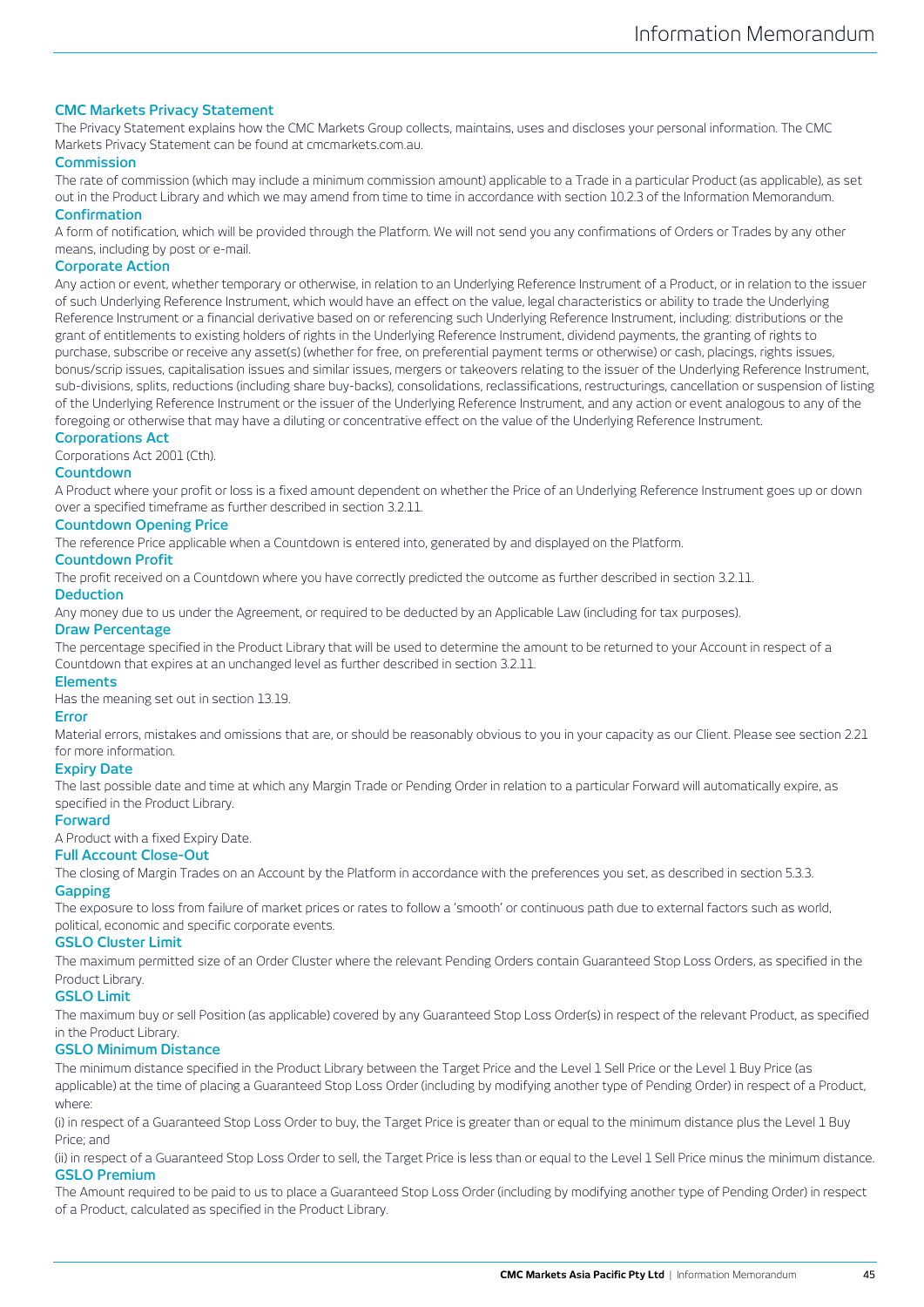# **GSLO Premium Refund**

The portion of the GSLO Premium that will be refunded to you if the relevant Guaranteed Stop Loss Order is cancelled, removed, corrected or closed (including by modifying it to another type of Pending Order) before it has been executed, as specified in the Product Library.

# **GSLO Trade**

Any whole or partial Margin Trade that is covered by a Guaranteed Stop Loss Order.

# **GST**

Goods and Services Tax.

# **Guaranteed Stop Loss Order or GSLO**

An instruction to place an Order in accordance with the relevant conditions set out in sectio[n 3.2.8.](#page-11-0)

## **Hedge/Hedged/Hedging**

An investment made in order to reduce the risk of adverse price movements in a financial instrument, by taking an offsetting position in a related financial instrument.

# **Holding Cost**

The Amount calculated in accordance with section [4.3.](#page-15-2) Historic Holding Costs can be found in the Product Library.

## **Holding Rates**

Together, the Holding Rate Buy and Holding Rate Sell, which may be amended from time to time in accordance with sectio[n 4.3.](#page-15-2)

# **Holding Rate Buy**

With respect to a Product for which a Holding Cost applies, the rate that is applied in respect of buy Margin Trades that are held at the Holding Time, specified in the Product Library.

# **Holding Rate Sell**

With respect to a Product for which a Holding Cost applies, the rate that is applied in respect of sell Margin Trades that are held at the Holding Time, specified in the Product Library.

## **Holding Time**

With respect to any particular Product, the time at which any Holding Cost will be calculated and charged to your Account, as specified in the Product Library from time to time.

## **IB Fees**

Has the meaning set out in in section [8.4.](#page-24-0) 

# **Improper Use**

Any use of the Platform or activity in relation to an Order (including a Pending Order) or a Trade that amounts to:

(a) an unlawful act or a breach of Applicable Law, whether directly or indirectly;

- (b) a breach of the Agreement;
- (c) a failure to observe reasonable commercial standards of fair dealing; or
- (d) dishonesty or malice.

## **Independent Margin**

The Amount we specify from time to time which:

(a) you are required to hold in your Account over and above your Total Position Margin (a positive Independent Margin); or

(b) reduces the Amount which you are required to hold in your Account to less than your Total Position Margin (a negative Independent Margin), at any given time, as shown on the Platform.

## **Index CFD**

A CFD where the Underlying Reference Instrument relates to a share index future.

# **Introducing Adviser**

Any intermediary who offers a financial service to enable you to trade with CMC Markets.

## **Invested Capital**

The sum of any successfully received money you have paid to us plus all Realised Profits less the Amount of any money you have withdrawn. **Joint Account**

An Account held in the name of two or more Persons.

## **Joint Account Holder**

Any one or all Persons (as applicable) in whose name a Joint Account is held.

## **Last Roll-Over Date**

The last possible date and time at which a Margin Trade or Order on a particular Forward may be subject to a Manual Roll-Over or de-selected (or re-selected) for an Auto Roll-Over, as specified in the Product Library.

## **Last Trade Opening Date**

The last possible date and time at which you can enter into or extend a Margin Trade or modify an existing Order (including a Pending Order) on a particular Forward, as specified in the Product Library. For the avoidance of doubt, Orders (including Pending Orders) and Margin Trades in the relevant Forward may be cancelled or closed after this date.

## **Level 1 Buy Price**

The first Buy Price displayed on the Price Ladder, in relation to a Product.

# **Level 1 Mid Price**

The Level 1 Buy Price and Level 1 Sell Price of a Product at any given time added together and divided by two (2).

# **Level 1 Price**

The Level 1 Sell Price and/or Level 1 Buy Price, as applicable.

# **Level 1 Sell Price**

The first Sell Price displayed on the Price Ladder in relation to a Product.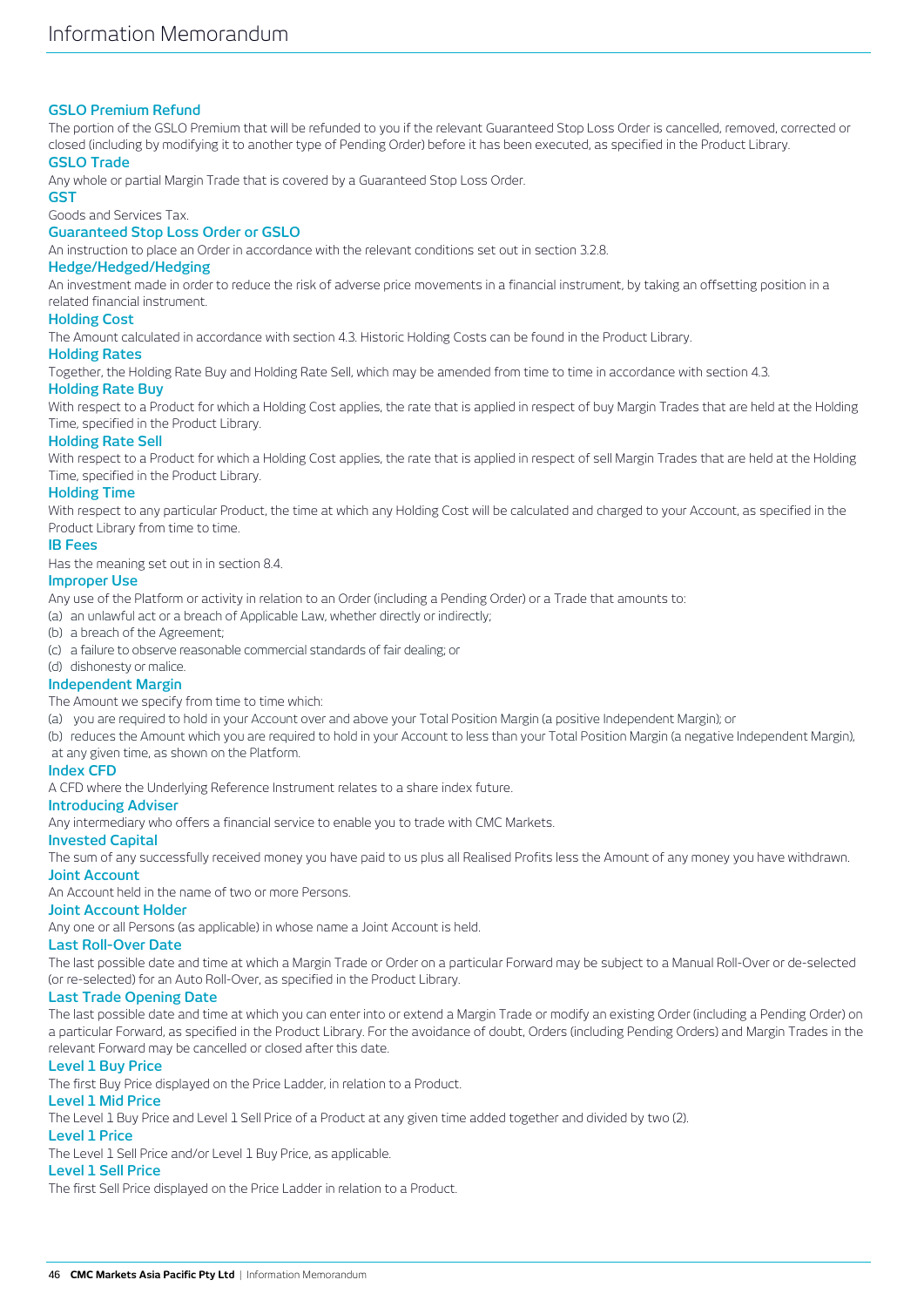# **Limit Order**

An Order to buy or sell a specified amount of a Product by entering into a Margin Trade at a specified price in accordance with relevant conditions as set out in section [3.2.4.](#page-10-1)

# **Manual Order**

An Order:

(i) in relation to a Manual Product; or

(ii) which requires the consent of our Client Management Team to vary the terms of the Agreement in relation to that Order (including Pending Orders) or Trade and, in particular, to vary any of the Attributes or the Price generated by the Platform.

## **Manual Product**

A Product in respect of which we will only accept Orders or allow you to enter into Trades through our Client Management Team.

## **Manual Roll-Over**

The process by which a Margin Trade on a particular Forward (and any Pending Order on that Forward) is closed by the Platform at your specific request and an equivalent Margin Trade is entered into (and an equivalent Pending Order is placed) on a Forward with the same Underlying Reference Instrument(s) but with the next available Expiry Date.

## **Margin**

The value of your funds which you allocate towards Margin Trades you open and may continue to hold, on the Platform.

## **Margin Rate**

With respect to any Margin Trade, the percentage rate applicable to each Tier, as specified in the Product Library from time to time.

# **Margin Trade**

A CFD on a Product, which seeks to confer similar economic benefits to an investment in the relevant Underlying Reference Instrument, entered into between you and us through the Platform.

## **Market Order**

An order placed to buy or sell a CFD in accordance with relevant conditions as set out in sectio[n 3.2.](#page-9-0)

# **National Guarantee Fund (NGF)**

The National Guarantee Fund administered by the ASX.

## **Net Unrealised Loss**

An Amount that is the aggregate of Unrealised Profit Or Loss for all Margin Trades on your Account and which you would owe us if those Trades were closed at that time.

#### **Net Unrealised Profit**

An Amount that is the aggregate of Unrealised Profit Or Loss for all Margin Trades on your Account and which we would owe you if those Trades were closed at that time.

## **Net Unrealised Profit Or Loss**

An Amount that is the aggregate of the Unrealised Profit Or Loss for all Margin Trades on your Account, based onthe Level 1 Price. This will be a negative figure in the event of a Net Unrealised Loss and a positive figure in the event of a Net Unrealised Profit.

## **Net Unrealised Profit or Loss (Mid Price)**

An Amount that is the aggregate of the Unrealised Profit Or Loss for all Margin Trades on your Account, based on the Level 1 Mid-Price. This will be a negative figure in the event of a Net Unrealised Loss and a positive figure in the event of a Net Unrealised Profit.

## **Non-Private Investor**

Means that you meet at least one of the conditions set out below:

- (a) your Account has not been opened in a personal capacity (i.e. the Account has been opened in connection with a trade or business or in connection with a trust that has a professional trustee);
- (b) you are currently registered or qualified as a professional securities trader or investment adviser with any national or state exchange, regulatory authority, self-regulatory body, securities agency, professional association or professional body;
- (c) you currently act as an investment adviser; or
- (d) you use your Account for any purpose other than the management of your personal funds including (but not limited to) acting as a trader to the public or for the investment of corporate funds.

## **Official Body**

Any local, state, national or supra-national public body that is relevant to our Platform and our financial trading activities with you, including the Australian and NSW governments, ASIC and other relevant financial services regulatory bodies, the Reserve Bank of Australia, the ATO, a state fair trading body, the police, Interpol, the courts, the Australian Customs Service and/or any other tax authority, which is in existence from time to time.

## **Offset**

The adjustment that may be made to the Holding Rates applicable to Products for the purposes of sectio[n 4.3.](#page-15-2)

# **Offset Threshold**

The Cash level above which an Offset may be applied.

# **Opening Trade Price**

In respect of a Margin Trade, the Price at which such Trade was entered into.

## **Order**

An offer you have submitted or which has been submitted on your behalf through the Platform to enter into or to close a Trade. Unless specified or the context suggests otherwise, all references to Orders include Pending Orders. Order includes a Manual Order.

## **Order Cluster**

One or more Pending Orders in the same direction on a particular Product which all have a Target Price within the Order Cluster Range. **Order Cluster Limit**

The maximum permitted size of an Order Cluster, as specified in the Product Library.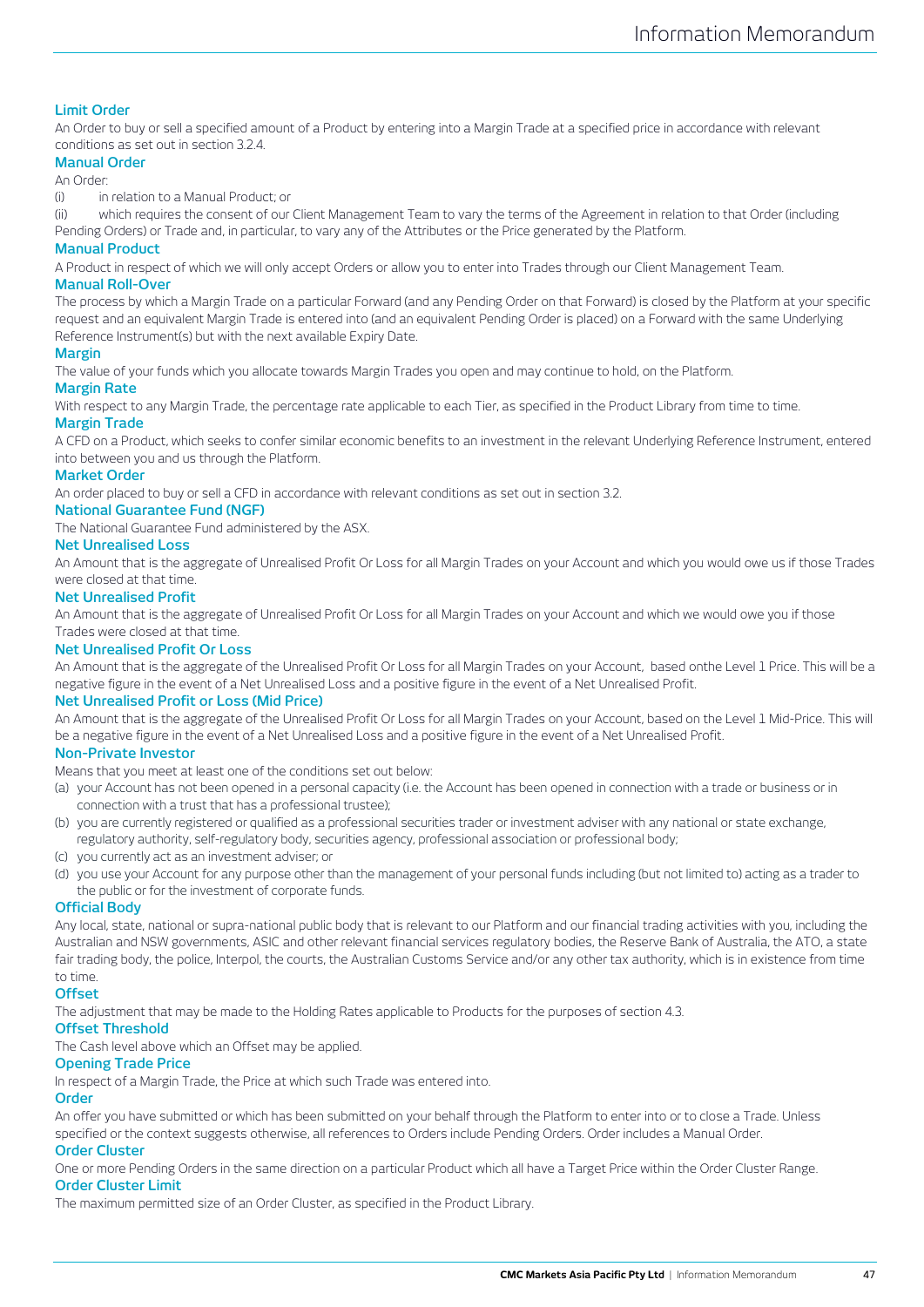# **Order Cluster Range**

The range of Target Prices for Pending Orders in the same direction relating to a particular Product, as specified in the Product Library, which may be expressed as a percentage and/or as an absolute value.

# **Order Execution Policy**

The policy under which we execute Orders set out in sectio[n 3.](#page-9-2)

## **OTC**

Over the counter. OTC products are not traded on an exchange but are negotiated between two parties. Please see sectio[n 9.5](#page-26-0) for further information.

# **Other Amount**

Has the meaning given to this term in sectio[n 13.4.](#page-35-0)

## **Payout**

Has the meaning set out in section [3.2.11.](#page-12-0)

## **Pending Order**

An order with a Target Price that has not been executed since that Target Price was specified. Some types of Pending Orders are not available for Trading Books.

## **Person**

Reference to a Person includes bodies corporate, unincorporated associations, partnerships and individuals.

## **Platform**

The CMC Markets Next Generation electronic investment platform as amended and varied from time to time.

## **Position**

The net sum of all current (or open) Trades in a particular Product at any given time.

## **Position Limit**

The maximum buy or sell Position (as applicable) permitted by the Platform for the relevant Product, as specified in the Product Library.

## **Position Margin**

With respect to the whole or any portion of a Margin Trade Position that is not covered by a GSLO, the Amount calculated in accordance with section [5.1.1.](#page-16-4)

# **Position Margin Rate**

The rate expressed as a percentage and shown on our Platform, that is calculated in accordance with section [5.1.1.](#page-16-4)

# **Price**

Has the meaning set out in sectio[n 2.6.](#page-4-1)

# **Price Depth**

The feature of the Platform that quotes multiple Prices for a particular Product, to reflect the different Prices for different sized Orders in that Product, which may be displayed on the Platform.

## **Price Ladder**

The portion of an Order ticket that displays multiple Buy Prices and Sell Prices for a Product, to reflect the Price Depth for different sized Orders in that Product, as generated by the Platform from time to time.

## **Pricing Error**

An event in relation to the underlying asset(s) of a Product which prevents our Platform from determining a valid Price.

## **Prime Close-Out Level**

An amount equal to your Prime Margin Requirement multiplied by your Prime Close-Out Percentage Level, as further described sectio[n 5.3.1.](#page-18-2) **Prime Close-Out Level Percentage Level**

In relation to Margin Trades on an Account, the percentage displayed on the Platform that is used to calculate your Prime Close-Out Level in respect of GSLO Trades (if applicable).

## **Prime Margin**

With respect to a GSLO Trade, the Amount calculated in accordance with section [5.1.2.](#page-17-4)

## **Prime Margin Requirement**

With respect to GSLO Trades, an Amount equal to Total Prime Margin plus Independent Margin (if any) as further described in sectio[n 5.3.1.](#page-18-2) **Prime Reset Level**

In relation to any Account with GSLO Trades, upon an Alternative Account Close-Out method being selected, the target level for your Account Revaluation Amount during any Alternative Account Close-Out which is an amount equal to the sum of your Prime Margin Requirement multiplied by the percentage displayed on the Platform at any given time.

## **Privacy Statement**

The Privacy Statement of CMC Markets, which explains how we collect personal information and maintain, use and disclose that information. It also includes some information about your rights.

## **Private Investor**

Means that you meet all of the conditions set out below:

- (a) your Account has been opened in a personal capacity. (i.e. the Account has not been opened in connection with a trade or business or in connection with a trust that has a professional trustee);
- (b) you are not currently registered or qualified as a professional securities trader or investment adviser with any national or state exchange, regulatory authority, securities agency, self-regulatory body, professional association or professional body;
- (c) you do not currently act in a capacity as an investment adviser, whether or not you have at some point been qualified to do so; and
- (d) you use your Account solely for the management of your personal funds and not for any other purposes including as a trader to the public or for the investment of corporate funds.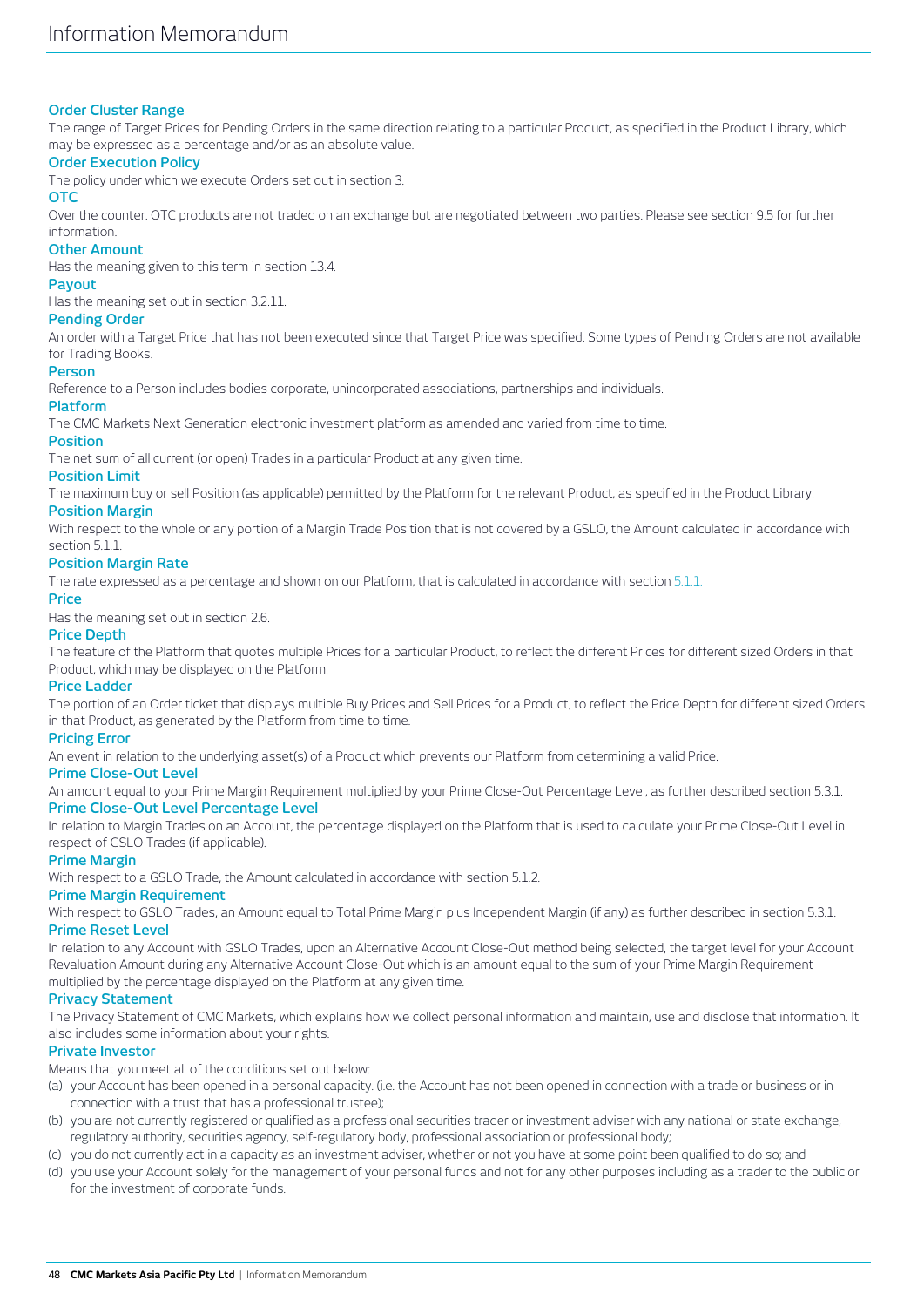# **Product**

An instrument we generate upon which you enter into Trades including Margin Trades and Countdowns. Details of the various Products on which we may accept Orders are listed in the Product Library from time to time. Product includes a Manual Product.

## **Product Currency**

The currency in which a particular Product is denominated.

# **Professional Investor**

A Client who is not a retail client pursuant to the definition of Professional Investor under section 9 and section 761G(7) of the Corporations Act, and who CMC Markets has agreed to categorise as a Professional Investor, on the basis that CMC Markets is satisfied on reasonable grounds that the Client meets the requirements of the Corporations Act and any relevant CMC Markets policy from time to time.

#### **Product Library**

The section of the Platform and the CMC Markets Website that contains the list of Products and key information in relation to each Product, including their Attributes and any relevant Variable Rates.

#### **Product Limit**

The maximum number of open Trades, Positions and/or Pending Orders that could result in opening a new Position that you can have on your Account at any given time, as specified in the Product Library.

#### **Realised Loss**

With respect to a Margin Trade, an Amount equal to the Unrealised Profit Or Loss at the time at which such Trade is closed, where the Amount is negative.

#### **Realised Profit**

With respect to a Margin Trade, an Amount equal to the Unrealised Profit Or Loss at the time at which such Trade is closed, where the Amount is positive.

#### **Relevant Interest Rate**

The interest rate calculated with reference to the interbank overnight cash borrowing rate applicable to the currency that a Product is valued in. **Reserved Action**

An action described in section [10.5.](#page-32-1)

## **Reset Level**

In relation to any Margin Trades on an Account, upon an Alternative Account Close-Out method being selected, the target level for your Account Revaluation Amount during any Alternative Account Close-Out, which is a percentage of your Total Margin multiplied by the percentage displayed on the Platform at any given time.

#### **Roll-Over**

Any Auto Roll-Over or Manual Roll-Over.

# **Sell Price**

The Price at which a sell Margin Trade is entered into and at which a buy Margin Trade is valued and closed.

#### **Services**

The services to be provided by CMC Markets under the Agreement.

## **Set-Off**

Has the meaning set out in sectio[n 7.8.](#page-23-0)

# **Settlement Price**

The reference price used to determine whether or not you have won or lost a Countdown which is displayed or described on our Platform. **Share CFD**

A CFD where the Underlying Reference Instrument is a security of a company.

## **Shield Mode**

An Account setting with the features described in sectio[n 2.23.](#page-8-1)

#### **Sophisticated Investor**

A Client who is not a retail client pursuant to section 761GA of the Corporations Act, and who CMC Markets has agreed to categorise as a Sophisticated Investor, on the basis that CMC Markets is satisfied on reasonable grounds that the Client meets the requirements of the Corporations Act and any relevant CMC Markets policy from time to time.

#### **Specified Event**

An event as set out in sectio[n 10.4.](#page-31-0)

# **Spread**

The difference between the Buy Price and the Sell prices of a CFD.

# **Stake**

The amount that you wish to be the subject of a Countdown.

# **Standard Close-Out Level**

An amount equal to Total Margin multiplied by your Close-Out Percentage Level as further described sectio[n 5.3.1.](#page-18-2)

# **Standard Trade**

Any whole and/or partial Margin Trade that is not covered by a Guaranteed Stop Loss Order.

# **Stop Distance**

In respect of a Trade to which a Trailing Stop Loss Order is attached, the distance, as you have specified, between the most favourable Price in respect of that Trade and the Target Price, as modified by the Platform.

# **Stop Entry Order**

An order to buy or sell a specified amount of a Product at a specified price in accordance with the relevant conditions as set out in sectio[n 3.2.](#page-9-0) **Stop Loss Order**

An instruction to place an Order in accordance with the relevant conditions set out in sectio[n 3.2.6.](#page-11-1)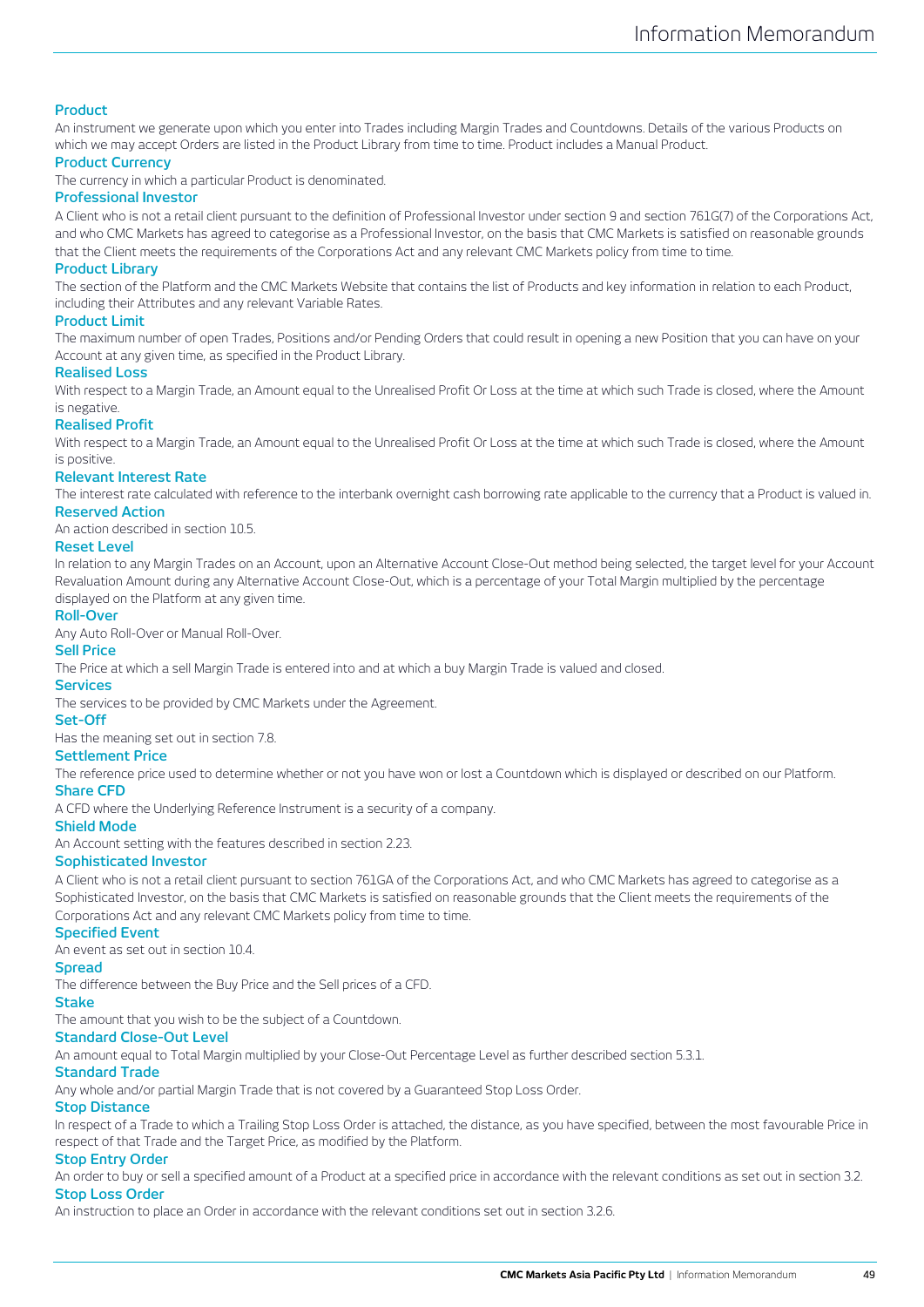# **Take Profit Order**

An instruction to place an Order in accordance with the relevant conditions set out in sectio[n 3.2.9.](#page-12-1)

# **Target Price**

The Price at which you wish to enter into or close a Margin Trade (as appropriate) as specified in a Stop Loss Order, Trailing Stop Loss Order, Limit Order, Stop Entry Order or Take Profit Order.

# **Tier**

With respect to any Product, the range(s) of Units as specified in the Product Library from time to time.

# **Tier Size**

With respect to your Position in any Product, the portion of that Position, expressed as a number of Units, falling within a particular Tier.

# **Total Margin**

An Amount that is the sum of your Total Position Margin, your Total Prime Margin and any Independent Margin.

# **Total Prime Margin**

The sum of the Prime Margin required for all GSLO Trades on an Account at any given time.

# **Total Position Margin**

The sum of the Position Margin required for all Margin Trades on an Account at any given time.

# **Tradable**

In respect of any Product, or any Trade in respect of that Product, means that the relevant Product is within its applicable Trading Hours and is not otherwise suspended.

# **Trade**

A trade entered into between you and us through the Platform. Unless specified or the context suggests otherwise, all references to Trades include Margin Trades and Countdowns.

# **Trade Margin**

With respect to a Margin Trade in any Product, the increase or decrease in your Position Margin resulting from a Margin Trade.

## **Trading Book**

A portfolio book of Margin Trades on Products selected by you.

# **Trading Book Currency**

The currency of a Trading Book selected by you.

# **Trading Book Pending Order**

A type of Pending Order, which only applies to Trading Books and has the meaning given in our Order Execution Policy.

# **Trading Book Revaluation Amount**

The sum of Cash that you have specifically allocated to a particular Trading Book and any net Unrealised Profit Or Loss (as applicable and only in respect of that Trading Book), and as displayed on our Platform and updated in real time, where net Unrealised Profit or Loss is calculated using the mid-price between the first Buy Price and Sell Price displayed on the price ladder on the Platform.

# **Trading Hours**

In respect of a Product, the times during which the Platform generates Prices and during which you may place Orders for Trades on that Product, as specified in the Product Library from time to time. For any particular Forward, the Trading Hours shall apply subject to the Key Dates for the relevant Product set out in the Product Library.

## **Trailing Stop Loss Order**

An instruction to place an Order in accordance with the relevant conditions set out in sectio[n 3.2.7.](#page-11-2)

# **Underlying Instrument Entity**

An entity that is the issuer of an Underlying Reference Instrument.

# **Underlying Market**

The Underlying Market in which the Underlying Reference Instrument is traded.

# **Underlying Reference Instrument**

The asset, security, commodity, futures contract, index or sector, with reference to which the value of a Product is determined.

# **Units**

The number of CFDs that are the subject of a Margin Trade.

## **Unrealised Profit Or Loss**

The Amount calculated in accordance with section [2.20.](#page-7-4) The Unrealised Profit Or Loss displayed on the Platform, at any time, may not accurately reflect the Realised Profit or Realised Loss that would be gained or incurred if you closed one or all of your Trades immediately, particularly where a Trade may be closed at a Price that differs from the Level 1 Price. The Unrealised Profit Or Loss displayed on the Platform will always be based on the current Level 1 Price.

## **US Person**

A current or former citizen or national of, or individual currently or formerly resident in, the United States of America, a partnership or corporation organized in the United States of America or under the laws of the United States of America or any State thereof, a trust if (i) a court within the United States of America would have authority under applicable law to render orders or judgments concerning substantially all issues regarding administration of the trust, and (ii) one or more US Persons have the authority to control all substantial decisions of the trust, or an estate of a decedent that was a citizen, national or resident of the United States of America.

## **Variable Rates**

The rates that vary automatically from time to time without notice being given to you, and which apply to Trades entered into on that Product, that is, the Relevant Interest Rate, the CMC Currency Conversion Rate, Holding Rates, the Offset Threshold and any Offset.

## **We, us or our**

References to 'we', 'us' or 'our' should be treated as references to CMC Markets Asia Pacific Pty Ltd.

## **Website**

www.cmcmarkets.com.au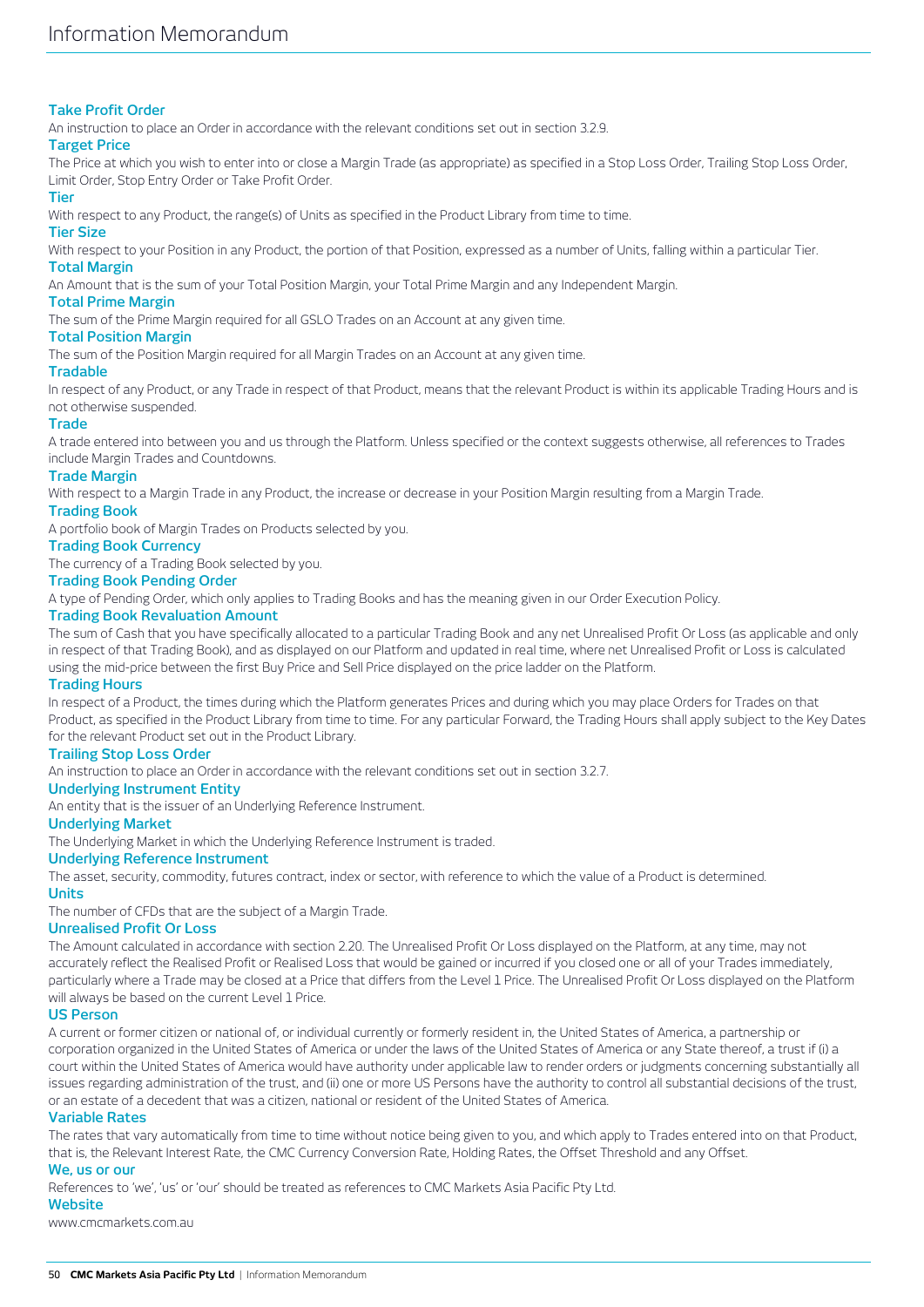# **Wholesale Investor**

A Client who is not a retail client pursuant to section 761G(7) of the Corporations Act, and who CMC Markets has agreed to categorise as a Wholesale Investor, on the basis that the Client meets the requirements of the Corporations Act and any relevant CMC Markets policy from time to time.

# **Win Percentage**

The percentage specified in the Product Library that will be used to determine the Countdown Profit in respect of a particular Product as further described in section [3.2.11.](#page-12-0)

# **You**

References to 'you' and 'your' should be treated as references to the Client (or his or her representative, where applicable) and includes individuals, companies or other entities that we may permit to open Accounts from time to time.